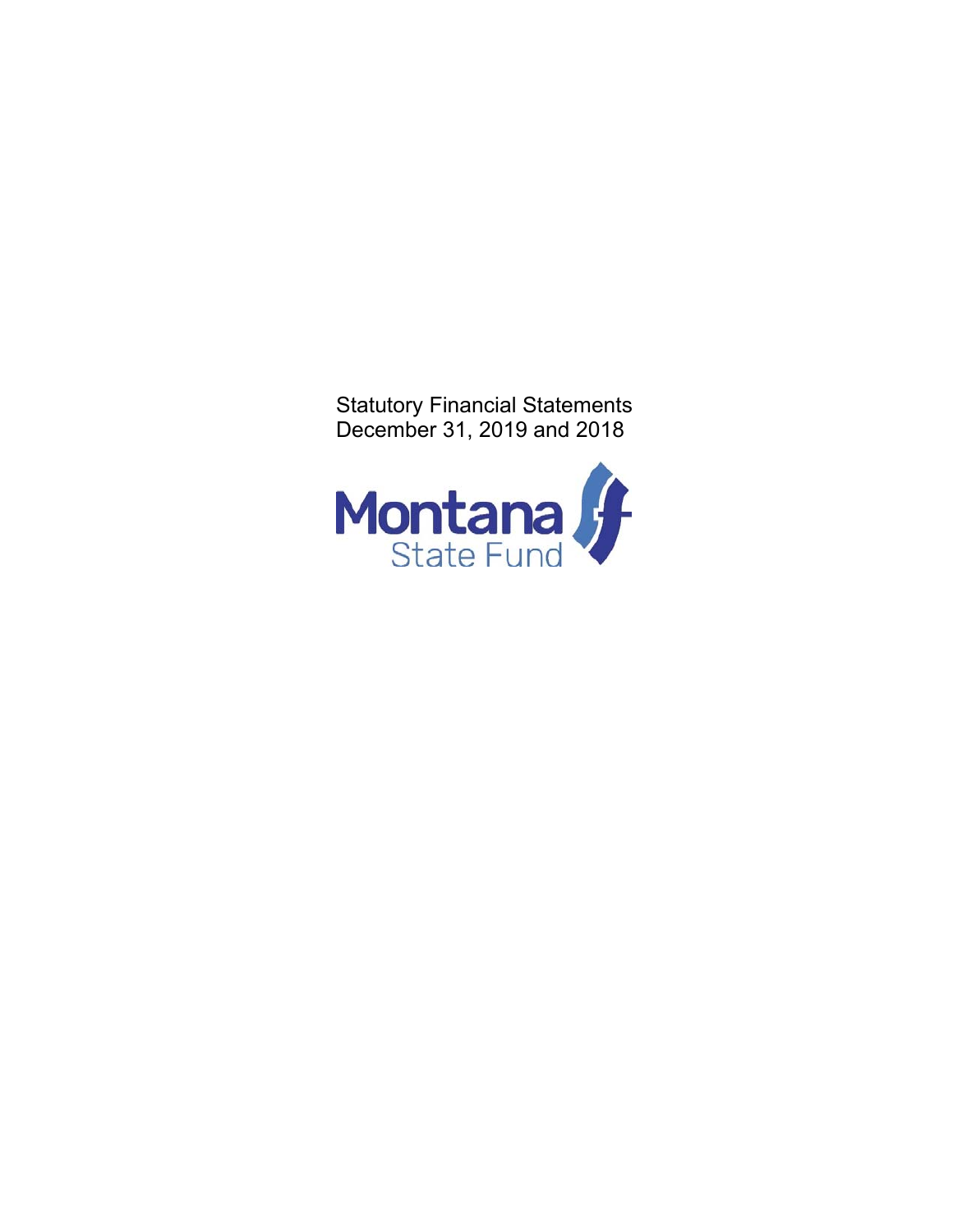| <b>Statutory Financial Statements</b> |  |
|---------------------------------------|--|
|                                       |  |
|                                       |  |
|                                       |  |
|                                       |  |
|                                       |  |
| Supplementary Information             |  |
|                                       |  |
|                                       |  |
|                                       |  |
|                                       |  |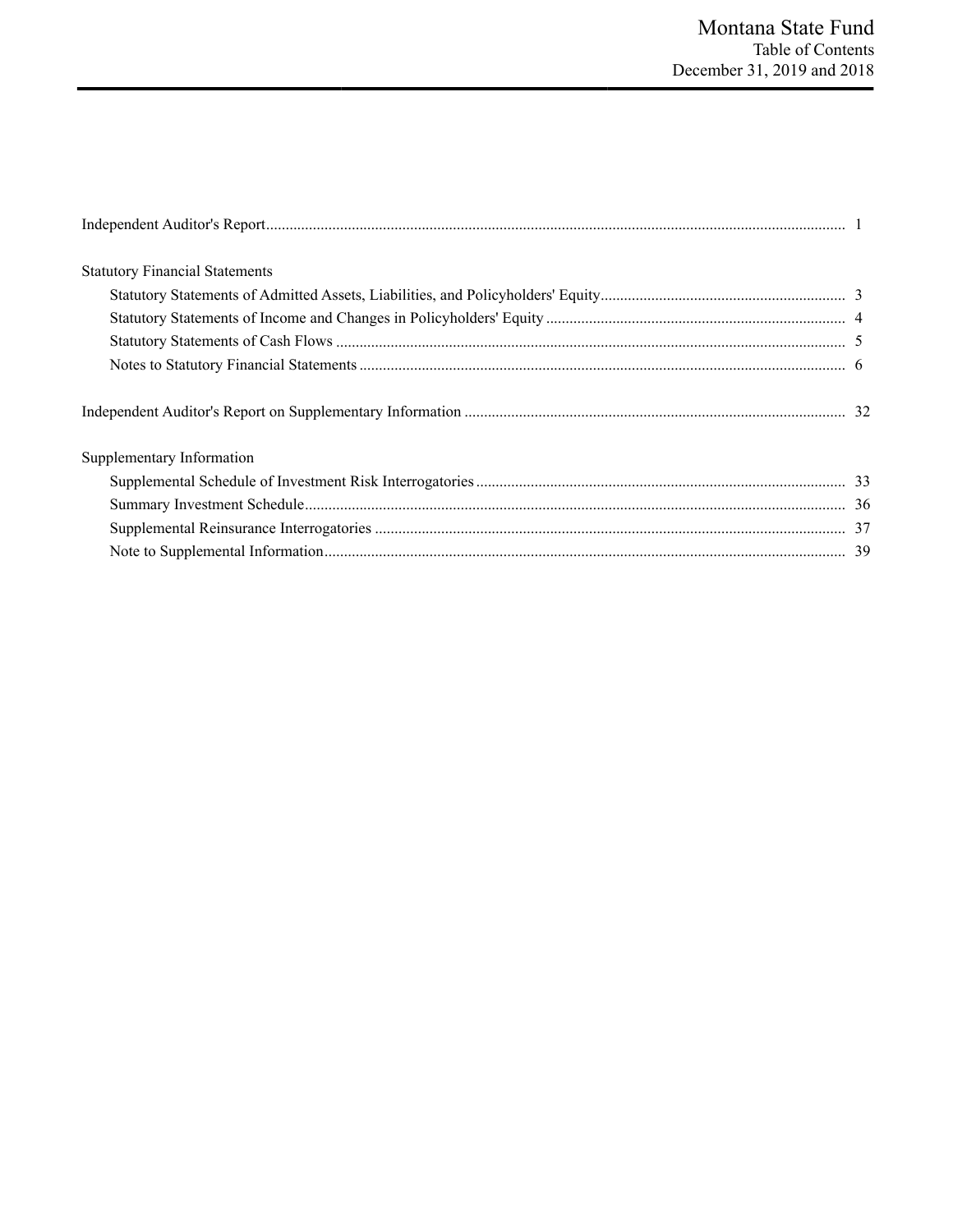

**CPAs & BUSINESS ADVISORS** 

#### **Independent Auditor's Report**

To the Board of Directors Montana State Fund Helena, Montana

#### **Report on the Statutory Financial Statements**

We have audited the accompanying statutory financial statements of Montana State Fund (MSF), a component unit of the State of Montana, which comprise the statutory statements of admitted assets, liabilities, and policyholders' equity as of December 31, 2019 and 2018, and the related statutory statements of income and changes in policyholders' equity, and cash flows for the years then ended, and the related notes to the statutory financial statements.

#### **Management's Responsibility for the Statutory Financial Statements**

Management is responsible for the preparation and fair presentation of these statutory financial statements in accordance with the accounting practices prescribed or permitted by the Insurance Department of the Montana State Auditor's Office. Management is also responsible for the design, implementation, and maintenance of internal control relevant to the preparation and fair presentation of statutory financial statements that are free from material misstatement, whether due to fraud or error.

#### **Auditor's Responsibility**

Our responsibility is to express an opinion on these statutory financial statements based on our audits. We conducted our audits in accordance with auditing standards generally accepted in the United States of America. Those standards require that we plan and perform the audit to obtain reasonable assurance about whether the statutory financial statements are free from material misstatement.

An audit involves performing procedures to obtain audit evidence about the amounts and disclosures in the statutory financial statements. The procedures selected depend on the auditor's judgment, including the assessment of the risks of material misstatement of the statutory financial statements, whether due to fraud or error. In making those risk assessments, the auditor considers internal control relevant to the entity's preparation and fair presentation of the statutory financial statements in order to design audit procedures that are appropriate in the circumstances, but not for the purpose of expressing an opinion on the effectiveness of the entity's internal control. Accordingly, we express no such opinion. An audit also includes evaluating the appropriateness of accounting policies used and the reasonableness of significant accounting estimates made by management, as well as evaluating the overall presentation of the statutory financial statements.

We believe that the audit evidence we have obtained is sufficient and appropriate to provide a basis for our audit opinions.

#### **Basis for Adverse Opinion on U.S. Generally Accepted Accounting Principles**

As described in Note 1 to the statutory financial statements, the statutory financial statements are prepared using accounting practices prescribed or permitted by the Insurance Department of the Montana State Auditor's Office, which is a basis of accounting other than accounting principles generally accepted in the United States of America. The effects on the statutory financial statements of the variances between the statutory basis of accounting described in Note 1 and accounting principles generally accepted in the United States of America, although not reasonably determinable, are presumed to be material.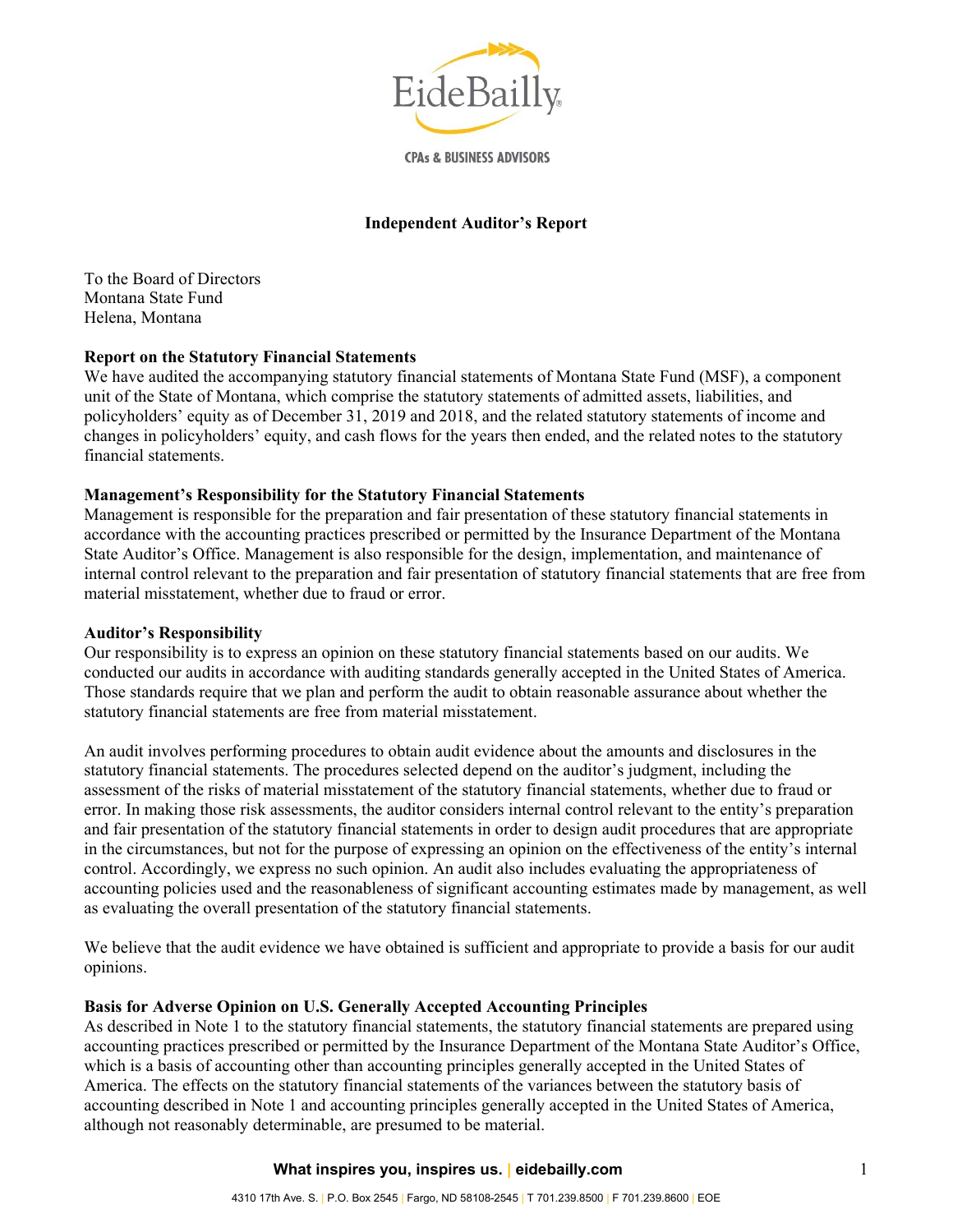#### **Adverse Opinion on U.S. Generally Accepted Accounting Principles**

In our opinion, because of the significance of the matter described in the Basis for Adverse Opinion on U.S. Generally Accepted Accounting Principles paragraph, the statutory financial statements referred to above do not present fairly, in accordance with accounting principles generally accepted in the United States of America, the financial position of Montana State Fund as of December 31, 2019 and 2018, or the results of its income or its cash flows for the years ended December 31, 2019 and 2018.

#### **Opinion on Regulatory Basis of Accounting**

In our opinion, the statutory financial statements referred to above present fairly, in all material respects, the admitted assets, liabilities, and policyholders' equity of Montana State Fund as of December 31, 2019 and 2018, and the results of its operations, changes in policyholders' equity and its cash flows for the years then ended, on the basis of accounting described in Note 1.

Gide Sailly LLP

Fargo, North Dakota March 11, 2020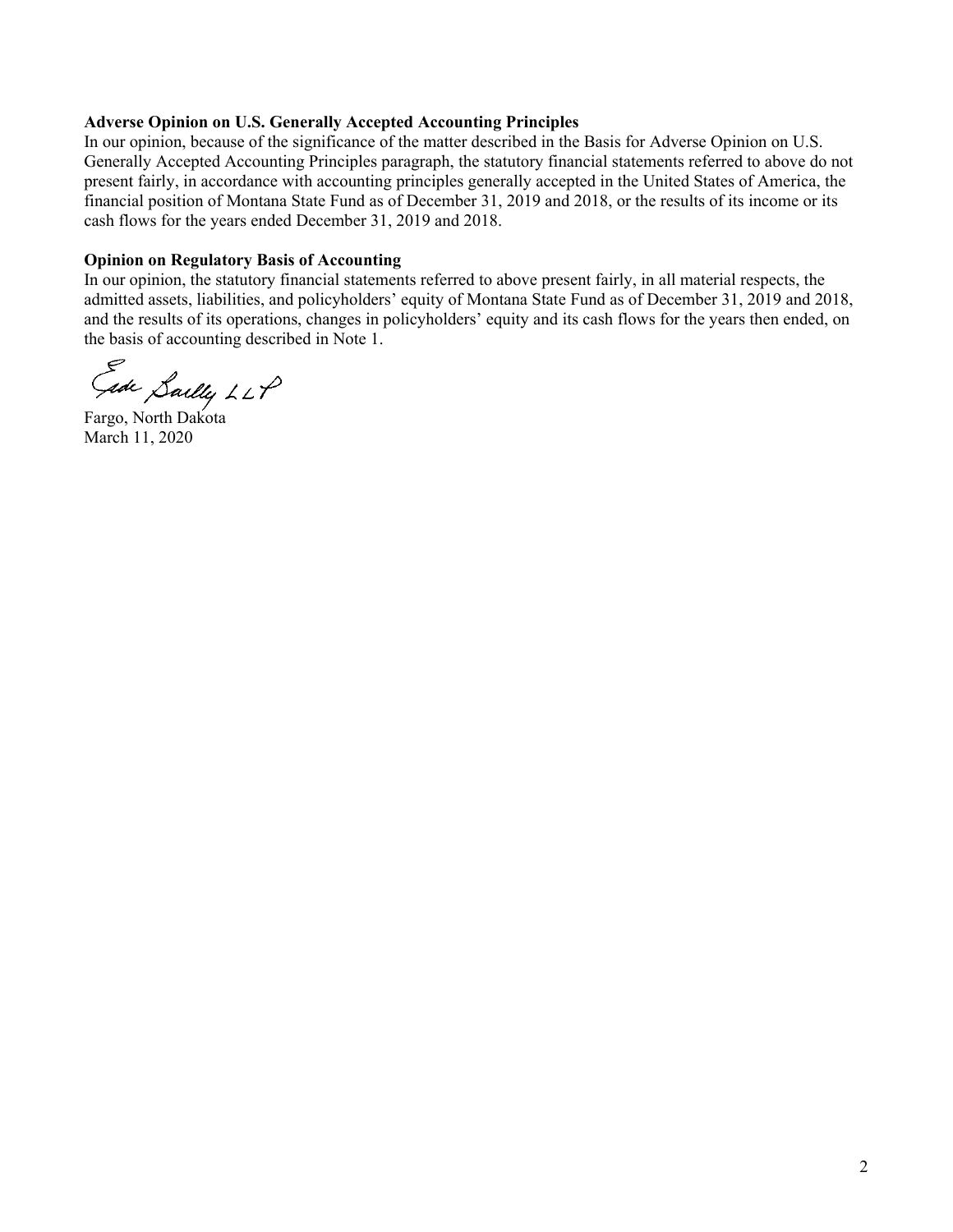|                                                    | 2019                | 2018                |
|----------------------------------------------------|---------------------|---------------------|
| <b>Admitted Assets</b>                             |                     |                     |
| Cash and Invested Assets                           |                     |                     |
| <b>Bonds</b>                                       | \$<br>1,183,992,996 | \$<br>1,166,461,195 |
| Equity securities                                  | 180,895,162         | 153,602,559         |
| Real estate occupied by the Company                | 23,993,134          | 24,524,019          |
| Cash and cash equivalents                          | 69,121,234          | 22,693,392          |
| Other invested assets                              | 82,678,575          | 95,728,561          |
| Receivables for securities                         |                     | 9,000,000           |
| Securities lending collateral assets               | 5,861,488           | 102,000             |
| Total cash and invested assets                     | 1,546,542,589       | 1,472,111,726       |
| <b>Other Admitted Assets</b>                       |                     |                     |
| Investment income due and accrued                  | 8,609,084           | 9,071,920           |
| Receivables, net                                   |                     |                     |
| Uncollected premiums                               | 7,502,300           | 9,608,332           |
| Deferred premiums booked but not yet due           | 60,193,388          | 62,364,509          |
| Accrued retrospective premiums                     | 139,500             | 35,100              |
| Amounts recoverable from reinsurers                | 62,360              |                     |
| Funds deposited with reinsured companies           | 258,310             | 278,310             |
| Reinsurance funds withheld                         | 56,753,488          | 48,385,574          |
| Electronic data processing equipment and software  | 1,358,807           | 1,273,348           |
| Aggregate write-ins for other-than-invested assets |                     | 864,466             |
| Total other admitted assets                        | 134,877,237         | 131,881,559         |
| Total admitted assets                              | 1,681,419,826<br>\$ | 1,603,993,285<br>\$ |
| Liabilities and Policyholders' Equity              |                     |                     |
|                                                    |                     |                     |
| Liabilities                                        |                     |                     |
| <b>Unpaid losses</b>                               | \$<br>835,071,433   | \$<br>824,766,337   |
| Unpaid loss adjustment expenses                    | 121,522,210         | 116,871,358         |
| Commissions payable                                | 3,696,928           | 4,584,543           |
| Other expenses payable                             | 14,614,646          | 27,029,360          |
| Unearned premium                                   | 60,542,803          | 63,931,327          |
| Advance premium<br>Dividend declared and unpaid    | 356,011             | 130,469             |
| Ceded reinsurance premium payable                  | 80,795              |                     |
| Funds held by Company under reinsurance treaties   | 56,753,488          |                     |
| Amounts retained for account of others             | 1,109,572           | 48, 385, 574        |
| Remittances and items not allocated                | 15                  | 3,394,839           |
| Payable to affiliates                              | 82,656              | 1,233,826<br>99,613 |
| Payable for securities                             | 30,493,382          |                     |
| Securities lending liability                       | 5,861,488           |                     |
| Retrospective premiums payable                     | 569,119             | 102,000<br>989,000  |
| <b>Total liabilities</b>                           | 1,130,754,546       | 1,091,518,246       |
|                                                    |                     |                     |
| Policyholders' Equity                              |                     |                     |
| Policyholders' equity                              | 550,665,280         | 512,475,039         |
| Total liabilities and policyholders' equity        | 1,681,419,826       | 1,603,993,285       |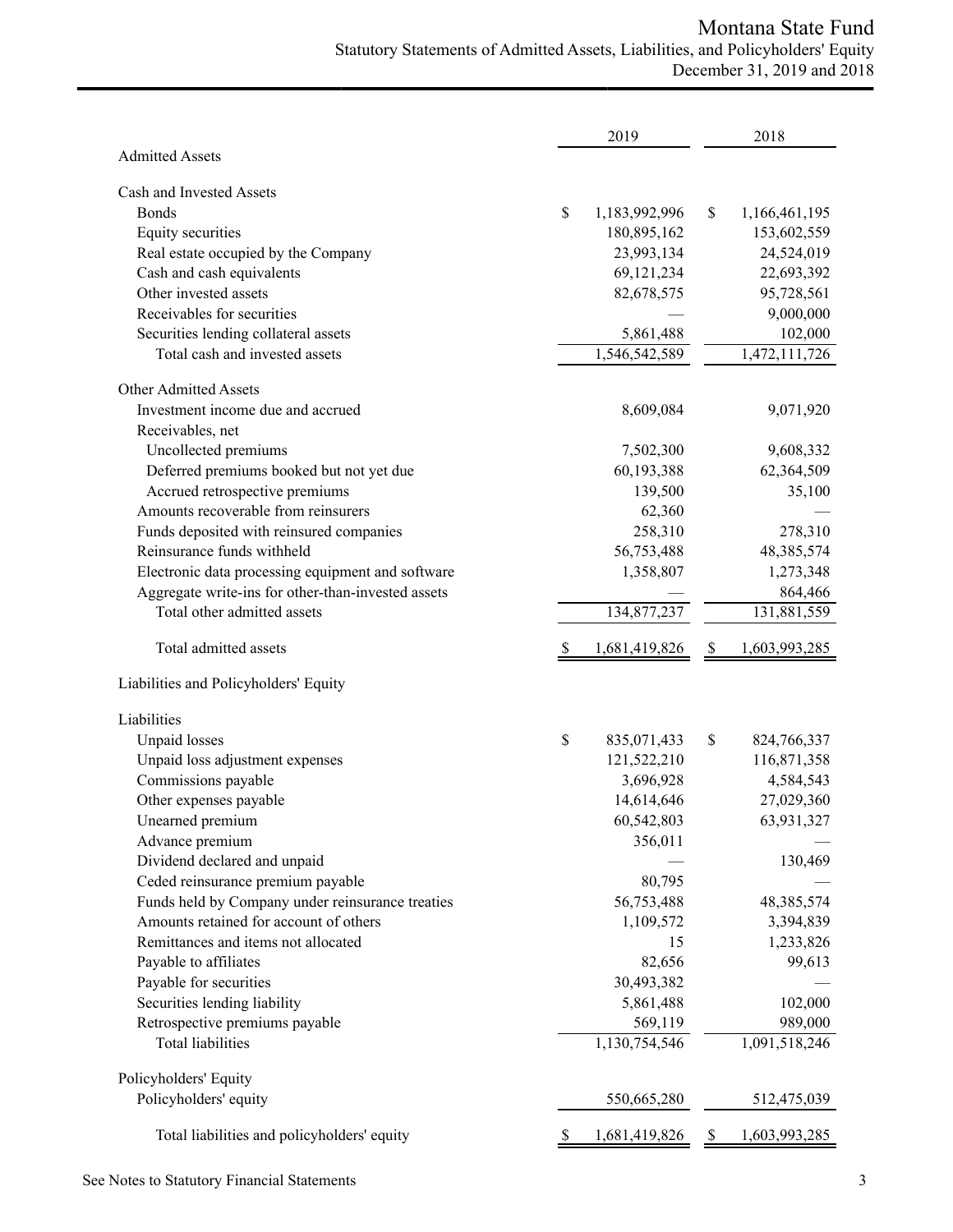|                                                                                                  | 2019              | 2018              |
|--------------------------------------------------------------------------------------------------|-------------------|-------------------|
| Net Premium Earned                                                                               | \$<br>156,871,129 | \$<br>161,258,975 |
| <b>Operating Expenses</b>                                                                        |                   |                   |
| Losses incurred                                                                                  | 110,705,800       | 117, 107, 380     |
| Loss expenses incurred                                                                           | 25,890,985        | 21,416,826        |
| Underwriting expenses incurred                                                                   | 37,930,364        | 52,123,955        |
| Contingent commission income                                                                     | (8,367,914)       | (9,652,596)       |
| Net underwriting gain (loss)                                                                     | (9, 288, 106)     | (19, 736, 590)    |
| Net investment income earned                                                                     | 38,580,359        | 36,541,567        |
| Net realized capital gains (losses)                                                              | 16,209,809        | 20,802,787        |
| Receivable balances charged off, net of recoveries of \$709,315<br>and \$1,185,550, respectively | (1,090,709)       | (376, 661)        |
| Other expenses                                                                                   | (2,489,957)       | (3,207,942)       |
| Net Income (Loss) Before Dividends                                                               | 41,921,396        | 34,023,161        |
| Policyholder Dividends                                                                           | (30,006,671)      | (39,997,664)      |
| Net Income (Loss) After Dividends                                                                | 11,914,725        | \$<br>(5,974,503) |
| Changes in Policyholders' Equity                                                                 |                   |                   |
| Balance, Beginning of Year                                                                       | \$<br>512,475,039 | \$<br>554,701,083 |
| Net income (loss)                                                                                | 11,914,725        | (5,974,503)       |
| Net unrealized gains (losses) on investments                                                     | 28,572,582        | (29, 174, 552)    |
| Change in non-admitted assets                                                                    | (2,297,066)       | (7,076,989)       |
| Balance, End of Year                                                                             | \$<br>550,665,280 | \$<br>512,475,039 |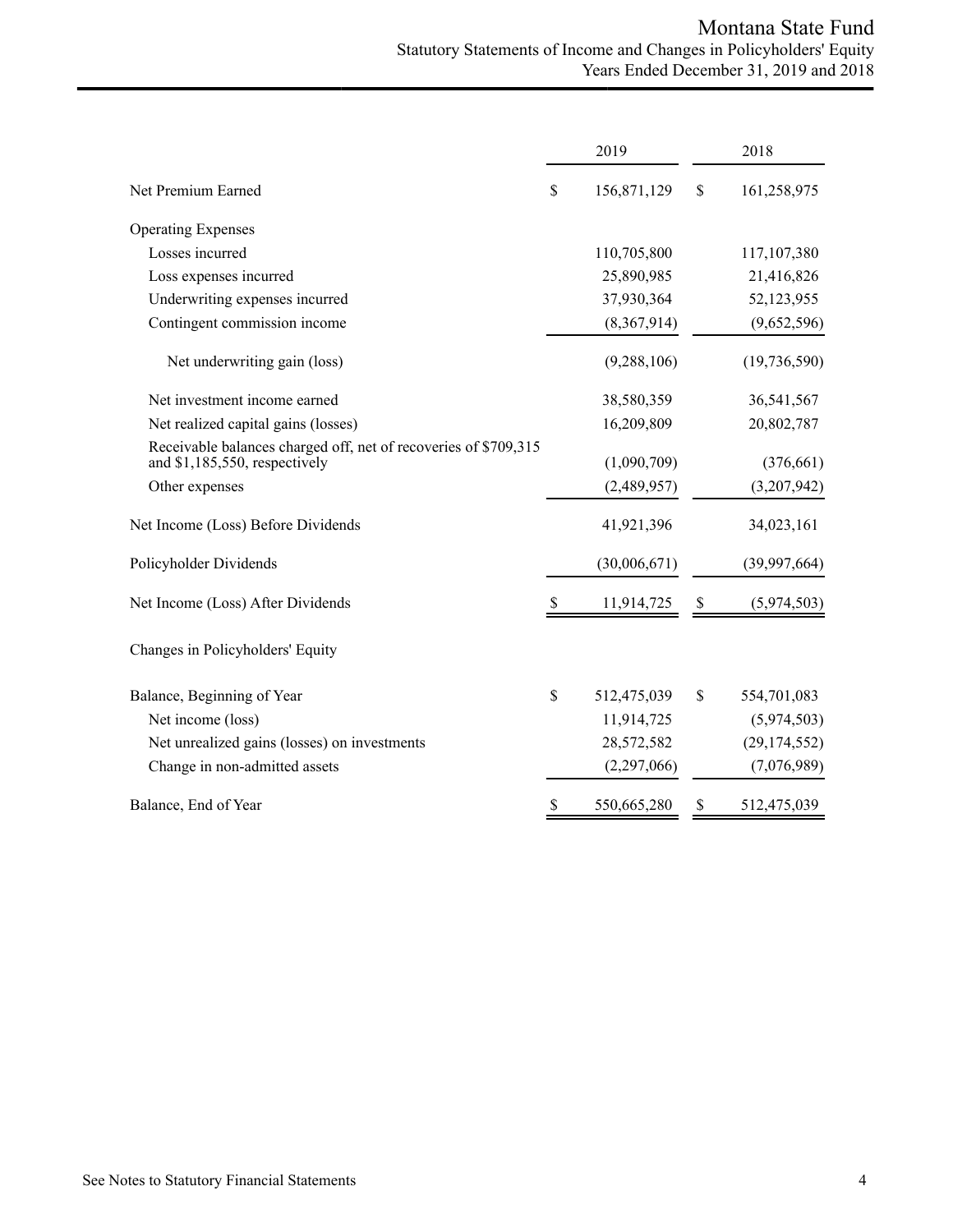### Montana State Fund Statutory Statements of Cash Flows Years Ended December 31, 2019 and 2018

|                                                                    | 2019               | 2018              |
|--------------------------------------------------------------------|--------------------|-------------------|
| Cash from Operations                                               |                    |                   |
| Premiums collected, net of reinsurance                             | \$<br>158,570,508  | \$<br>161,425,329 |
| Net investment income                                              | 38,957,372         | 36,634,932        |
| Miscellaneous expense                                              | (3,580,666)        | (3,584,603)       |
|                                                                    | 193,947,214        | 194,475,658       |
| Benefit and loss related payments                                  | (108, 810, 978)    | (70, 471, 638)    |
| Loss adjustments and underwriting expenses paid                    | (64, 104, 912)     | (61, 766, 744)    |
| Dividends paid to policyholders                                    | (30, 137, 140)     | (41, 253, 490)    |
|                                                                    | (203, 053, 030)    | (173, 491, 872)   |
| Net Cash from (used for) Operations                                | (9,105,816)        | 20,983,786        |
| Cash from Investments                                              |                    |                   |
| Proceeds from investments sold, matured, or repaid                 |                    |                   |
| <b>Bonds</b>                                                       | 341, 331, 735      | 222,998,637       |
| Equity securities                                                  | 15,000,000         | 25,000,000        |
| Other invested assets                                              | 11,218,893         | 24,575,924        |
| Gain or loss on cash, cash equivalents, and short-term investments | 12,693             | (3,009)           |
| Securities lending collateral                                      | 39,493,382         | 20,896,735        |
| Total investment proceeds                                          | 407,056,703        | 293,468,287       |
| Cost of investments acquired                                       |                    |                   |
| <b>Bonds</b>                                                       | (353, 927, 960)    | (248, 418, 488)   |
| Equity securities                                                  | (10,680)           | (5,366)           |
| Other invested assets                                              |                    | (20,000,000)      |
| Securities lending collateral                                      | (5,759,488)        | (9,000,000)       |
| Total investments acquired                                         | (359, 698, 128)    | (277, 423, 854)   |
| Net Cash from Investments                                          | 47,358,575         | 16,044,433        |
| Cash from Financing and Other Sources                              |                    |                   |
| Cash provided or (applied)                                         |                    |                   |
| Other sources                                                      | 8,175,083          | (64, 733, 128)    |
| Net Cash from (used for) Financing and Other Sources               | 8,175,083          | (64, 733, 128)    |
| Net Increase (Decrease) in Cash and Short-Term Investments         | 46, 427, 842       | (27,704,909)      |
| Cash and Short-Term Investments - Beginning of Year                | 22,693,392         | 50,398,301        |
| Cash and Short-Term Investments - End of Year                      | \$<br>69, 121, 234 | \$<br>22,693,392  |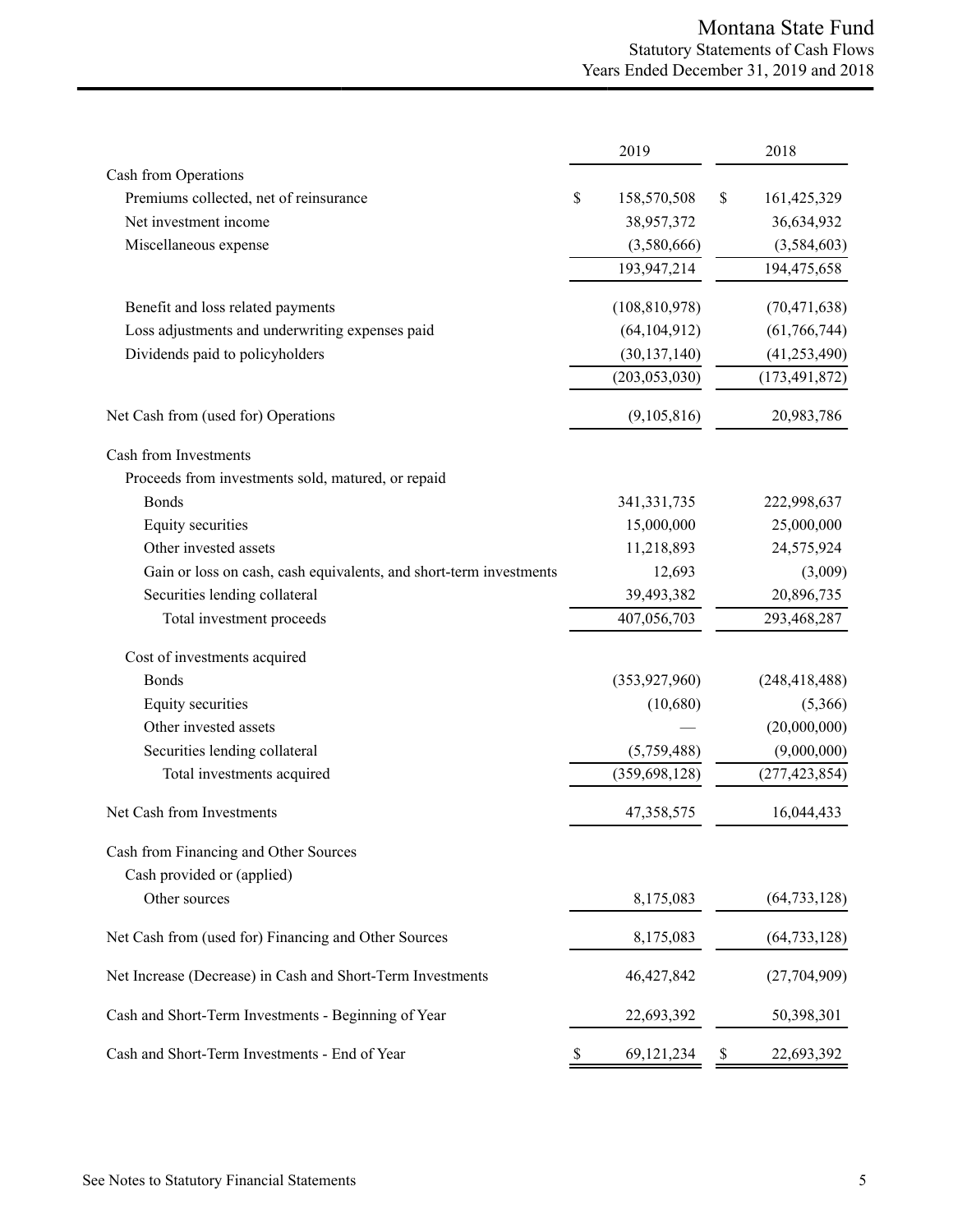## **Note 1 - Nature of Operations and Significant Accounting Policies**

### **Nature of Operations**

The Montana State Fund (MSF or the Company) is a nonprofit, independent public corporation established under Title 39, Chapter 71 of the Montana Code Annotated (MCA). MSF provides Montana employers with an option for workers' compensation and occupational disease insurance and guarantees available coverage for all employers in Montana. MSF is governed by a seven member Board of Directors appointed by the Governor. The Board has full power, authority, and jurisdiction in the administration of MSF as fully and completely as the governing body of a private mutual insurance carrier. MSF is allocated to the State of Montana, Department of Administration for administrative purposes only, and is reported as a component unit in the State's Comprehensive Annual Financial Reports. MSF is exempt from federal or state income and premium taxes.

MSF functions as an autonomous insurance entity supported solely from its own revenues. All assets, debts, and obligations of MSF are separate and distinct from assets, debts, and obligations of the State of Montana. State law requires MSF to set premiums at least annually at a level sufficient to ensure adequate funding of the insurance program during the period the rates will be in effect. MSF governs, operates, and completes its financial reporting as an insurance company domiciled in the State of Montana and is required to file its annual statement and audited financial report with the Insurance Department (MDOI) of the Montana State Auditor's Office (SAO).

During the 1990 Montana Special Legislative Session, legislation passed establishing separate liabilities, funding and accounts for claims of injuries resulting from accidents occurring before July 1, 1990, referred to as the Old Fund, and claims occurring on or after July 1, 1990, referred to as MSF. This report reflects only the operations of MSF. MSF administers and manages the remaining claims of the Old Fund. The State of Montana pays MSF an administrative fee and provides the funding for the Old Fund benefit payments.

### **Basis of Presentation**

The accompanying financial statements of MSF have been prepared in conformity with accounting practices prescribed and permitted by the MDOI (Statutory Accounting Principles or SAP), which is a comprehensive basis of accounting other than accounting principles generally accepted in the United States of America (GAAP). Certain amounts in the notes to the financial statements have been rounded to the nearest thousand or million and such amounts are annotated with a "K" or "M", respectively.

The MDOI recognizes only statutory accounting practices prescribed or permitted by the State of Montana for determining and reporting the financial condition and results of operations of an insurance company. The National Association of Insurance Commissioners' (NAIC) *Accounting Practices and Procedures* manual (NAIC SAP) has been adopted as a component of prescribed or permitted practices by the State of Montana.

### Differences of NAIC SAP from Generally Accepted Accounting Principles

Statutory accounting practices vary in some respects from U.S. generally accepted accounting principles (GAAP). Such significant differences include the following:

a. Investments in bonds with an NAIC rating of 1 or 2 are carried at NAIC determined value or amortized cost, whereas bonds with an NAIC rating of 3 through 6 are assigned specific year-end values by the NAIC and are written down to Securities Valuation Office (SVO) assigned values (if less than amortized cost) by charging statutory equity. Under GAAP, bonds are classified into three categories: held to maturity, available for sale, or trading. Bonds held to maturity are stated at amortized cost; bonds available for sale are stated at fair value and the resulting unrealized gains or losses, net of applicable income taxes, are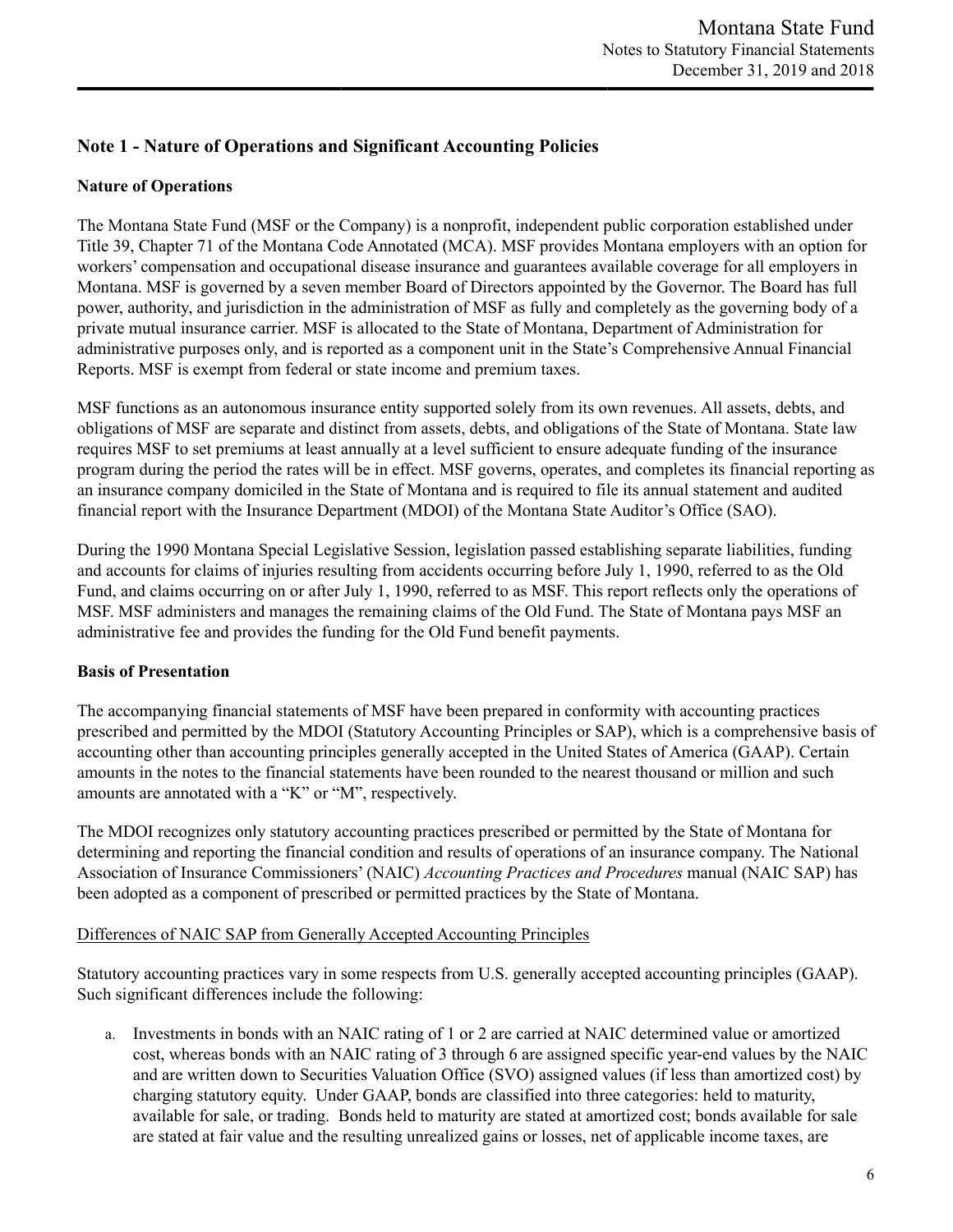charged or credited to equity; and bonds held for trading are reported at fair value and the resulting unrealized gains or losses are reported in earnings. The fair value of investments on a statutory basis is determined by the SVO, whereas for GAAP, the fair value of investments is determined based on the expected exit price.

For loan-backed and structured securities, if the Company determines that they intend to sell a security or no longer have the ability and intent to retain the investment for a period of time sufficient to recover the amortized cost, that security shall be written down to fair value. For statutory purposes, if the Company subsequently changes its assertion, and now believes it does not intend to sell the security and has the ability and intent to retain the investment for a period of time sufficient to recover the amortized cost, that security will continue to be carried at the lower of cost or market with any future decreases in fair value charged through operations until the security is disposed. For GAAP purposes, once the Company alters its assertion, that security's amortized cost basis will not be decreased for future reductions in fair value unless an other-than-temporary impairment is determined to have occurred.

Also, for GAAP purposes, other-than-temporary impairment losses related to debt securities are bifurcated between credit and non-credit with only the credit component charged to earnings, whereas for statutory purposes, the total other-than-temporary impairment loss is reported in earnings.

- b. Assets having economic value other than those that can be used to fulfill policyholder obligations are categorized as "nonadmitted assets" and are not permitted to be included in the statutory financial statements of admitted assets, liabilities, and policyholders' equity, whereas for GAAP, these assets are recognized in the balance sheet, subject to any valuation allowances. Assets reported under NAIC SAP as "non-admitted" are excluded through a charge against unassigned policyholders' equity. Included with nonadmitted assets are furniture, certain equipment and software, prepaid expenses and certain receivables that do not meet statutory criteria for admitted assets.
- c. Receivables over 90 days outstanding are not admitted to the statutory financial statements and charged against statutory policyholders' equity, whereas, for GAAP, the Company assesses the collectability of premiums receivable and any charge for uncertain collection is made to the income statement.
- d. The statutory statement of admitted assets, liabilities, and policyholders' equity is presented net of the effects of reinsurance, whereas, for GAAP, the balance sheet is presented gross of the effects of reinsurance.
- e. Cash, cash equivalents, and short-term investments in the statement of cash flows represent cash balances and investments with initial maturities of one year or less. Under GAAP, the corresponding caption of cash and cash equivalents include cash balances and investments with initial maturities of three months or less.
- f. Commissions allowed by reinsurers on business ceded are reported as income when received rather than being deferred and, to the extent recoverable, amortized over the life of the policy, as required under GAAP.
- g. Governmental pension accounting standards (GASB 68) require recognition of an allocation of the state's unfunded retirement plan liability at the agency level. Under SAP, the recording of a portion of the unfunded liability is not required for a reporting entity who participates in a plan sponsored by another entity, but is not directly liable for the obligations under the plan (SSAP No. 102 paragraph 86); however, the amounts contributed to the plan by MSF are recorded as expense in the current period.
- h. Governmental other postemployment benefit (OPEB) accounting standards (GASB 75) require recognition of an allocation of the state's OPEB liability at the agency level. Under SAP, the recording of a portion of the liability is not required for a reporting entity who participates in a plan sponsored by another entity, but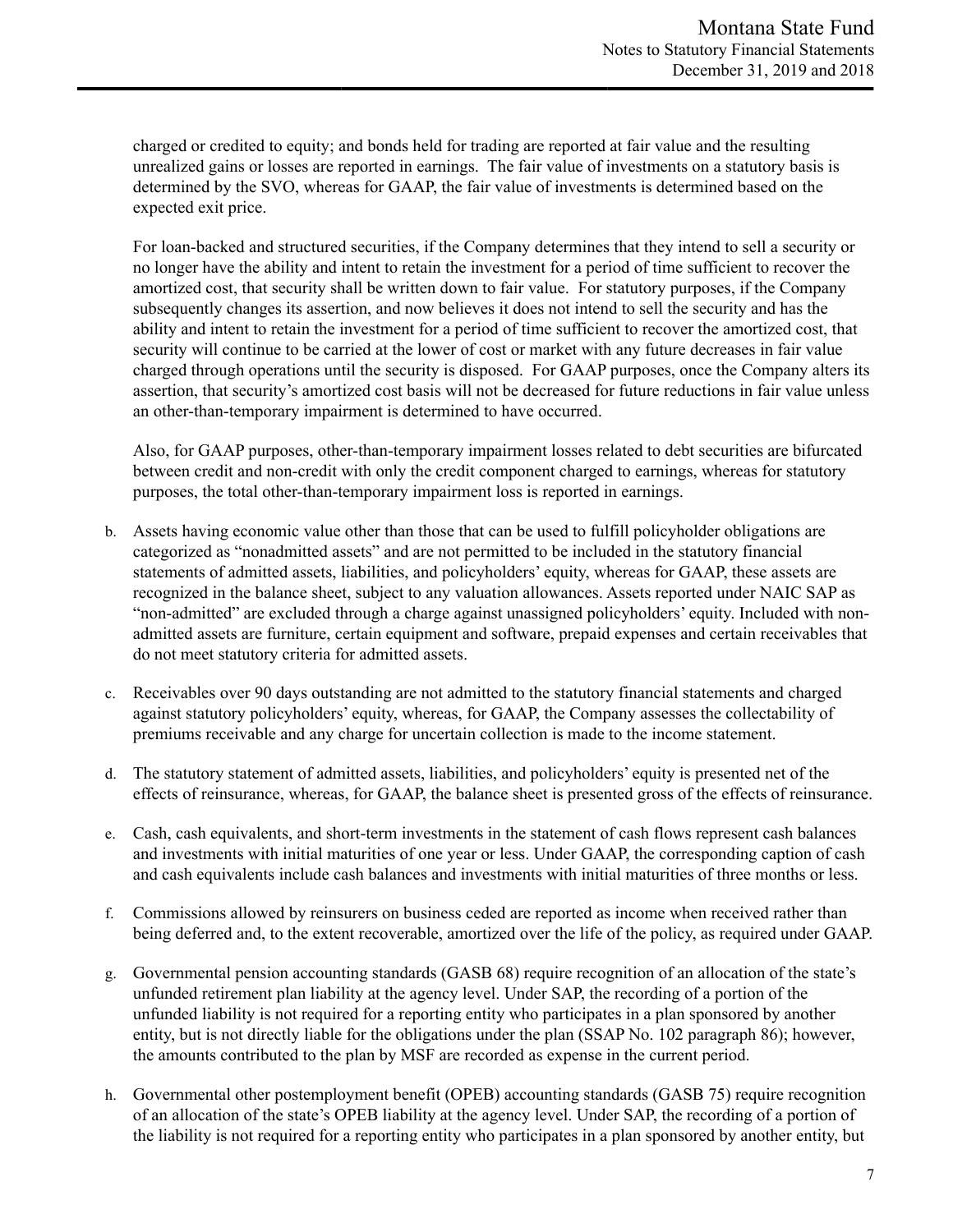is not directly liable for the obligations under the plan (SSAP No. 92 paragraph 100).

- i. The statutory statement of cash flows differs in certain respects from the presentation required within GAAP literature, including presentation of changes of cash and short investments instead of cash and cash equivalents. In addition, GAAP requires a reconciliation of net income to net cash from operating activities. Short-term investments include securities with a maturity of one year or less and are included in the cash balance, whereas GAAP excludes short-term investments from cash. Both statutory and GAAP include cash equivalents in the cash balance. Cash equivalents are defined as highly liquid investments with a maturity of three months or less at acquisition.
- j. Comprehensive income is not determined for statutory reporting purposes, whereas, for GAAP, such income is presented.
- k. Incremental direct costs that result directly from and are essential to the contract acquisition transaction and would not have been incurred by the Company had the contract acquisition not occurred, are charged against statutory earnings as such costs are incurred, while, under GAAP, such costs, to the extent recoverable, would be deferred and amortized over the effective periods covered by the related policies.
- l. A statutory liability is calculated based on the age of the reinsurance recoverable and whether the reinsurer is authorized by the Company's state of domicile. This statutorily required provision for reinsurance is a direct charge to surplus. Under GAAP, no such liability is provided.
- m. The statutory financial statements are prepared in conformity with the Annual Financial Reporting Model Regulation # 205, which requires the audited financial statements to conform to the language and groupings used to prepare the Annual Statement filing as set out by the NAIC.

The differences between statutory accounting practices and GAAP are material. See Note 17 for a listing of significant differences.

MSF's financial statements are stated on a NAIC SAP basis except where certain differences are set out in the Montana Code Annotated. MCA references conformity with the Accounting Practices and Procedures Manual within section 33-2-701(1), and therefore, concludes that no legislation is necessary to adopt its use.

For the years ended December 31, 2019 and 2018, there were no differences of MSF's net income and policyholders' equity between NAIC SAP and practices prescribed and permitted by the State of Montana.

#### **Significant Statutory Accounting Policies**

#### Cash and Cash Equivalents

Cash, cash equivalents, and short-term investments are stated at net asset value. Cash constitutes a medium of exchange that a bank or other similar financial institution will accept for deposit and allow an immediate credit to the depositor's account. Savings accounts, certificates of deposits with maturity dates of one year or less, and cash equivalents are also classified as cash. Cash equivalents are investments with original maturities of three months or less; are readily convertible to known amounts of cash; and present insignificant risk of change in value due to changes in interest rates. The Montana State Treasury and the Montana Board of Investments (BOI) hold MSF's cash and cash equivalent balances. At times during the year, MSF's cash balances are in excess of federally insured limits. The Company does not consider this a significant credit risk. MSF participates in the Short-Term Investment Pool (STIP), maintained by the BOI. STIP balances are highly-liquid investments in a money market mutual fund.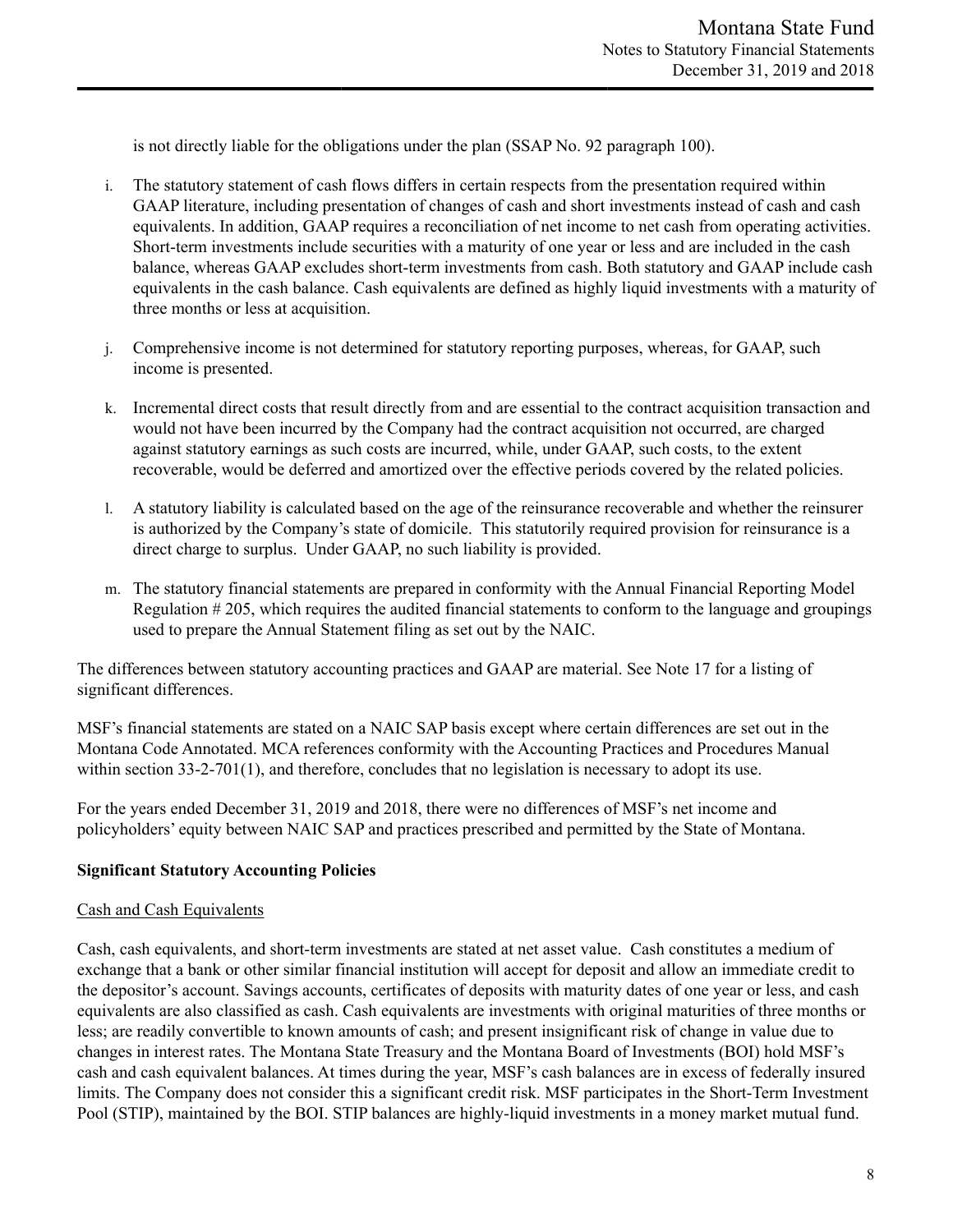### Short-Term Investments

Short-term investments are those investments with remaining maturities of one year or less at the time of acquisition, excluding those investments classified as cash equivalents. Short-term investments include but are not limited to bonds, commercial paper, money market instruments, repurchase agreements, and collateral and mortgage loans that meet the above criteria.

### Investments

Equity securities, bonds, investments in partnerships and limited liability companies, and certificates of deposit with original maturities greater than one year are long-term investment securities. Long-term securities are held by BOI. State Street Bank is the custodial bank for BOI.

Equity securities held through mutual funds are valued at net asset value (NAV) of shares held by MSF at year end, which is used as a practical expedient for fair market value. The Montana Constitution allows investing in equity securities, with the restriction that equity securities cannot exceed 25% of total investment book value. The BOI approved a policy statement to maintain the allocation to public equities at no more than 15% of total portfolio market value. Investments in equity securities are carried at NAV as determined by the fund manager, and the related unrealized capital gains (losses) are reported in policyholders' equity.

Bonds, excluding residential and commercial mortgage-backed securities, are rated and valued in accordance with the NAIC Securities Valuation Office (SVO) rating guidelines. Bonds with a SVO rating of 1 and 2 are valued at amortized cost using the scientific (constant yield) interest method. Bonds with a SVO rating of 3 or higher are valued at the lower of amortized cost or market.

Investments in residential and commercial mortgage-backed securities not guaranteed by federal or federallysponsored agencies utilize a financial model commissioned by the NAIC to determine credit ratings, and ultimately the NAIC designation/rating. This financial model requires a two-step process. MSF first determines the initial rating designation based upon each security's amortized cost in relation to security-specific prescribed break points. This initial rating designation determines whether the security will be stated at amortized cost or fair value, based on the same criteria noted in the preceding paragraph. The lower the amortized cost relative to par, the higher the NAIC designation, and more likely the security will be carried at amortized cost. If the security is to be carried at fair value, MSF then determines the final rating designation based upon each security's fair value in relation to the same security's specific prescribed break points used in the first step. If the security is to be carried at amortized cost, the final designation remains the same as what was determined in the first step.

The final designation is used for risk-based capital (RBC) purposes as well as for NAIC designation disclosure.

Investments in partnerships and limited liability companies are valued based on the net asset value (NAV) of the investment pool which is used as a practical expedient for fair market value. The related unrealized capital gains (losses) are reported in policyholders' equity.

MSF has no derivative investments.

Investments in Real Estate are comprised of property occupied by the Company. These investments are recorded at depreciable cost net of related debt obligation, which was zero as of December 31, 2019 and 2018. Depreciation is calculated on a straight-line basis over the estimated useful life of the property. Land is valued at historical cost.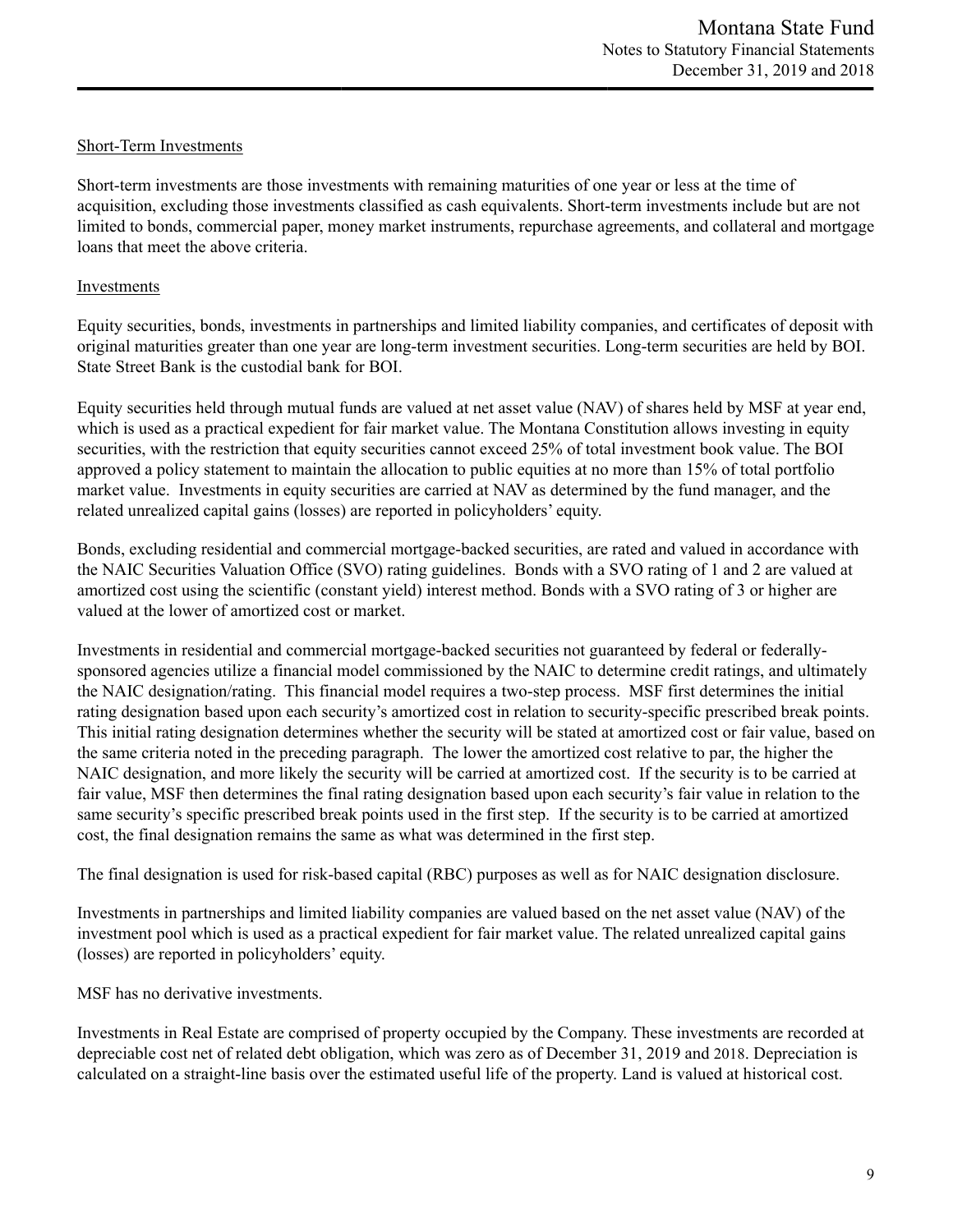Investment income consists of interest and dividends, net of related investment expenses. Interest is recognized on an accrual basis and dividends are recorded as earned at the ex-dividend date. Realized capital gains and losses are determined using the first-in first-out method at the time of disposition.

### Fair Values of Financial Instruments

Statement of Statutory Accounting Principles (SSAP) No. 100R, "Fair Value" defines fair value as the price that would be received from selling an asset or paid to transfer a liability in an orderly transaction between market participants at the measurement date. When determining the fair value measurements for assets and liabilities required to be recorded at fair value, the Company considers the principal or most advantageous market in which it would transact and considers assumptions that market participants would use when pricing the asset or liability, such as inherent risk, transfer restrictions, and risk of nonperformance.

The Company classified its investments based upon an established fair value hierarchy that prioritizes the inputs to valuation techniques used to measure fair value. SSAP No. 100R describes a fair value hierarchy based on three levels of inputs, of which the first two are considered observable and the last unobservable, that may be used to measure fair value, which are the following:

- Level 1-Quoted prices in active markets for *identical* assets or liabilities.
- Level 2-Inputs other than Level 1 that are observable, either directly or indirectly; such as quoted prices for *similar* assets or liabilities, quoted prices in markets that are not active; or other inputs that can be corroborated by observable market data for substantially the full term of the assets or liabilities.
- Level 3-Unobservable inputs that are supported by little or no market activity and that are significant to the fair value of the assets or liabilities.

The asset or liability's fair value measurement level within the fair value hierarchy is based on the lowest level of any input that is significant to the fair value measurement. Valuation techniques used need to maximize the use of observable inputs and minimize the use of unobservable inputs.

Following is a description of the valuation methodologies used for assets measured at fair value or for those assets not stated at fair value in the financial statements but whose estimated fair values are disclosed.

*Bonds - Issuer Obligations, including Industrial and Miscellaneous -* Valued based on market values. For those securities not actively traded, quoted market prices of comparable instruments or discounted cash flow analysis are used based upon inputs that are observable in the markets for similar securities. Inputs include benchmark yields, credit spreads, default rates, prepayments, and non-bonding broker quotes.

*Bonds - Mortgage and Other Asset-Backed Bonds -* Valued based on Commercial and Residential Mortgage-Backed Securities modeling file provided by Clearwater Analytics. The prepayment assumptions used for single class and multi-class mortgage-backed/asset-backed securities were obtained from broker/dealer survey values. These assumptions are consistent with the current interest rate and economic environment.

*Equity Securities - Unaffiliated and Mutual Funds -* Unit value is based on the quoted market value of the individual securities held by the fund less the liabilities of the fund. The NAV of the fund is used as a practical expedient for fair value.

*Other Invested Assets -* Value is based on appraised market values of the properties held by the investment company less liabilities. NAV of the investment is used as a practical expedient for fair value.

*Cash and Cash Equivalents -* NAV is determined by the market values of the underlying assets held in the money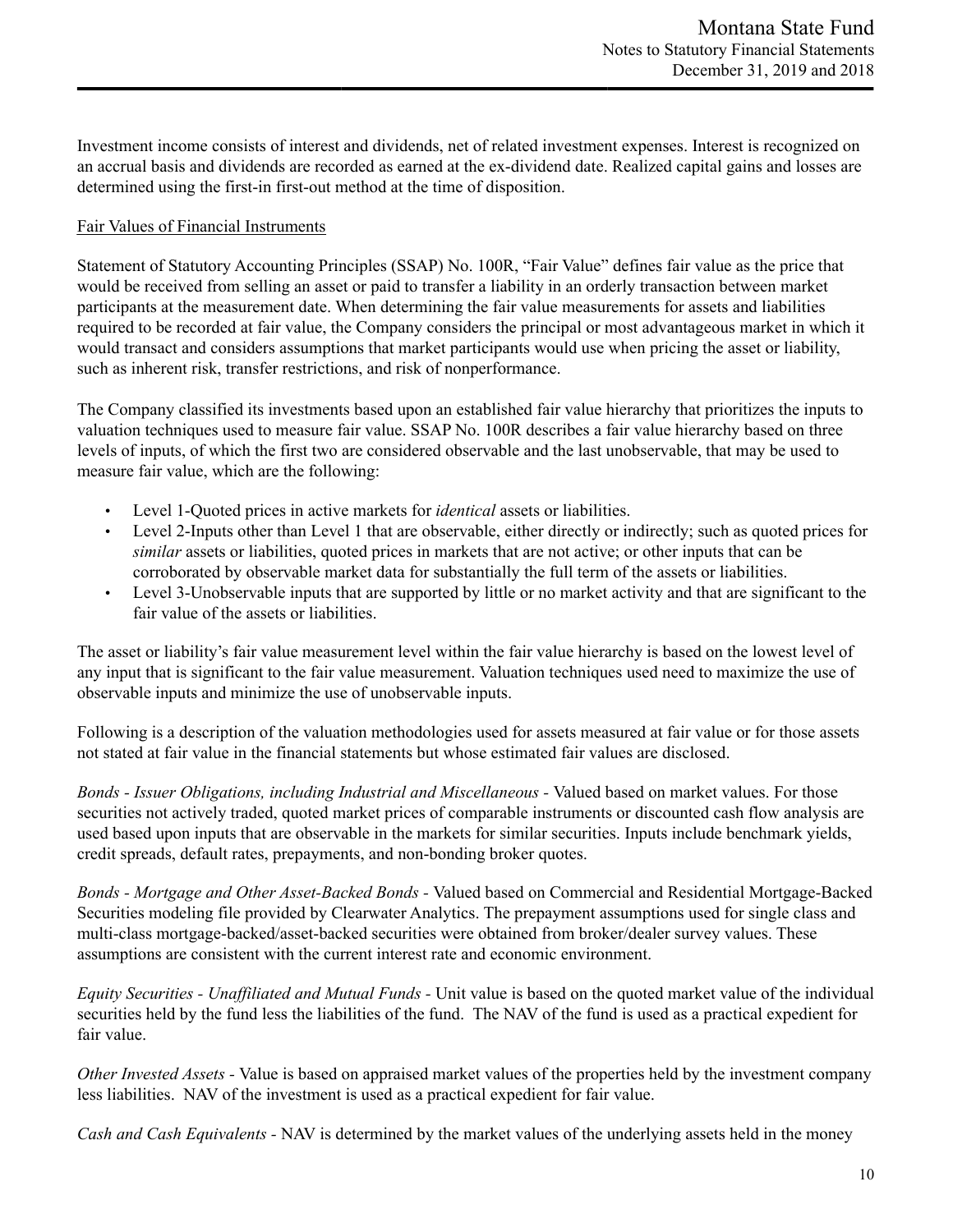market mutual funds. The carrying amounts are reported at NAV as a practical expedient for fair value.

The preceding methods described may produce a fair value calculation that may not be indicative of net realizable value or reflective of the future fair values. Furthermore, although the Company believes its valuation methods are appropriate and consistent with other market participants, the use of different methodologies or assumptions to determine the fair value of certain financial instruments could result in a different fair value measurement at the reporting date.

#### Other-Than-Temporary Declines in Fair Value

The Company regularly reviews its investment portfolio for factors that may indicate that a decline in fair value of an investment is other-than-temporary. Some factors considered in evaluating whether or not a decline in fair value is other-than-temporary include: the Company's ability and intent to retain the investment for a period of time sufficient to allow for a recovery in value; the duration and extent to which fair value has been less than cost; and the financial condition and prospects of the issuer. When other-than-temporary impairments are recognized, the security is written down to an estimated fair value, and the amount of the write-down is recorded as a realized loss.

#### Cash Collateral and Liability for Securities on Loan

Under the provisions of state statutes, the Montana Board of Investments (BOI) has, by a Securities Lending Authorization Agreement, authorized the custodial bank, State Street Bank, to lend BOI's securities to brokerdealers and other entities with a simultaneous agreement to return the collateral for the same securities in the future. During the period the securities are on loan, BOI receives a fee and the bank must initially receive collateral equal to 102% of the market value of the securities on loan and must maintain collateral of at least 100% of the market value of the loaned security. BOI retains all rights of ownership during the loan period.

The cash collateral received on each loan was invested, together with the cash collateral of other qualified plan lenders, in a collective investment pool, the State Street Navigator Securities Lending Government Money Market Portfolio. The relationship between the average maturities of the investment pool and BOI's loans was affected by the maturities of the loans made by other plan entities that invested cash collateral in the collective investment pool, which BOI could not determine. On December 31, 2019 and 2018, BOI had no credit risk exposure to borrowers.

### Premium Receivable

Premium receivable balances with an amount due over 90 days are non-admitted assets. MSF evaluates the remaining admitted accounts receivable asset for impairment. If it is probable that any amounts are not collectible, the uncollectible receivable is written off and charged to income in the period the determination is made.

### Computer Equipment and Software

Computer equipment is capitalized if the actual or estimated historical cost exceeds \$5,000. Software is capitalized if the actual or estimated historical cost exceeds \$100,000. Computer equipment is depreciated on a straight-line basis over an estimated useful life of three years. Software is amortized on a straight-line basis using a three-year life for operating software and a five year life, or less, for application software. In accordance with statutory accounting principles, computer equipment and operating software are admitted assets, although §33-2-501(11), MCA limits admission of this equipment to a maximum of 1% of admitted assets. Application software is a nonadmitted asset.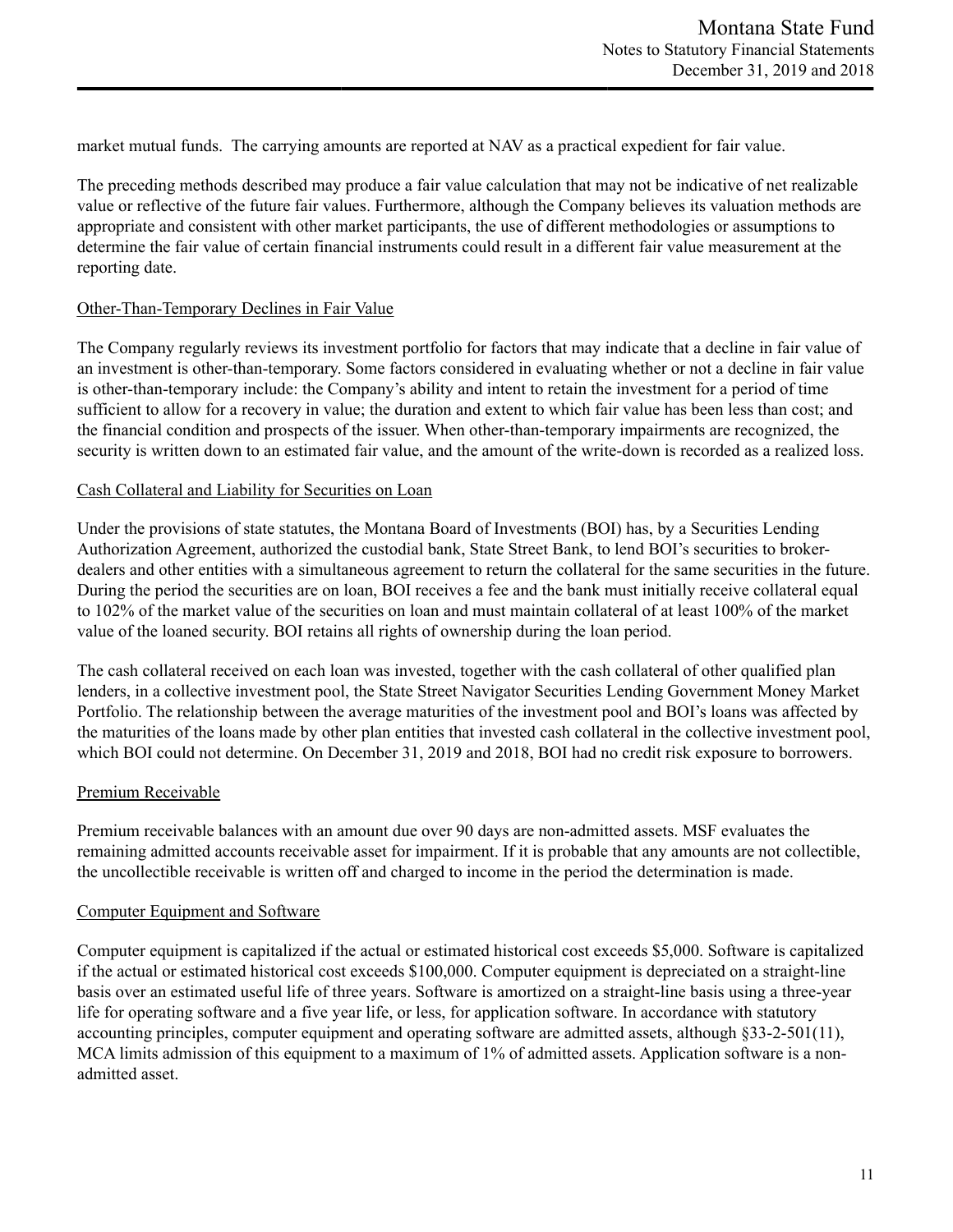#### Furniture, Equipment and Leasehold Improvements

Furniture and equipment are capitalized if the unit cost exceeds \$5,000, and are recorded at cost and depreciated on a straight-line basis using estimated useful lives, which range from five to ten years. There are no leasehold improvements. Statutory accounting principles require that furniture, equipment, and leasehold improvements be capitalized, depreciated, and non-admitted.

#### Other Assets

Other assets include advances for the Other States Coverage reinsurance contracts and prepaid reinsurance.

#### Risks and Uncertainties

Risks and uncertainties existing as of the date of the financial statements are as follows:

*Credit Risk* - Credit risk is defined as the risk that an issuer or other counterparty to an investment will not fulfill its obligation. With the exception of the U.S. Government securities, fixed income instruments have credit risk as measured by major credit rating services. This risk is that the issuer of a fixed income security may default in making timely principal and interest payments. MSF investment policy requires fixed income investments, at the time of purchase, to be rated investment grade as defined by Moody's (Baa3 or higher) and/or Standard & Poor's (BBB- or higher) rating services. The U.S. Government securities are guaranteed directly or indirectly by the U.S. Government. Obligations of the U.S. Government or obligations explicitly guaranteed by the U.S. Government are not considered to have credit risk. The NAIC regards U.S. Treasuries and agencies and all A ratings as Class 1 (highest quality), BBB ratings as Class 2 (high quality), BB ratings as Class 3 (medium quality), B ratings as Class 4 (low quality), C ratings as Class 5 (lower quality), and D ratings as Class 6 (in or near default).

The credit quality of the bond portfolio at December 31, 2019 is presented in the following chart:

|                           | <b>NAIC</b> Admitted | Percentage    |         |  |
|---------------------------|----------------------|---------------|---------|--|
| Class 1 - highest quality |                      | 938, 327, 574 | 79.25%  |  |
| Class 2 - high quality    |                      | 245,665,422   | 20.75%  |  |
| Total bonds               |                      | 1,183,992,996 | 100.00% |  |

The credit quality of the bond portfolio at December 31, 2018 is presented in the following chart:

|                           | <b>NAIC</b> Admitted | Percentage    |            |  |
|---------------------------|----------------------|---------------|------------|--|
| Class 1 - highest quality |                      | 900,873,769   | 77.23%     |  |
| Class 2 - high quality    |                      | 265,587,426   | 22.77%     |  |
| Total bonds               |                      | 1,166,461,195 | $100.00\%$ |  |

*Custodial Credit Risk* - Custodial credit risk for investments is the risk that, in the event of the failure of the counterparty to a transaction, a company will not be able to recover the value of the investment or collateral securities that are in the possession of an outside party. As of December 31, 2019 and 2018, all the fixed income securities were registered in the nominee name of BOI and held in the possession of BOI's custodial bank, State Street Bank. All equity index funds and real estate partnership and limited liability companies were purchased and recorded in BOI's name.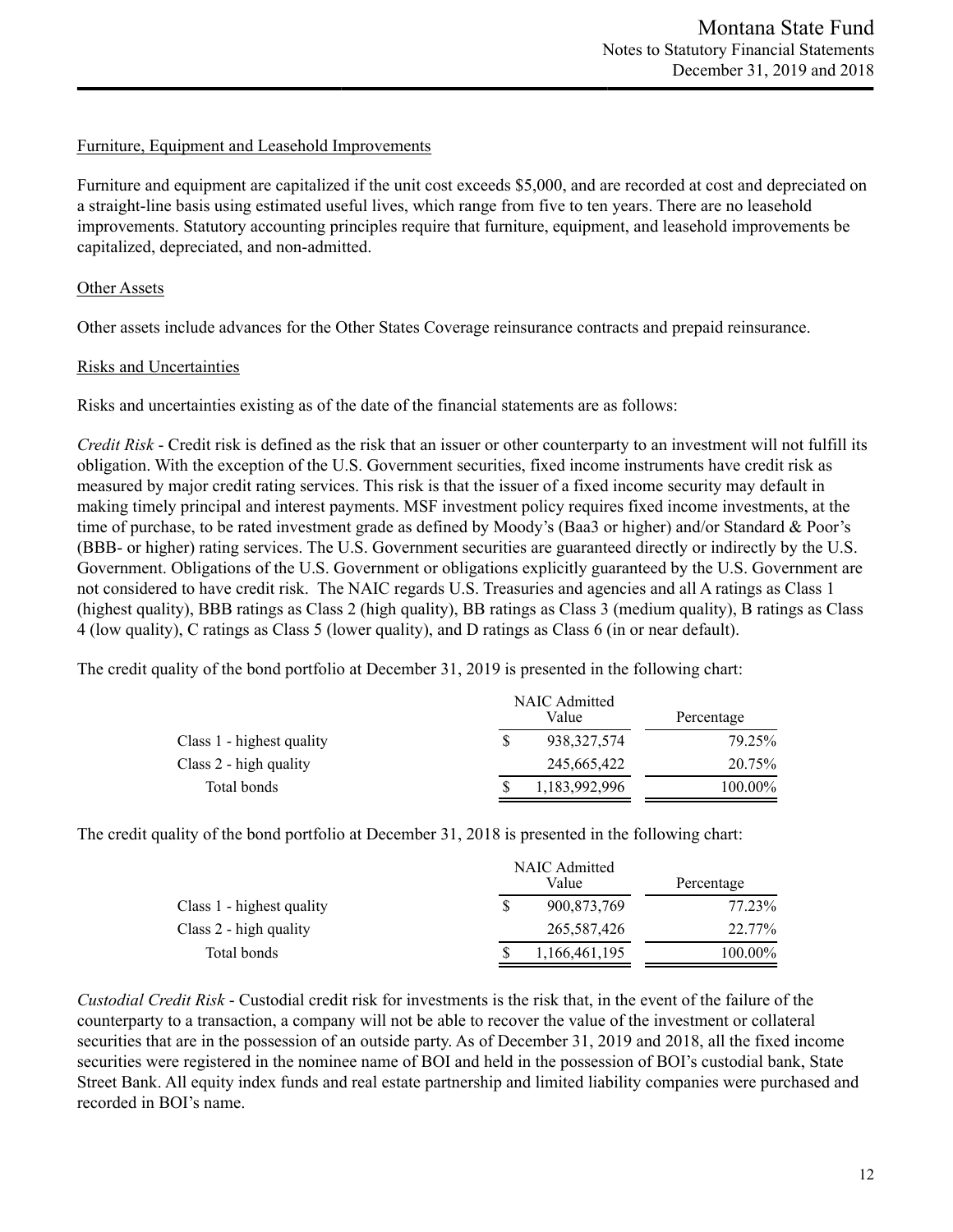*Concentration of Credit Risk* - Concentration of credit risk is the risk of loss attributed to the magnitude of a company's investment in a single issuer. The MSF Investment Policy requires credit risk to be limited to 3% of the total securities portfolio market value in any one name. Investments issued or explicitly guaranteed by the U.S. Government are excluded from the concentration of credit risk requirement.

*Interest Rate Risk* - Interest rate risk is the risk that changes in interest rates will adversely affect the fair value of an investment. The MSF Investment Policy sets an average portfolio duration range within 20% of the duration for the Barclays Capital Government/Credit Intermediate Term Index. BOI uses the weighted effective duration method to calculate interest rate risk.

Corporate asset-backed securities are based on cash flows from principal and interest payments on underlying automobile loan receivables, credit card receivables, and other assets. These securities, while sensitive to prepayments due to interest rate changes, have less credit risk than securities not backed by pledged assets.

MSF investments are categorized in Note 2 to disclose credit and interest rate risk as of December 31, 2019 and 2018.

*Uncertainty Due to Litigation* - In the ordinary course of business, MSF is a defendant in various litigation matters. Although there can be no assurances, as of December 31, 2019 and 2018, in the opinion of MSF's management based on information currently available, the ultimate resolution of these legal proceedings would not be likely to have a material adverse effect on its statutory results of revenue and expenses, admitted assets, liabilities, and policyholders' equity or liquidity. For further discussion, refer to Note 14 (Contingencies and Uncertainties).

*Vulnerability Due to Certain Concentrations* - MSF conducts its business primarily within the State of Montana and is susceptible to risk based on the economy of the geographic territory it serves. As of December 31, 2019 and 2018, approximately 73% and 72%, respectively, of total premium was written through appointed agency producers, and about 27% and 28%, respectively, was written directly by MSF. The PayneWest agency represented 39% and 38%, respectively, of MSF's total premium as of December 31, 2019 and 2018.

*Use of Estimates -* The preparation of financial statements in conformity with Statutory Accounting Principles requires management to make estimates and assumptions that affect the reported amounts of assets and liabilities and disclosure of contingent assets and liabilities at the date of the financial statements and the reported amounts of revenue and expenses during the period. Actual results could differ from those estimates. Material estimates susceptible to significant change include loss and loss adjustment expense reserves, the fair value of investments, investment impairments, and cost allocation processes.

*Reinsurance Risk -* Reinsurance contracts do not relieve the Company from its obligations to insureds. Failure of reinsurers to honor their obligations could result in losses to the Company. The Company evaluates the financial condition of its reinsurers to minimize its exposure to significant losses from reinsurer insolvencies. Management believes that any liability arising from this contingency would not be material to the Company's financial position.

*Risk-Based Capital* - Risk-based capital (RBC) is a method developed by the NAIC to measure the minimum amount of capital appropriate for an insurance company to support its overall business operations in consideration of its size and risk profile. The formulas for determining the amount of RBC specify various weighting factors that are applied to financial balances or various levels of activity based on the perceived degree of risk of such activities. The adequacy of the company's actual capital is measured by the RBC results as determined by the formulas. Companies below minimum RBC requirements are subject to specified corrective action. State law 33-2-1902(12), MCA requires that MSF have two times the capital level of other insurers as a more conservative measure to allow earlier regulatory intervention if necessary.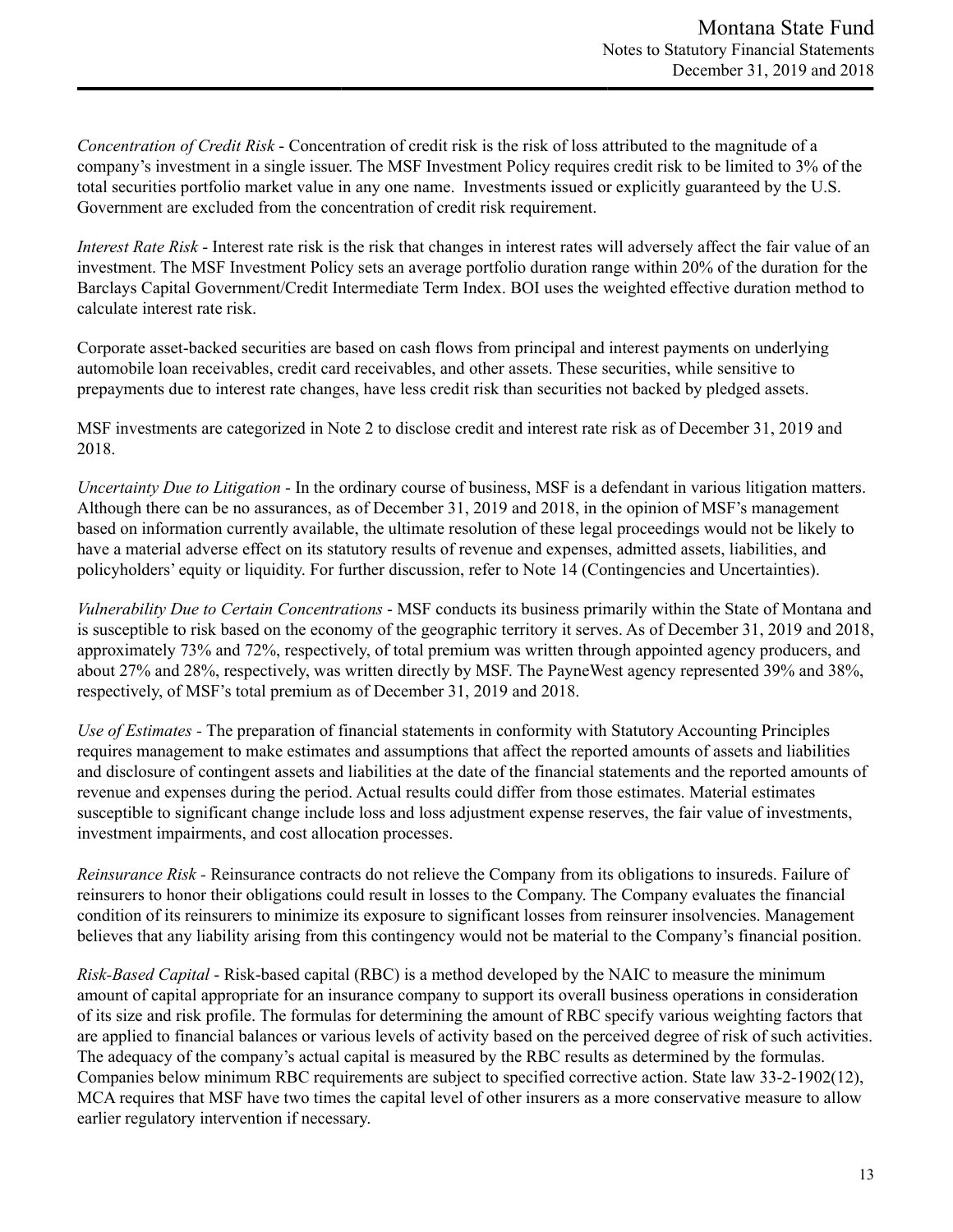### Administrative Cost Allocation

State law (Section 39-71-2352, MCA) requires MSF to separately determine and account for administrative expenses and benefit payments on claims for injuries resulting from accidents occurring before July 1, 1990 (Old Fund) from those occurring on or after July 1, 1990 (MSF). The law also limits annual administrative costs of claims associated with the Old Fund to \$625K for periods from July 1, 2017 through July 1, 2019, and \$1.25M thereafter. MSF received \$628K and \$596K from the State of Montana for the administration of the Old Fund for years ended December 31, 2019 and 2018, respectively.

### Losses Incurred and Loss Adjustment Expense Estimates

Loss and loss adjustment expense (LAE) reserves are established to provide for the estimated ultimate settlement cost of all claims incurred. Loss reserves are based on reported aggregate claim cost estimates combined with estimates for future development of such claim costs and estimates of incurred but not reported (IBNR) claims. Because actual claim costs depend on such complex factors as inflation and changes in the law, claim liabilities are recomputed periodically using a variety of actuarial and statistical techniques to produce current estimates that reflect recent settlements, claim frequency, and other economic and social factors. There can be no assurance that the ultimate settlement of losses may not vary materially from the estimate recorded. Since liabilities are based on estimates, the ultimate liability may be in excess of, or less than, the amounts provided. Adjustments to these estimates of reserves will be reflected in the Statutory Statement of Income in future years.

A provision for inflation and the calculation of estimated future claim costs is implicit in the calculation because reliance is placed both on actual historical data that reflect past inflation and on other factors that are considered to be appropriate modifiers of past experience.

Losses and loss adjustment expenses are presented at face value net of estimated reinsurance recoverable. For further discussion, refer to Note 8.

### Reinsurance Recoverable on Paid and Unpaid Losses

Reinsurance recoverables are estimates of paid and unpaid losses collectible from MSF's reinsurers. The amounts ultimately collected may be more or less than these estimates. Any adjustments of these estimates are reflected in revenues and expenses as they are determined.

### Premium Deficiency Reserve

Premium deficiency reserves and the related expense are recognized when it is probable that losses, loss adjustment expense and policy maintenance costs under a group of existing contracts will exceed net earned premium, reinsurance recoveries and anticipated investment income. No such reserves were required at December 31, 2019 and 2018.

### Other Liabilities

- Security Deposits Security deposits are monies held on behalf of certain policyholder groups based on arranged payment terms.
- Funds Withheld Funds withheld are premiums due to reinsurers on a contingent basis in accordance with the reinsurance contracts in place.
- Accounts Payable Accounts payable includes liabilities incurred on behalf of claimants, refunds, dividends due to policyholders, and amounts due to vendors.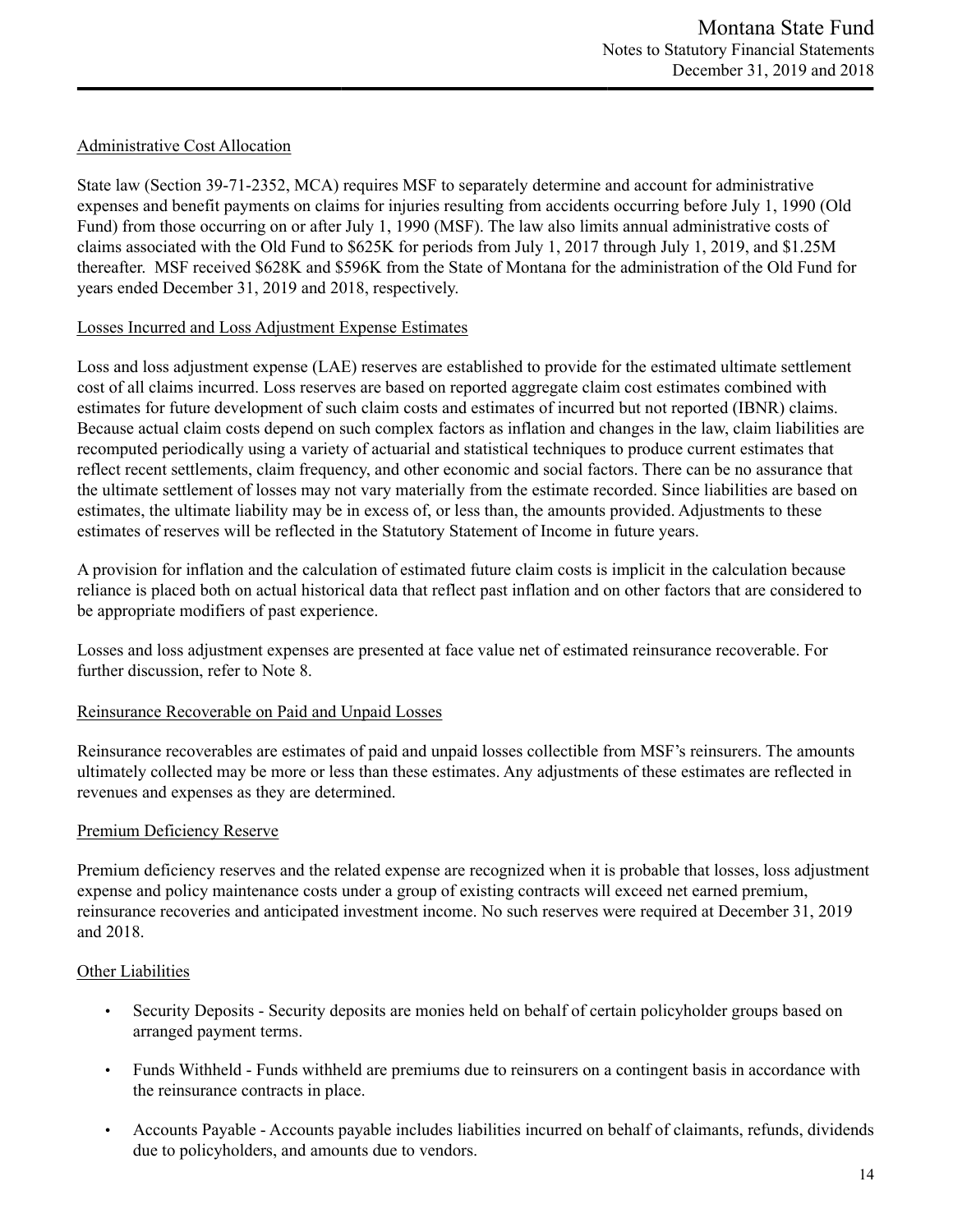• Compensated Absences - MSF supports two leave programs, the State of Montana Leave Program, (Traditional Plan) and the MSF Personal Leave Program. Employees covered in the Traditional Plan accumulate both annual leave and sick leave and MSF pays employees 100% of unused annual leave and 25% of unused sick leave upon termination. MSF also pays 100% of unused compensatory leave credits upon termination to employees in the Traditional Plan. Employees in the Personal Leave Program accumulate personal leave and extended leave. MSF pays employees for 100% of unused personal leave and banked holiday leave upon termination but extended leave has no cash value at the time of termination.

### Income and Premium Taxes Payable

MSF is a component unit of the State of Montana and is not subject to federal or state premium or income tax.

### Prepaid Expenses

The Company adopted an accounting policy for prepaid expenses which is to recognize costs that benefit several accounting periods as prepaid assets to the extent that an individual cost exceeds \$10,000. The Company has elected to immediately expense those prepaid costs that do not exceed \$10,000. Prepaid expenses are amortized and expensed over the period of use. Prepaid expenses that are unamortized at the end of a financial reporting period are nonadmitted and charged to policyholder equity in accordance with statutory accounting principles.

#### Restricted Assets

The Company reports assets which are not under the exclusive control of the Company. These assets represent funds deposited with reinsured companies. The balances at December 31, 2019 and 2018 were \$258K and \$278K, respectively.

### Premium Revenue and Unearned Premium

Premiums are recognized as revenue on a pro-rata basis over the policy period, beginning on the effective date of the policy. MSF's Board of Directors approves premium rates annually.

Premiums received in advance are deferred until the effective date of the policy at which time they are recognized as revenue on a pro-rata basis over the term of the policy. Premium advances are refundable when the policyholder's coverage is canceled and MSF has credited all earned premiums. State of Montana agency premium is estimated and payments are received quarterly in arrears based on the actual reported payroll.

Unearned premium reflects premium that has been written but not yet earned. The unearned premium was \$60.5M and \$63.9M at December 31, 2019 and 2018, respectively.

### Retrospectively Rated Policies

MSF issues policies for which the premiums vary based on loss experience. Future premium adjustments for these retrospective policies are estimated and accrued at the end of each quarter. The premium adjustments are determined through the review of each individual retrospective rated policy, comparing actual losses with projected future losses, to arrive at the best estimates of return or additional retrospective premiums. MSF records retrospective premium accruals and receivables as written premium. Return premiums are recorded as liabilities and additional premiums are recorded as assets and 10% of all retrospective premium receivables are nonadmitted in accordance with SSAP No. 66.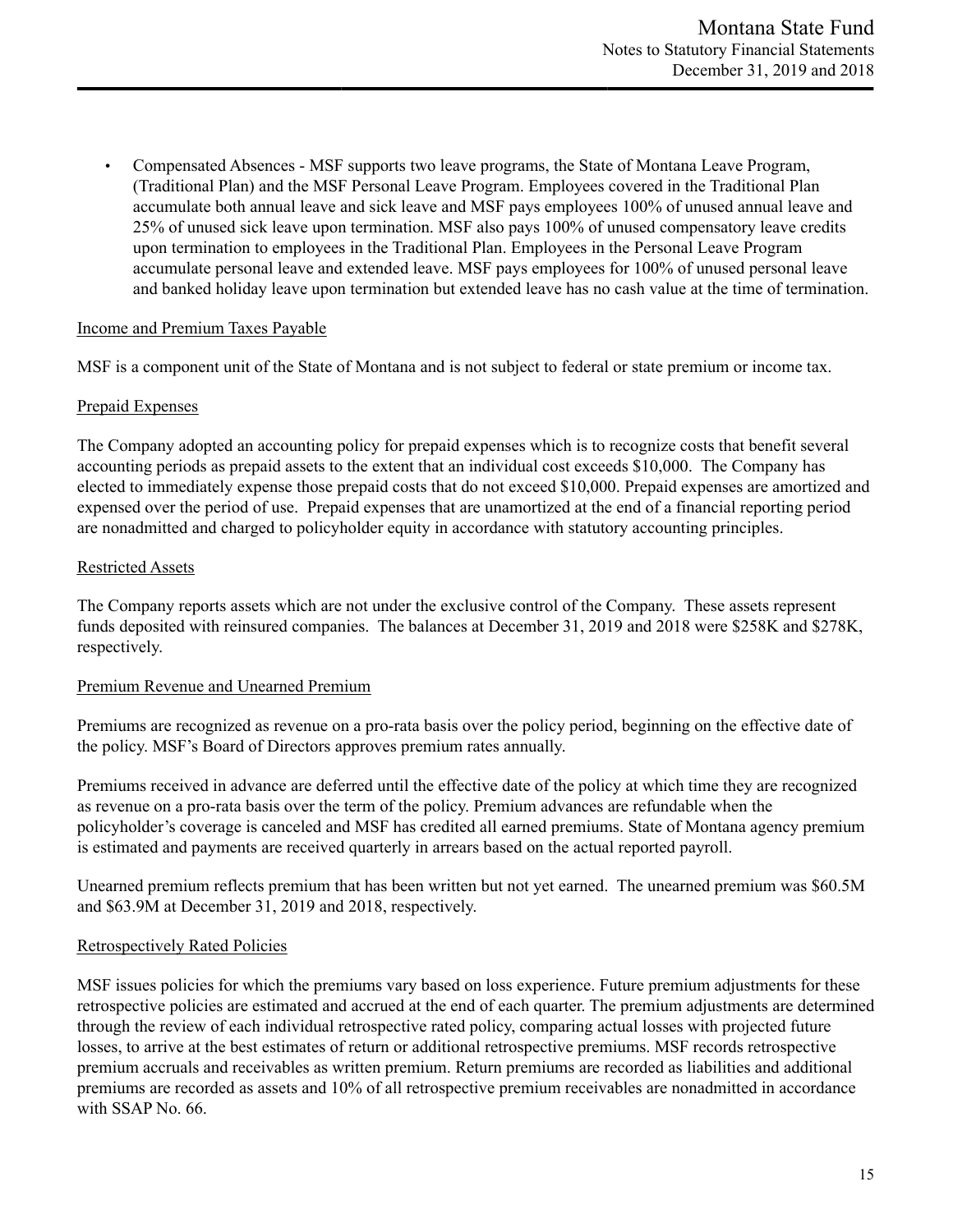#### Policy Acquisition Costs

Expenses incurred in connection with acquiring new insurance business, including such acquisition costs as sales commissions, are charged to operations as incurred.

### Advertising Costs

All advertising costs are expensed when incurred. Advertising expense was \$967K and \$645K for the years ended December 31, 2019 and 2018, respectively.

#### Policyholder Dividends

Dividends are discretionary and are accrued and expensed when declared and approved by the MSF Board of Directors. The aggregate amount of policyholders' dividends is based on the analysis of policyholder equity balances and the financial results for the policy year. For further discussion, refer to Note 10.

### **Note 2 - Investments**

The investments of MSF at December 31, 2019 are as follows:

| December 31, 2019                                       | <b>Total Investment</b><br>Holdings | Percentage |
|---------------------------------------------------------|-------------------------------------|------------|
| Bonds:                                                  |                                     |            |
| U.S. Government                                         | \$<br>282,523,842                   | 18.27%     |
| U.S. Government residential mortgage-backed             | 22,022,160                          | 1.42%      |
| All Other Government                                    | 13,997,745                          | 0.91%      |
| U.S. Special Revenue                                    | 113,012,216                         | 7.31%      |
| U.S. Special Revenue residential mortgage-backed        | 31,134,408                          | 2.01%      |
| U.S. Special Revenue commercial mortgage-backed         | 54,150,997                          | 3.50%      |
| Industrial and Miscellaneous                            | 591,448,364                         | 38.24%     |
| Industrial and Miscellaneous commercial mortgage-backed | 15,426,683                          | 1.00%      |
| Industrial and Miscellaneous other loan-backed          | 60,276,581                          | 3.90%      |
| Total bonds                                             | 1,183,992,996                       | 76.56%     |
| Equity securities                                       | 180,895,162                         | 11.70%     |
| Real Estate - Property occupied by the Company          | 23,993,134                          | 1.55%      |
| Cash and short-term investments                         | 69, 121, 234                        | 4.47%      |
| Other invested assets                                   | 82,678,575                          | 5.35%      |
| Securities lending collateral                           | 5,861,488                           | 0.38%      |
| Total invested assets                                   | 1,546,542,589<br>S                  | 100.00%    |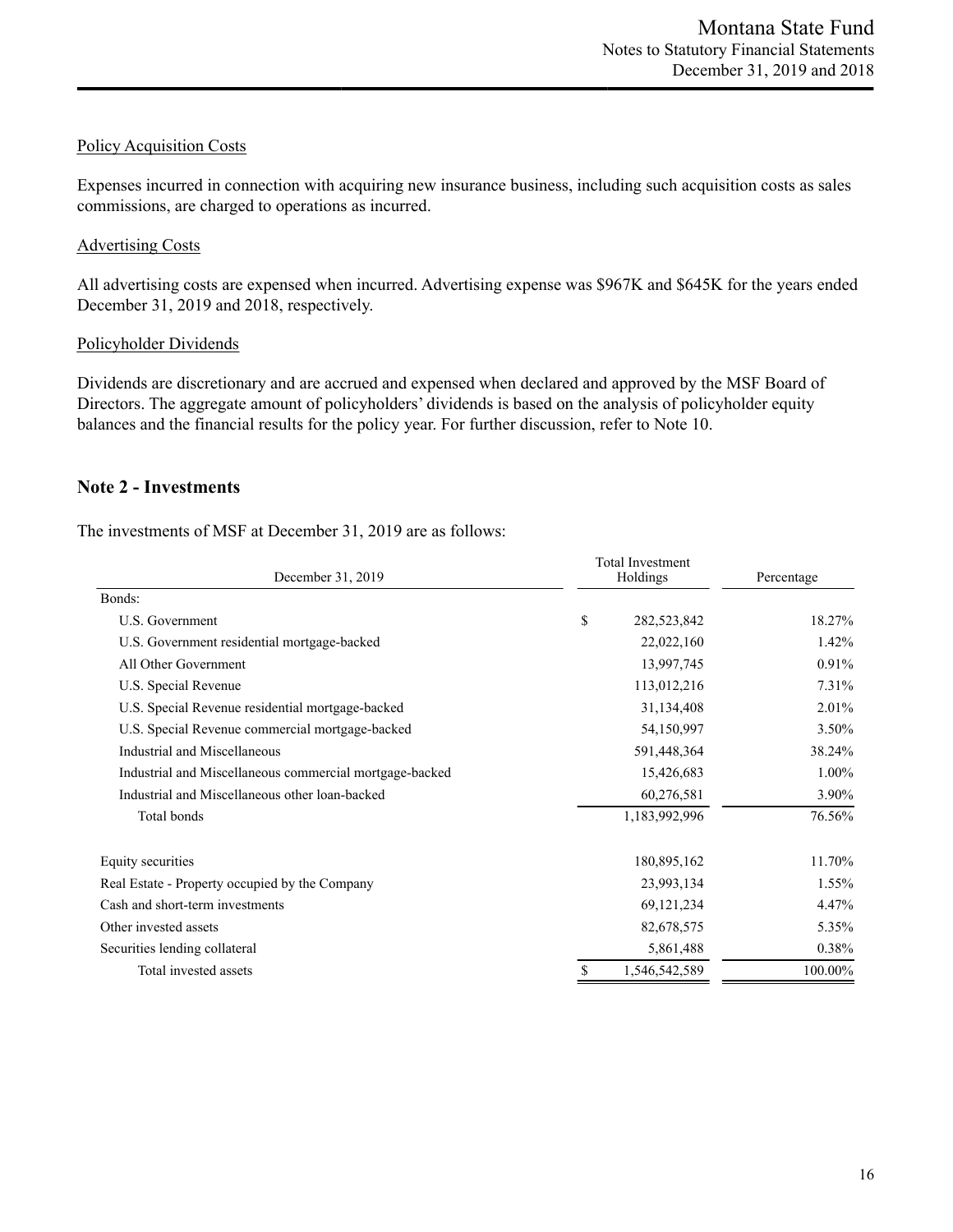The investments of MSF at December 31, 2018 are as follows:

| December 31, 2018                                       | <b>Total Investment</b><br>Holdings | Percentage |
|---------------------------------------------------------|-------------------------------------|------------|
| Bonds:                                                  |                                     |            |
| U.S. Government                                         | \$<br>282,543,405                   | 19.19%     |
| All Other Government                                    | 13,999,098                          | 0.95%      |
| U.S. Special Revenue                                    | 148, 332, 179                       | 10.08%     |
| U.S. Special Revenue residential mortgage-backed        | 1,159,396                           | 0.08%      |
| U.S. Special Revenue commercial mortgage-backed         | 38,871,829                          | 2.64%      |
| Industrial and Miscellaneous                            | 616, 308, 437                       | 41.87%     |
| Industrial and Miscellaneous commercial mortgage-backed | 16,587,189                          | 1.13%      |
| Industrial and Miscellaneous other loan-backed          | 48,659,662                          | 3.31%      |
| Total bonds                                             | 1,166,461,195                       | 79.24%     |
| Equity securities                                       | 153,602,559                         | 10.43%     |
| Real Estate - Property occupied by the Company          | 24,524,019                          | 1.67%      |
| Cash and short-term investments                         | 22,693,392                          | $1.54\%$   |
| Other invested assets                                   | 95,728,561                          | 6.50%      |
| Receivables for securities                              | 9,000,000                           | 0.61%      |
| Securities lending collateral                           | 102,000                             | 0.01%      |
| Total invested assets                                   | 1,472,111,726                       | 100.00%    |

MSF has investments in four companies which have underlying characteristics of real estate and are classified as other invested assets.

The cost or amortized cost, gross unrealized gains, gross unrealized losses, and estimated fair value of invested assets are as follows at December 31, 2019:

| <b>Amortized Cost</b> |               | Gains |             |                  | Losses     | <b>Estimated Fair</b><br>Value |               |  |
|-----------------------|---------------|-------|-------------|------------------|------------|--------------------------------|---------------|--|
| \$                    | 282,523,842   | \$    | 4,162,208   | \$               | (44, 430)  | S.                             | 286,641,620   |  |
|                       | 22,022,160    |       | 174,738     |                  |            |                                | 22,196,898    |  |
|                       | 13,997,745    |       | 434,225     |                  |            |                                | 14,431,970    |  |
|                       | 113,012,216   |       | 1,803,411   |                  | (39, 864)  |                                | 114,775,763   |  |
|                       | 31,134,408    |       | 92,380      |                  |            |                                | 31,226,788    |  |
|                       | 54,150,997    |       | 864,627     |                  | (41, 774)  |                                | 54,973,850    |  |
|                       | 591,448,364   |       | 28,666,116  |                  | (40, 197)  |                                | 620,074,283   |  |
|                       | 15,426,683    |       | 874,867     |                  |            |                                | 16,301,550    |  |
|                       | 60,276,581    |       | 612,883     |                  | (362)      |                                | 60,889,102    |  |
|                       | 1,183,992,996 | \$    | 37,685,455  | \$               | (166, 627) | \$                             | 1,221,511,824 |  |
| \$                    | 65,530,878    | \$    | 8,977       | \$               |            | S                              | 65,539,855    |  |
|                       | 62,580,754    |       | 118,314,409 |                  | (1)        |                                | 180,895,162   |  |
|                       | 77,907,866    |       | 5,566,426   |                  | (795, 717) |                                | 82,678,575    |  |
|                       | 206,019,498   | \$    | 123,889,812 | \$               | (795, 718) | S                              | 329,113,592   |  |
|                       |               |       |             | Gross Unrealized |            | Gross Unrealized               |               |  |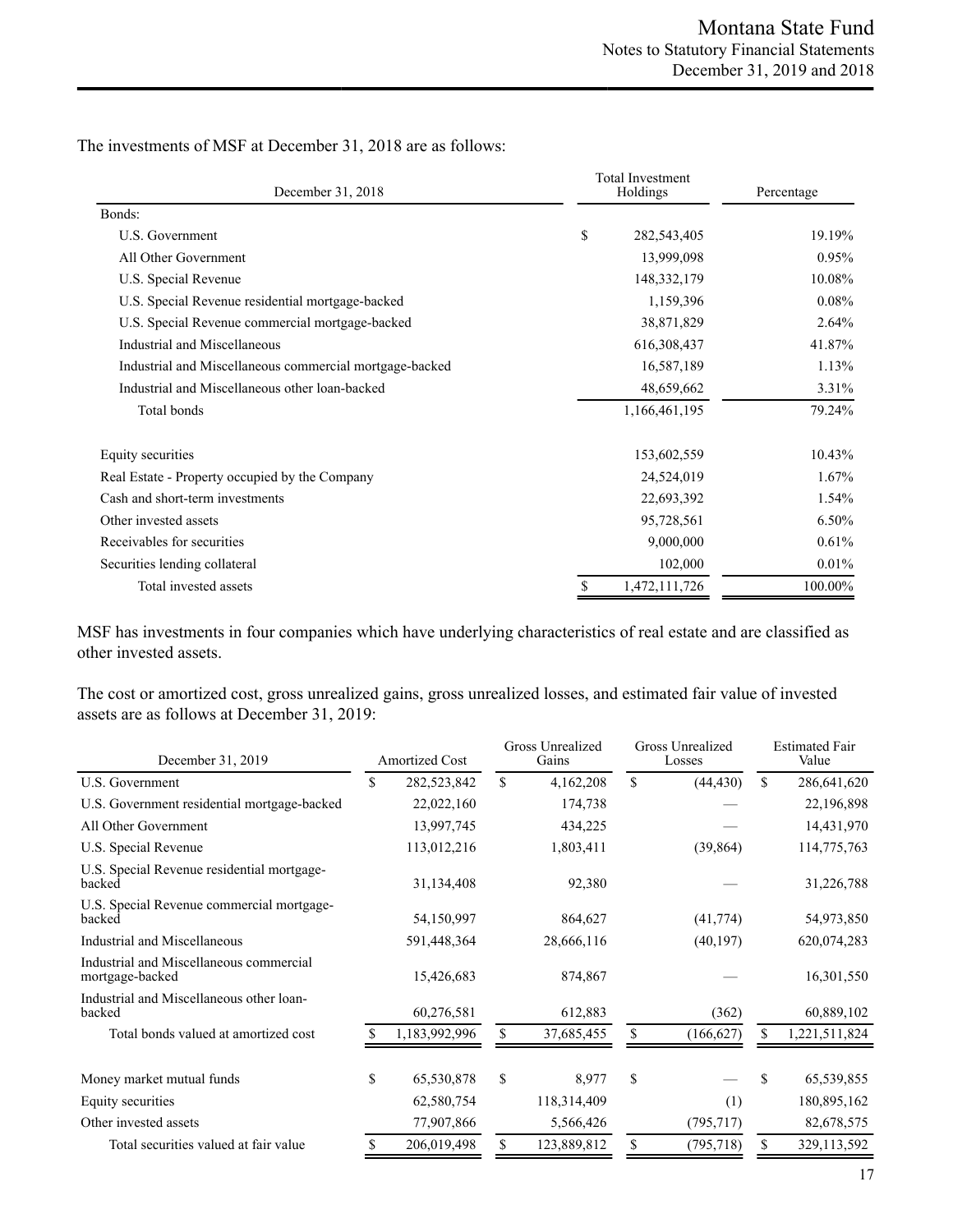The cost or amortized cost, gross unrealized gains, gross unrealized losses, and estimated fair value of invested assets are as follows at December 31, 2018:

| December 31, 2018                                          | <b>Amortized Cost</b> |               |     |            |                      |    |               |  |  |  |  |  |  |  |  |  | Gross Unrealized<br>Gains |  | Gross Unrealized<br>Losses | <b>Estimated Fair</b><br>Value |  |  |
|------------------------------------------------------------|-----------------------|---------------|-----|------------|----------------------|----|---------------|--|--|--|--|--|--|--|--|--|---------------------------|--|----------------------------|--------------------------------|--|--|
| U.S. Government                                            | \$                    | 282,543,405   | \$  | 1,029,723  | \$<br>(4,370,884)    | \$ | 279, 202, 244 |  |  |  |  |  |  |  |  |  |                           |  |                            |                                |  |  |
| U.S. Government residential mortgage-backed                |                       |               |     |            |                      |    |               |  |  |  |  |  |  |  |  |  |                           |  |                            |                                |  |  |
| All Other Government                                       |                       | 13,999,098    |     | 67,840     | (71, 328)            |    | 13,995,610    |  |  |  |  |  |  |  |  |  |                           |  |                            |                                |  |  |
| U.S. Special Revenue                                       |                       | 148, 332, 179 |     | 792,355    | (2,035,860)          |    | 147,088,674   |  |  |  |  |  |  |  |  |  |                           |  |                            |                                |  |  |
| U.S. Special Revenue residential mortgage-<br>backed       |                       | 1,159,396     |     | 29,803     |                      |    | 1,189,199     |  |  |  |  |  |  |  |  |  |                           |  |                            |                                |  |  |
| U.S. Special Revenue commercial mortgage-<br>backed        |                       | 38,871,829    |     |            | (1,506,465)          |    | 37, 365, 364  |  |  |  |  |  |  |  |  |  |                           |  |                            |                                |  |  |
| Industrial and Miscellaneous                               |                       | 616, 308, 437 |     | 2,099,910  | (8,868,402)          |    | 609,539,945   |  |  |  |  |  |  |  |  |  |                           |  |                            |                                |  |  |
| Industrial and Miscellaneous commercial<br>mortgage-backed |                       | 16,587,189    |     |            | (461,245)            |    | 16,125,944    |  |  |  |  |  |  |  |  |  |                           |  |                            |                                |  |  |
| Industrial and Miscellaneous other loan-<br>backed         |                       | 48,659,662    |     | 84,109     | (404, 506)           |    | 48,339,265    |  |  |  |  |  |  |  |  |  |                           |  |                            |                                |  |  |
| Total bonds valued at amortized cost                       |                       | 1,166,461,195 | \$. | 4,103,740  | \$<br>(17, 718, 690) | \$ | 1,152,846,245 |  |  |  |  |  |  |  |  |  |                           |  |                            |                                |  |  |
| Money market mutual funds                                  | \$                    | 17,807,744    | \$  |            | \$<br>(2,582)        | \$ | 17,805,162    |  |  |  |  |  |  |  |  |  |                           |  |                            |                                |  |  |
| Equity securities                                          |                       | 66,846,798    |     | 86,756,605 | (844)                |    | 153,602,559   |  |  |  |  |  |  |  |  |  |                           |  |                            |                                |  |  |
| Other invested assets                                      |                       | 87,138,865    |     | 8,630,431  | (40, 735)            |    | 95,728,561    |  |  |  |  |  |  |  |  |  |                           |  |                            |                                |  |  |
| Total securities valued at fair value                      | S                     | 171,793,407   | \$  | 95,387,036 | \$<br>(44, 161)      | \$ | 267,136,282   |  |  |  |  |  |  |  |  |  |                           |  |                            |                                |  |  |

The gross unrealized losses and fair value of the Company's investments, aggregated by investment category and length of time that individual securities have been in a continuous unrealized loss position, were as follows at December 31, 2019:

| December 31, 2019                                  | Less than 12 months |                      |            | 12 months or longer |           |                                    | Total |  |               |  |            |  |                      |
|----------------------------------------------------|---------------------|----------------------|------------|---------------------|-----------|------------------------------------|-------|--|---------------|--|------------|--|----------------------|
|                                                    | Fair Value          | Unrealized<br>Losses |            |                     |           | Unrealized<br>Fair Value<br>Losses |       |  |               |  | Fair Value |  | Unrealized<br>Losses |
| U.S. Government                                    | 20,322,205          | S                    | (44, 430)  | <sup>\$</sup>       |           |                                    |       |  | 20,322,205    |  | (44, 430)  |  |                      |
| U.S. Special Revenue                               | 29,948,100          |                      | (39, 864)  |                     |           |                                    |       |  | 29,948,100    |  | (39, 864)  |  |                      |
| U.S. Special Revenue commercial<br>mortgage-backed | 10,871,124          |                      | (41,774)   |                     |           |                                    |       |  | 10,871,124    |  | (41, 774)  |  |                      |
| Industrial and Miscellaneous                       | 11,895,710          |                      | (40, 197)  |                     |           |                                    |       |  | 11,895,710    |  | (40, 197)  |  |                      |
| Industrial and Miscellaneous other<br>loan-backed  |                     |                      |            |                     | 1,020,810 |                                    | (362) |  | 1,020,810     |  | (362)      |  |                      |
| Equity securities                                  |                     |                      |            |                     | 79        |                                    | (1)   |  | 79            |  | (1)        |  |                      |
| Other invested assets                              | 44, 204, 283        |                      | (795, 717) |                     |           |                                    |       |  | 44,204,283    |  | (795, 717) |  |                      |
|                                                    | \$117,241,422       |                      | (961, 982) |                     | 1,020,889 | S                                  | (363) |  | \$118,262,311 |  | (962, 345) |  |                      |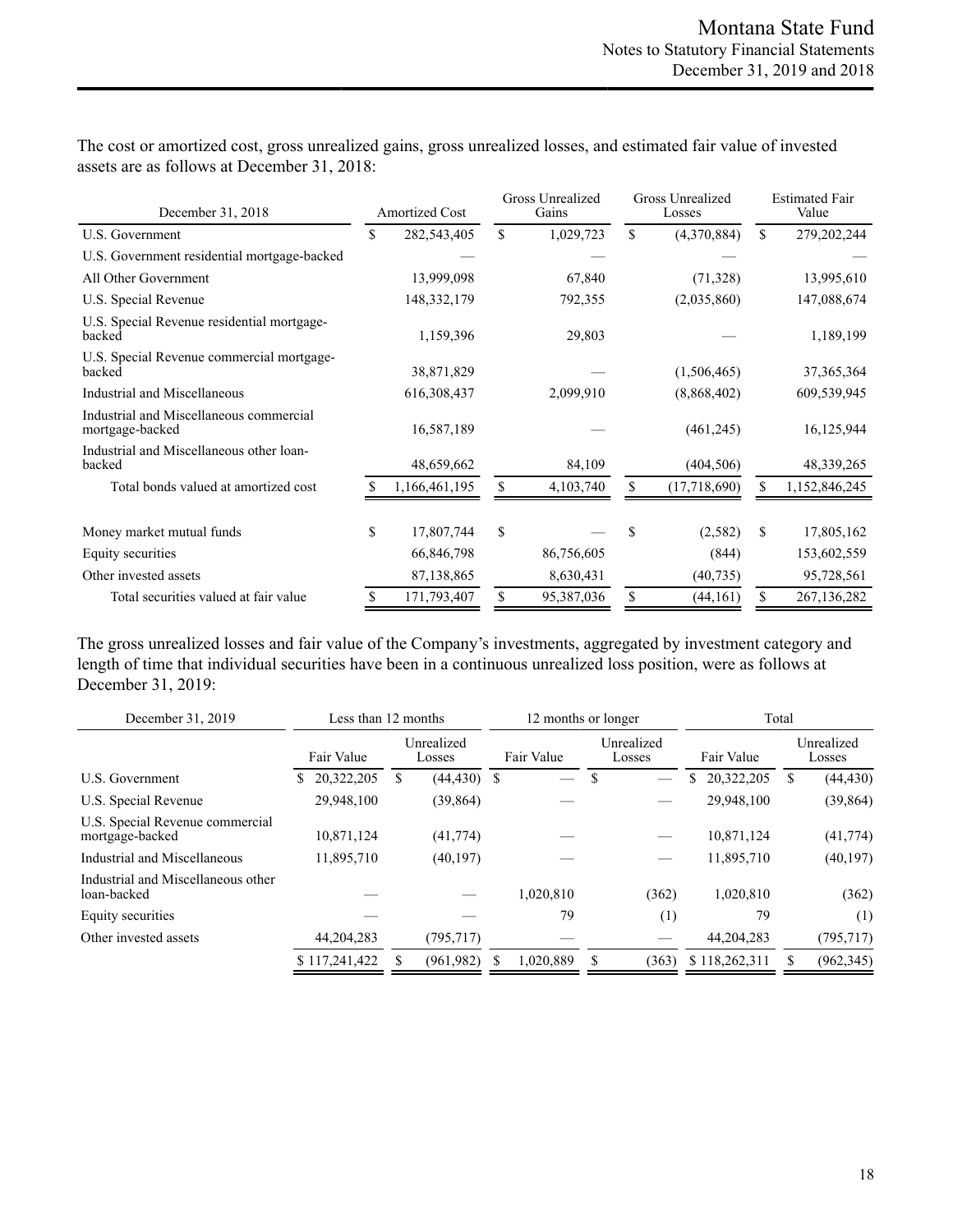| December 31, 2018                                          |                  | Less than 12 months  |               | 12 months or longer  | Total         |                      |  |  |
|------------------------------------------------------------|------------------|----------------------|---------------|----------------------|---------------|----------------------|--|--|
|                                                            | Fair Value       | Unrealized<br>Losses | Fair Value    | Unrealized<br>Losses | Fair Value    | Unrealized<br>Losses |  |  |
| U.S. Government                                            | 80,587,564<br>S. | (2,072,411)<br>\$    | \$118,384,175 | (2, 298, 473)<br>\$  | \$198,971,739 | (4,370,884)<br>S.    |  |  |
| All Other Government                                       | 3,969,960        | (22, 797)            | 4,961,650     | (48, 531)            | 8,931,610     | (71, 328)            |  |  |
| U.S. Special Revenue                                       | 29,646,875       | (110, 457)           | 61,779,098    | (1,925,403)          | 91,425,973    | (2,035,860)          |  |  |
| U.S. Special Revenue commercial<br>mortgage-backed         |                  |                      | 37, 365, 364  | (1,506,465)          | 37, 365, 364  | (1,506,465)          |  |  |
| Industrial and Miscellaneous                               | 320, 437, 207    | (4, 575, 345)        | 126,982,206   | (4,293,057)          | 447,419,413   | (8,868,402)          |  |  |
| Industrial and Miscellaneous<br>commercial mortgage-backed |                  |                      | 16,125,944    | (461, 245)           | 16,125,944    | (461, 245)           |  |  |
| Industrial and Miscellaneous other<br>loan-backed          | 2,990,983        | (8,943)              | 27,683,957    | (395, 563)           | 30,674,940    | (404, 506)           |  |  |
| Money market mutual funds                                  | 17,805,162       | (2,582)              |               |                      | 17,805,162    | (2, 582)             |  |  |
| Equity securities                                          | 5,455            | (844)                |               |                      | 5,455         | (844)                |  |  |
| Other invested assets                                      | 19,959,265       | (40, 735)            |               |                      | 19,959,265    | (40, 735)            |  |  |
|                                                            | \$475,402,471    | (6,834,114)          | \$393,282,394 | \$(10,928,737)       | \$868,684,865 | \$(17,762,851)       |  |  |

The gross unrealized losses and fair value of the Company's investments were as follows for December 31, 2018:

MSF closely monitors its investment portfolio and considers relevant facts and circumstances in evaluating whether the impairment of a security is other than temporary. Relevant facts and circumstances that are considered include: (1) the length of time the fair value has been below cost; (2) the financial position and access to capital of the issuer, including the current and future impact of any specific events; and (3) MSF's ability and intent to hold the security to maturity or until it recovers in value. To the extent the Company determines that a security is deemed other-thantemporarily impaired, the difference between amortized cost and fair value is charged to earnings. Based on the Company's evaluation and ability and intent to hold these securities to maturity or market value recovery, the impairment of the securities identified above is deemed to be temporary.

The amortized cost and estimated statutory fair value of MSF's fixed maturity securities as of December 31, 2019, is shown below at effective maturity. Expected maturities will differ from contractual maturities because borrowers may have the right to call or prepay obligations with or without call or prepayment penalties. Maturities of mortgage-backed securities depend on the repayment characteristics and experience of the underlying mortgage loans.

The amortized cost and estimated statutory fair value of MSF's fixed maturity securities as of December 31, 2019 was:

| December 31, 2019                        |        | <b>Amortized Cost</b> |   | <b>Estimated Fair</b><br>Value |
|------------------------------------------|--------|-----------------------|---|--------------------------------|
| Due one year or less (excludes STIP)     | S      | 137, 382, 344         | S | 138, 317, 157                  |
| Due after one year through five years    |        | 610,440,959           |   | 625,439,550                    |
| Due after five years through ten years   |        | 428,632,598           |   | 450,217,661                    |
| Due after ten years through twenty years |        | 7,470,352             |   | 7,470,432                      |
| Due after twenty years                   | 66,743 |                       |   | 67,024                         |
|                                          |        | 1,183,992,996         |   | 1,221,511,824                  |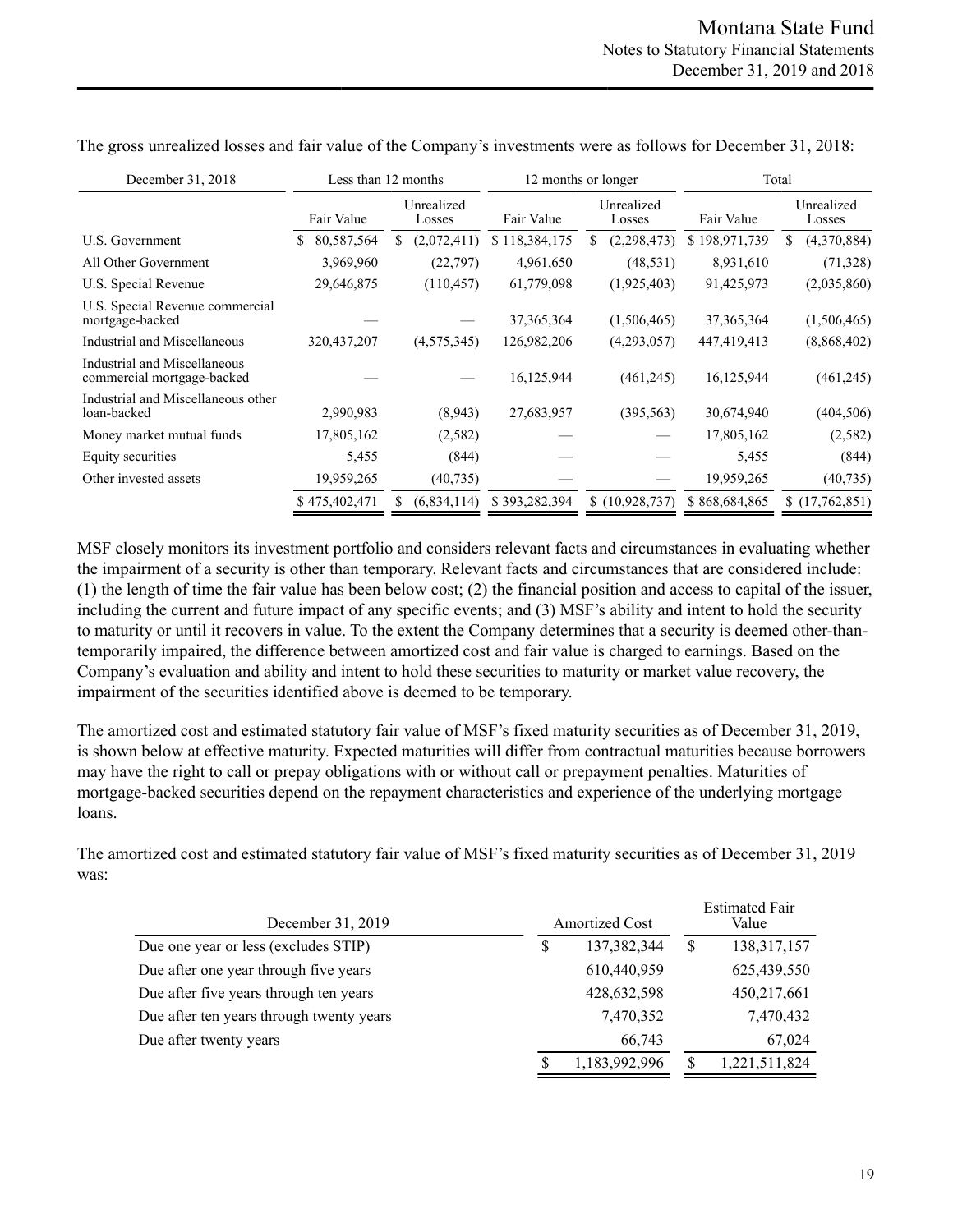The amortized cost and estimated statutory fair value of MSF's fixed maturity securities as of December 31, 2018 was:

| December 31, 2018                        | <b>Amortized Cost</b> |               |  | <b>Estimated Fair</b><br>Value |
|------------------------------------------|-----------------------|---------------|--|--------------------------------|
| Due one year or less (excludes STIP)     | S                     | 96,320,849    |  | 96,001,084                     |
| Due after one year through five years    |                       | 643, 338, 435 |  | 639, 101, 569                  |
| Due after five years through ten years   |                       | 418,805,715   |  | 409,777,352                    |
| Due after ten years through twenty years |                       | 7,996,196     |  | 7,966,240                      |
|                                          |                       | 1,166,461,195 |  | 1,152,846,245                  |

Proceeds from sales of invested assets and gross realized gains and gross realized losses on the sales of invested assets were as follows for the years ended December 31, 2019 and 2018:

|                                                                    | 2019 |               |   | 2018        |
|--------------------------------------------------------------------|------|---------------|---|-------------|
| Proceeds from sales of debt securities                             |      | 341, 331, 736 | S | 222,998,637 |
| Proceeds from sales of common stock                                |      | 15,000,000    |   | 25,000,000  |
| Proceeds from sales of other invested assets                       |      | 11,218,893    |   | 24,575,924  |
| Net gains on cash, cash equivalents, and short-term<br>investments |      | 12,693        |   | (3,009)     |
| Total proceeds from sales of invested assets                       |      | 367, 563, 322 |   | 272,571,552 |
| Gross realized gains of debt securities                            | \$   | 3,906,748     | S | 874,208     |
| Gross realized losses of debt securities                           |      | (413, 492)    |   | (2,790,990) |
| Gross realized gains of common stock                               |      | 10,723,276    |   | 17,678,079  |
| Gross realized gains of invested assets                            |      | 1,993,277     |   | 5,041,490   |
| Net realized capital gains of invested assets                      |      | 16,209,809    |   | 20,802,787  |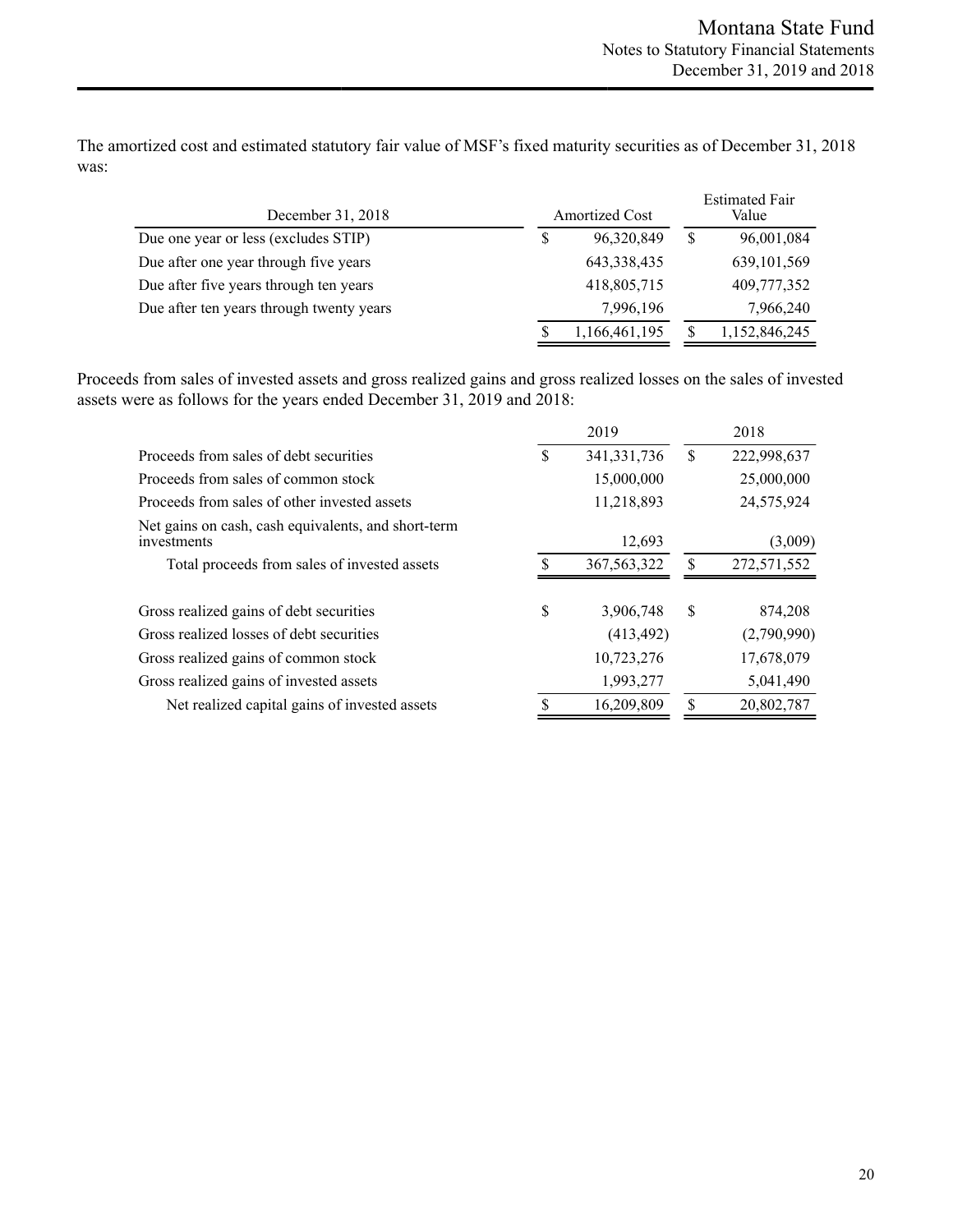|                                 |    | 2018         |           |            |  |
|---------------------------------|----|--------------|-----------|------------|--|
| Investment income               |    |              |           |            |  |
| Interest                        |    |              |           |            |  |
| <b>Bonds</b>                    | \$ | 34, 203, 786 | \$        | 32,520,406 |  |
| Cash and short-term investments |    | 1,094,337    |           | 668,869    |  |
| Real estate                     |    | 1,697,777    | 1,697,777 |            |  |
| Equities                        |    | 9,829        | 5,366     |            |  |
| Other invested assets           |    | 3,300,715    |           | 3,166,597  |  |
| Securities lending income       |    | 169,372      |           | 186,620    |  |
| Total investment income         |    | 40,475,816   |           | 38,245,635 |  |
| Investment expenses             |    |              |           |            |  |
| Investment expenses             |    | 1,364,572    |           | 1,173,183  |  |
| Depreciation on real estate     |    | 530,885      |           | 530,885    |  |
| Total investment expenses       |    | 1,895,457    |           | 1,704,068  |  |
| Net investment income           | \$ | 38,580,359   | \$        | 36,541,567 |  |

Investment income and related expenses were as follows for the years ended December 31, 2019 and 2018:

MSF's investment in property occupied by the Company is as follows at December 31:

|                                         | 2019       | 2018 |            |  |
|-----------------------------------------|------------|------|------------|--|
| Land                                    | 1,139,460  |      | 1,139,460  |  |
| Properties occupied by the Company, net | 22,853,674 |      | 23,384,559 |  |
| Total real estate                       | 23,993,134 |      | 24,524,019 |  |

### **Note 3 - Cash Collateral and Liability for Securities on Loan**

The following table presents the carrying and market values of the securities on loan and the total collateral held as of December 31, 2019 and 2018:

|                                     | 2019        | 2018        |
|-------------------------------------|-------------|-------------|
| Securities on loan - carrying value | 128,552,473 | 112,596,108 |
| Securities on loan - market value   | 131.669.792 | 112,770,787 |
| Total cash collateral held          | 5,861,488   | 102,000     |
| Total non-cash collateral held      | 128,572,054 | 114,763,180 |

### **Note 4 - Fair Value of Financial Instruments**

Certain financial instruments are reported at fair value or net asset value as a practical expedient, and others are stated at cost or amortized cost, as shown below. For those assets carried at fair value or net asset value in the financial statements and for those assets not stated at fair value in the financial statements but whose estimated fair values are disclosed, the following table indicated the inputs used to estimate fair value measurements.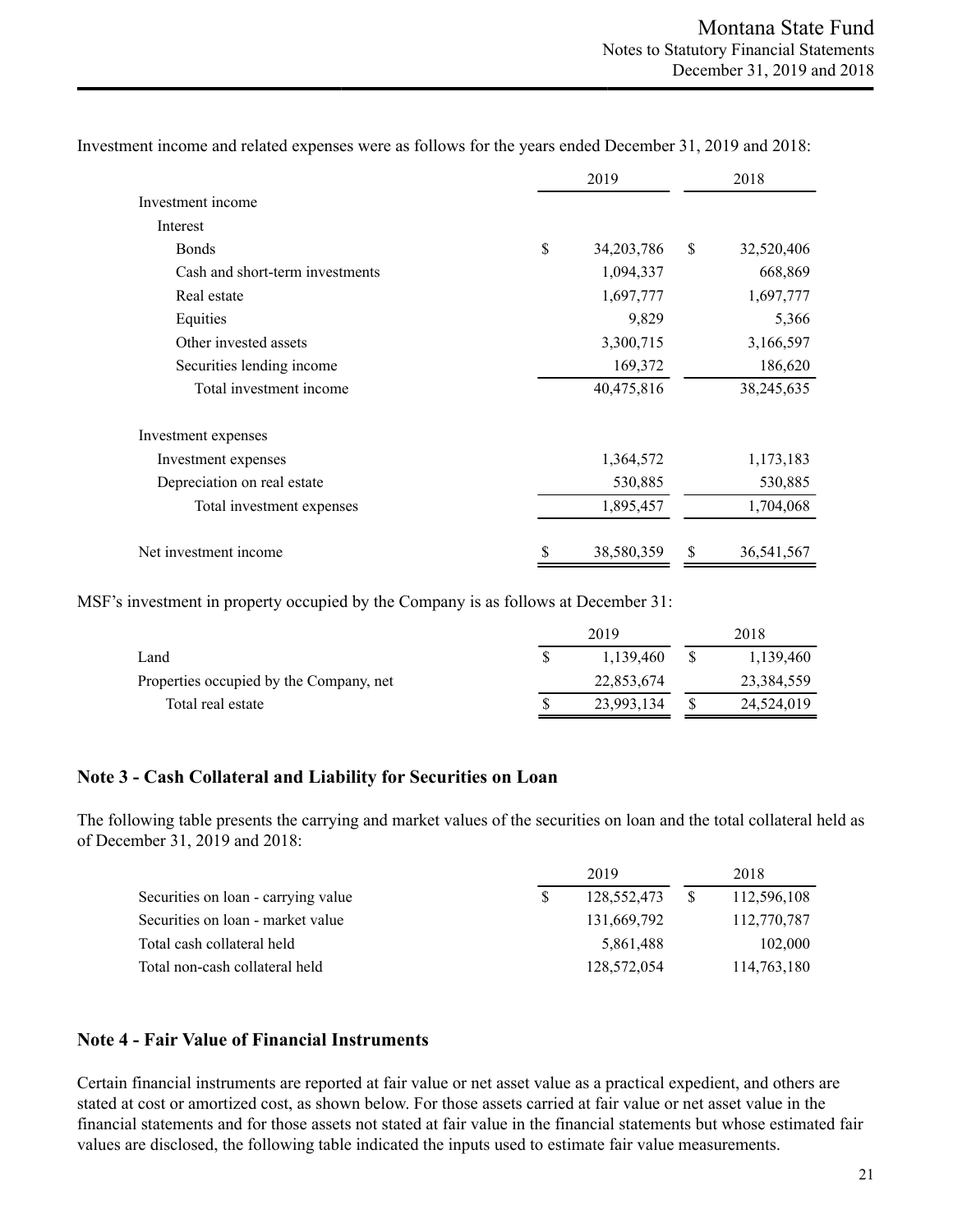|                                           |                           |                                 |               | 2019          |              |               |         |
|-------------------------------------------|---------------------------|---------------------------------|---------------|---------------|--------------|---------------|---------|
|                                           | <b>Statement</b><br>Value | Fair Value                      |               | Level 1       |              | Level 2       | Level 3 |
| Assets reported at amortized cost:        |                           |                                 |               |               |              |               |         |
| <b>Bonds</b>                              |                           | \$1,183,992,996 \$1,221,511,824 | \$            | 286,641,620   |              | \$934,870,204 |         |
| Assets reported at net asset value (NAV): |                           |                                 |               |               |              |               |         |
| Money market mutual funds                 | 65,539,855<br>\$          | 65,539,855<br><sup>S</sup>      | -S            |               | S            |               | \$      |
| Equity securities                         | 180,895,162               | 180,895,162                     |               |               |              |               |         |
| Other invested assets                     | 82,678,575                | 82,678,575                      |               |               |              |               |         |
| Total assets reported at fair value       | 329,113,592               | 329,113,592                     | \$            |               | \$           |               | \$      |
|                                           |                           |                                 |               | 2018          |              |               |         |
|                                           | Statement<br>Value        | Fair Value                      |               | Level 1       |              | Level 2       | Level 3 |
| Assets reported at amortized cost:        |                           |                                 |               |               |              |               |         |
| <b>Bonds</b>                              | \$1,166,461,195           | \$1,152,846,245                 | <sup>\$</sup> | 279, 202, 244 | <sup>S</sup> | 873,644,001   |         |
| Assets reported at net asset value (NAV): |                           |                                 |               |               |              |               |         |
| Money market mutual funds                 | 17,805,162<br>S.          | 17,805,162<br>- \$              | S             |               | S            |               | \$      |
|                                           |                           |                                 |               |               |              |               |         |
| Equity securities                         | 153,602,559               | 153,602,559                     |               |               |              |               |         |
| Other invested assets                     | 95,728,561                | 95,728,561                      |               |               |              |               |         |

The statement values, fair values, and related inputs for financial instruments at December 31 are:

Equity mutual funds consist of institutional investment funds which invest in domestic and international equities and are structured to mimic the returns of the S&P 500 and All Country World Index ex-U.S. (ACWI) indices, respectively. Unit values are based on the fair market values of the underlying securities held in each fund. These funds are highly liquid, and units can be sold upon request.

Other invested assets represent investors primarily in core real estate, which makes equity investments in operating and substantially-leased institutional quality real estate in traditional property types (apartments, office, retail, industrial, and hotel) via commingled funds. The primary investment objectives of these funds are to invest in real estate which will generate income from predictable sources of revenue and not realize gains on the underlying assets. This investment type receives distributions of generated income and occasionally receives distributions through the liquidation of the underlying assets of the fund. Values are determined through an independent appraisal process of the underlying real estate properties and reflect MSF's ownership interest in the partners' capital of the fund. Redemption of these investments is restricted based on the availability of cash flow arising from investment transactions, sales, and other fund operations occurring in the ordinary course of business. Therefore, requested redemptions from a fund will be redeemed as funds become available.

There were no liabilities reported at fair value as of December 31, 2019 and 2018.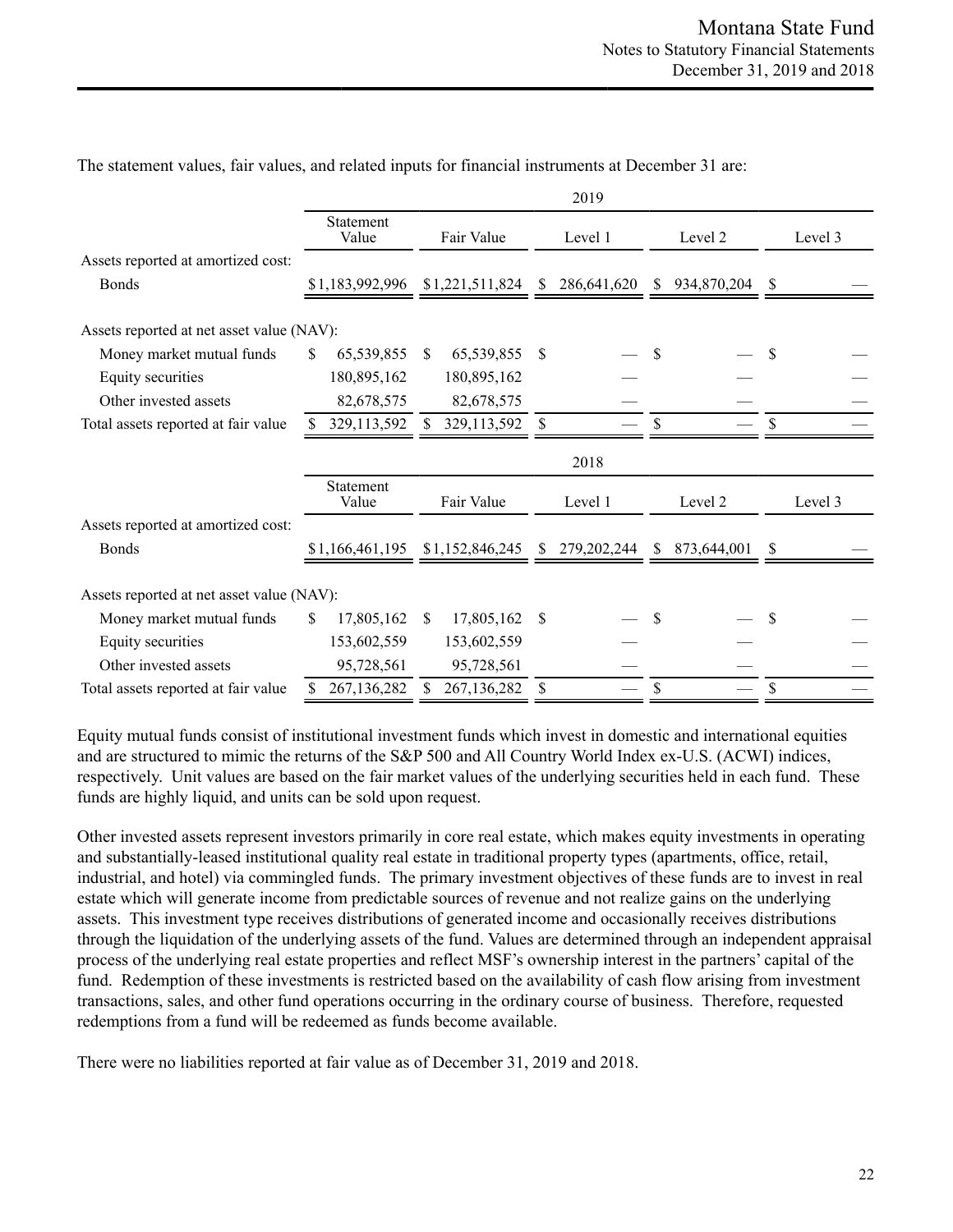## **Note 5 - Cash, Cash Equivalents, and Short-Term Investments**

MSF participates in the Short-Term Investment Pool (STIP), a money market mutual fund maintained by BOI. STIP balances are highly liquid investments. The STIP investments' credit risk is measured by investment grade ratings given individual securities. BOI's policy requires that STIP investments have the highest rating in the short-term category by one and/or any Nationally Recognized Statistical Rating Organizations (NRSRO). The three NRSRO's include Standard and Poor's, Moody's Investors Service, and Fitch, Inc. STIP is reported at NAV based on the underlying values of the assets held.

Cash, cash equivalents, and short-term investments consist of the following at December 31:

|                 | 2019 |              |  | 2018       |  |  |
|-----------------|------|--------------|--|------------|--|--|
| Cash in bank    |      | 3,581,378    |  | 4,888,230  |  |  |
| STIP investment |      | 65,539,856   |  | 17,805,162 |  |  |
|                 |      | 69, 121, 234 |  | 22,693,392 |  |  |

### **Note 6 - Receivables, Net**

Net receivables consist of the following at December 31:

|                                              | 2019          |             |              | 2018        |  |  |
|----------------------------------------------|---------------|-------------|--------------|-------------|--|--|
| Uncollected premiums                         |               | 7,934,766   | \$           | 10,597,547  |  |  |
| Nonadmitted uncollected premiums             |               | (432, 466)  |              | (989, 215)  |  |  |
| Net uncollected premiums                     | $\mathcal{S}$ | 7,502,300   | $\mathbf S$  | 9,608,332   |  |  |
| Unbilled premiums and installments           | \$            | 56,451,948  | <sup>S</sup> | 59,224,315  |  |  |
| Earned but unbilled premiums                 |               | 4,157,155   |              | 3,489,104   |  |  |
| Nonadmitted earned but unbilled premiums     |               | (415, 715)  |              | (348, 910)  |  |  |
| Net unbilled premiums                        | \$            | 60,193,388  | \$           | 62,364,509  |  |  |
| Accrued retrospective premiums               | \$            | 155,000     | \$           | 39,000      |  |  |
| Nonadmitted retrospective premiums           |               | (15,500)    |              | (3,900)     |  |  |
| Net accrued retrospective premiums           |               | 139,500     | \$           | 35,100      |  |  |
| Healthcare and other amounts receivable      | \$            | 1,560,548   | \$           | 1,974,387   |  |  |
| Nonadmitted healthcare and other receivables |               | (1,560,548) |              | (1,974,387) |  |  |
| Net healthcare and other receivables         | \$            |             | \$           |             |  |  |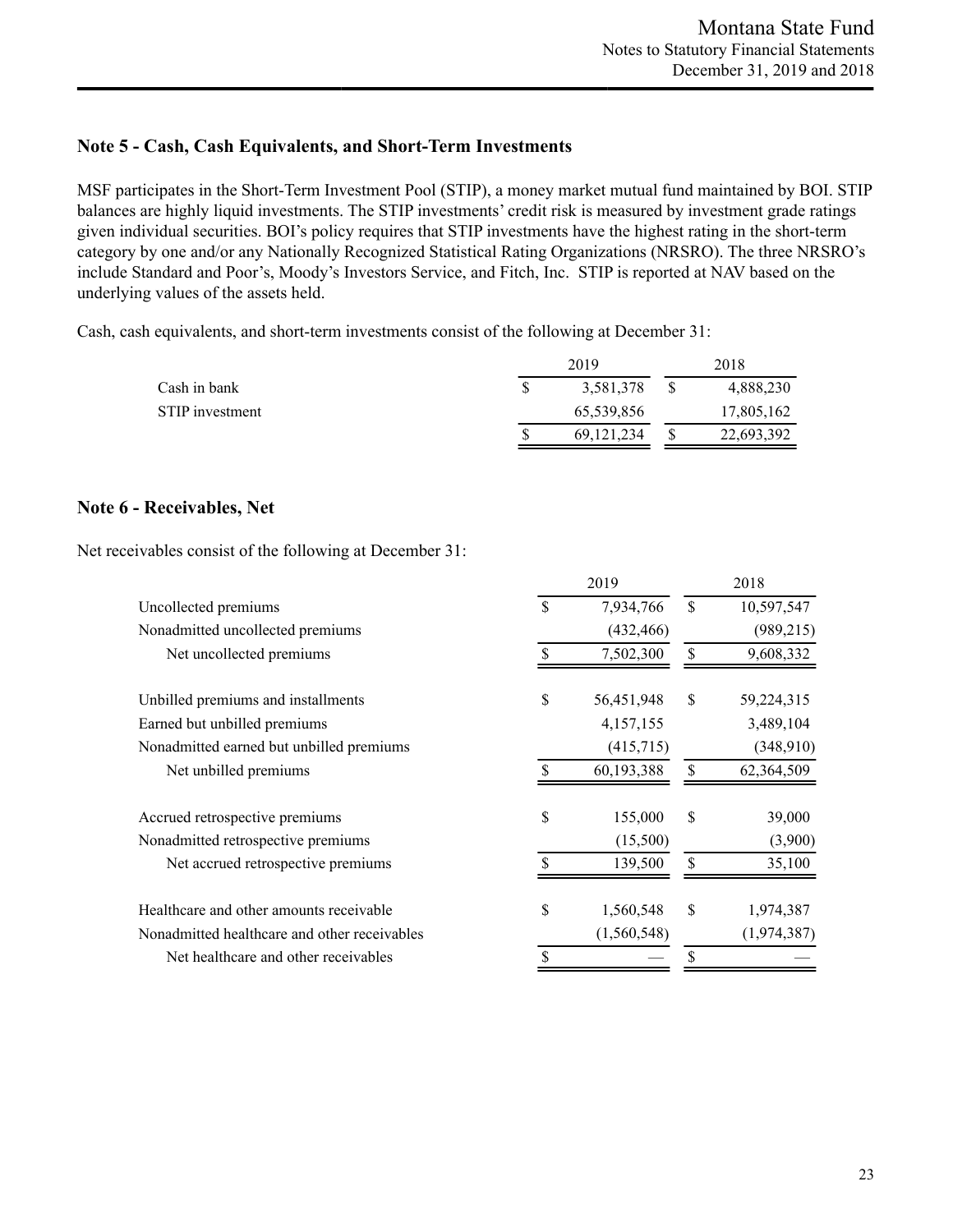## **Note 7 - Equipment, Net**

| December 31, 2019             |    | Operating<br>Software                              |             | Equipment $&$                                   |    | Vehicles,<br>Computer<br>Furniture &<br>Office<br>Equipment |              |                |  | Application<br>Software |  | Total |
|-------------------------------|----|----------------------------------------------------|-------------|-------------------------------------------------|----|-------------------------------------------------------------|--------------|----------------|--|-------------------------|--|-------|
| Assets                        | \$ | 4,063,684                                          | $\mathbf S$ | 3,412,422                                       | \$ | 26,459,068                                                  | $\mathbb{S}$ | 33,935,174     |  |                         |  |       |
| Accumulated depreciation      |    | (2,704,877)                                        |             | (2,839,282)                                     |    | (14, 194, 202)                                              |              | (19, 738, 361) |  |                         |  |       |
| Subtotal                      |    | 1,358,807                                          |             | 573,140                                         |    | 12,264,866                                                  |              | 14,196,813     |  |                         |  |       |
| Less: Net assets non-admitted |    |                                                    |             | (573, 140)                                      |    | (12, 264, 866)                                              |              | (12,838,006)   |  |                         |  |       |
| Net assets admitted           | \$ | 1,358,807                                          | \$          |                                                 | S  |                                                             | S            | 1,358,807      |  |                         |  |       |
| Depreciation expense          |    | 395,038                                            | \$          | 257,550                                         | S  | 12,070                                                      | \$           | 664,658        |  |                         |  |       |
| December 31, 2018             |    | Computer<br>Equipment $&$<br>Operating<br>Software |             | Vehicles,<br>Furniture &<br>Office<br>Equipment |    | Application<br>Software                                     |              | Total          |  |                         |  |       |
| Assets                        | \$ | 4,397,910                                          | $\mathbf S$ | 3,337,801                                       | \$ | 22,506,590                                                  | $\mathbb{S}$ | 30,242,301     |  |                         |  |       |
| Accumulated depreciation      |    | (3, 124, 562)                                      |             | (2,630,690)                                     |    | (14,205,258)                                                |              | (19,960,510)   |  |                         |  |       |
| Subtotal                      |    | 1,273,348                                          |             | 707,111                                         |    | 8,301,332                                                   |              | 10,281,791     |  |                         |  |       |
| Less: Net assets non-admitted |    |                                                    |             | (707, 111)                                      |    | (8,301,332)                                                 |              | (9,008,443)    |  |                         |  |       |
| Net assets admitted           |    | 1,273,348                                          | \$          |                                                 | \$ |                                                             | \$           | 1,273,348      |  |                         |  |       |
| Depreciation expense          |    |                                                    |             |                                                 |    |                                                             |              |                |  |                         |  |       |

Equipment and software are recorded at cost net of accumulated depreciation and admitted or non-admitted in accordance with statutory accounting principles as follows:

## **Note 8 - Loss and Loss Adjustment Expense Reserves**

Loss and loss adjustment expense (LAE) reserves are established to provide for the estimated ultimate settlement cost of all claims incurred. Willis Towers Watson, an external independent actuarial firm, prepares an actuarial study used to estimate liabilities and the ultimate cost of settling claims reported but not settled and IBNR as of December 31, 2019 and 2018. The study provides a range of potential costs associated with the reported claims, the future development of those claims and IBNR. MSF management has recorded an estimate within that range as the estimated loss reserves. Because actual claim costs depend on such complex factors as inflation and changes in the law, claim liabilities are recomputed periodically using a variety of actuarial and statistical techniques to produce current estimates that reflect recent settlements, claim frequency, and other economic and social factors. No significant changes to the reserving methodology were made during the reporting period. The reserves are reported on an undiscounted basis.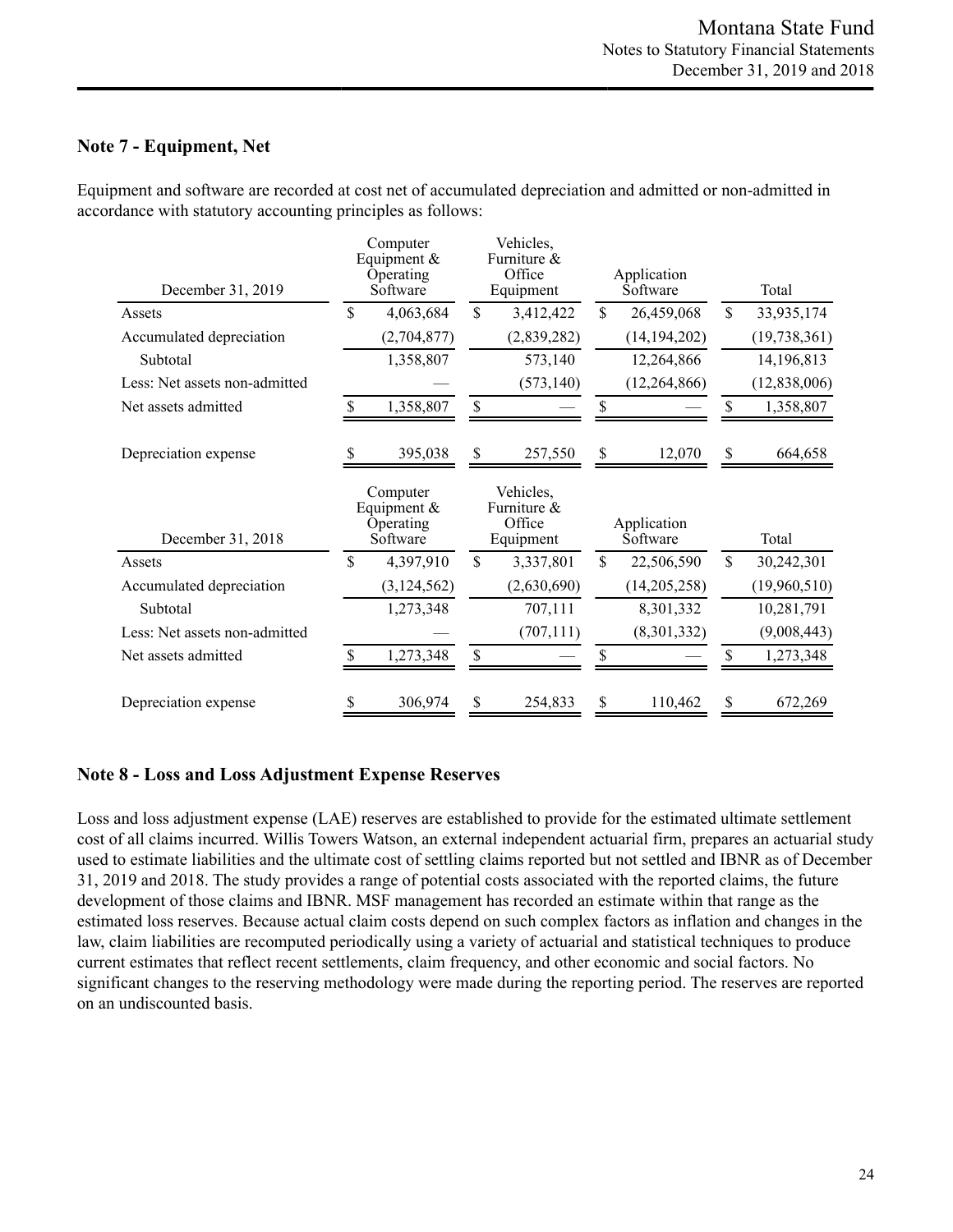The following analysis provides a reconciliation of the activity in the reserve for losses and loss adjustment expenses for the year ended December 31:

|                                                                 | 2019          | 2018 |            |  |
|-----------------------------------------------------------------|---------------|------|------------|--|
|                                                                 | (in 000s)     |      | (in 000s)  |  |
| At beginning of the period:                                     |               |      |            |  |
| Gross liability for unpaid losses and loss adjustment expenses  | \$<br>942,970 | \$   | 933,167    |  |
| Less reinsurance recoverables                                   | (1, 332)      |      | (13, 477)  |  |
| Net liability for unpaid losses and loss adjustment expenses    | 941,638       |      | 919,690    |  |
| Losses and loss expenses incurred during the period related to: |               |      |            |  |
| Current period                                                  | 137,785       |      | 145,340    |  |
| Prior years                                                     | (1,188)       |      | (6, 815)   |  |
| Total losses and loss adjustment expenses incurred              | 136,597       |      | 138,525    |  |
| Losses and loss expenses paid during the period related to:     |               |      |            |  |
| Current period                                                  | (33,295)      |      | (31, 177)  |  |
| Prior years                                                     | (88,346)      |      | (85, 400)  |  |
| Total losses and loss adjustment expenses paid                  | (121, 641)    |      | (116, 577) |  |
| At end of the period:                                           |               |      |            |  |
| Gross liability for unpaid losses and loss adjustment expenses  | 956,981       |      | 942,970    |  |
| Less reinsurance recoverables                                   | (387)         |      | (1, 332)   |  |
| Net liability for unpaid losses and loss adjustment expenses    | \$<br>956,594 | \$   | 941,638    |  |

Changes in the reserve for loss and loss adjustment expenses related to prior years are due to ongoing analysis of loss development trends, re-estimation of unpaid claims, and reinsurance recovery adjustments.

Included in the amounts above are reserves for asbestos exposure. MSF's exposure to asbestos claims arose from the direct sale of workers' compensation policies to companies with incidental exposure to asbestos. There are no differences between the case reserving methodology used for asbestos claims and other claims. Case reserves related to these claims are as follows as of December 31:

|                                         |  | 2018       |  |             |
|-----------------------------------------|--|------------|--|-------------|
| Beginning case reserves (including LAE) |  | 1,617,534  |  | 2,144,254   |
| Losses and LAE incurred                 |  | (347,677)  |  | 1,300,596   |
| Payments for losses and LAE             |  | (520, 077) |  | (1,827,316) |
| Ending case reserves (including LAE)    |  | 749.780    |  | 1,617,534   |

## **Note 9 - Retirement Plans, Deferred Compensation and Postretirement Plans**

MSF and its employees contribute to the Montana Public Employees Retirement System (PERS), which offers two types of retirement plans administered by the Public Employees' Retirement Board (PERB). The first plan is the Defined Benefit Retirement Plan (DBRP), a multiemployer pension plan for the benefit of State employees that provides retirement, disability, and death benefits to plan members and their beneficiaries. MSF is only responsible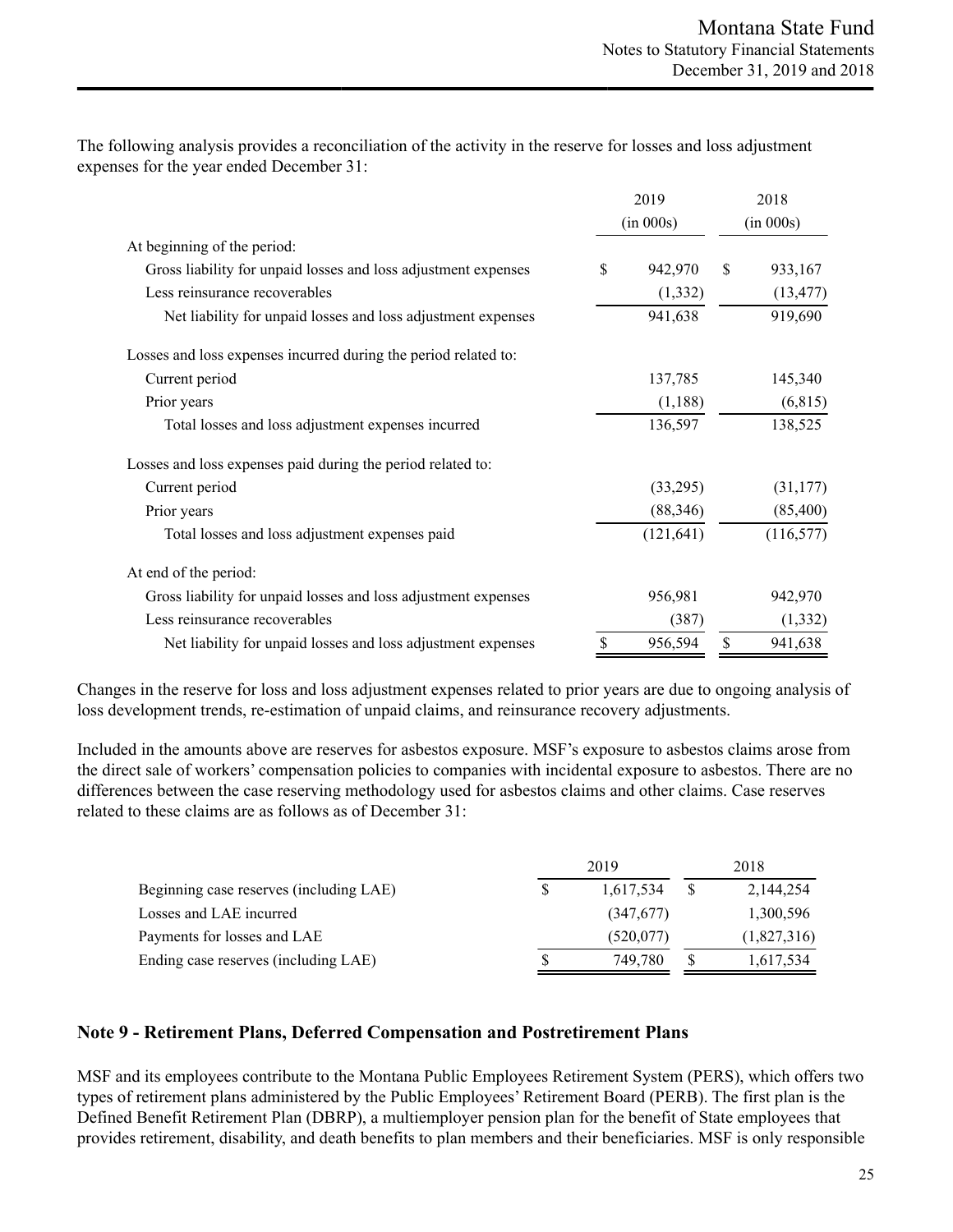for the current expense paid each year and has no legal obligation for future pension liabilities under this plan. However, MSF is required to record an allocated amount of the DBRP's unfunded liability on its GAAP financial statements. The amount of that liability is \$23.9M and \$31.3M as of December 31, 2019 and 2018, respectively. As stated previously, NAIC SAP does not require the unfunded liability to be recognized in the statutory financial statements.

The second plan is the Defined Contribution Retirement Plan (DCRP), a multiemployer plan that also provides retirement, disability, and death benefits to plan members and their beneficiaries. Benefits are based on the balance in the member's account, which includes the total contributions made and the investment earnings less administrative costs.

MSF contributed a total of \$1.9M to the two plans during both the year ended December 31, 2019 and 2018. The required employer contribution rate for both plans was 8.67% for the first half of the year ended December 31, 2019, and 8.77% for the second half. For the year ended December 31, 2018, the first half rate was 8.57% and the second half rate was 8.67%. The liability for unpaid contributions at December 31, 2019 and 2018 is \$54K and \$44K, which was paid in January 2020 and January 2019, respectively.

Other postemployment benefit (OPEB) obligations for retiree healthcare are sponsored and administered by the State of Montana. MSF is not financially responsible for the plan as retirees pay the full amount of required premiums. However, MSF is required to record an allocated amount of the plan's implied rate subsidy liability on its GAAP financial statements. The amount of that liability is \$812K and \$714K as of December 31, 2019 and 2018, respectively. NAIC SAP does not require the OPEB liability to be recognized in the statutory financial statements.

MSF and its employees are eligible to participate in the State of Montana Deferred Compensation Plan (457 plan) administered by the PERB. The Deferred Compensation plan is a voluntary, tax-deferred retirement plan designed as a supplement to other retirement plans. Under the plan, eligible employees elect to defer a portion of their salary until future time periods. MSF incurs no costs for this plan.

MSF employees and dependents are eligible to receive health care through the State Employee Group Benefits Plan administered by the State of Montana Department of Administration. The State of Montana provides optional postemployment medical, vision, and dental health care benefits to qualified employees and dependents that elect to continue coverage and pay administratively established premiums.

## **Note 10 - Policyholder Dividends**

During the year ended December 31, 2019, the MSF Board of Directors authorized dividends of \$30M to eligible policyholders for the policy year 2017, all of which had been paid by December 31, 2019. During the year ended December 31, 2018, the MSF Board of Directors authorized dividends of \$40M to eligible policyholders for the policy year 2016. As of December 31, 2018, \$39.9M had been paid.

## **Note 11 - Reinsurance Assumed and Ceded**

For the years ended December 31, 2019 and 2018, MSF ceded risk to other reinsurance companies to limit the exposure arising from large losses. These arrangements consist of excess of loss contracts that protect against occurrences over stipulated amounts and aggregate stop loss contracts. The excess of loss contract provides peroccurrence coverage up to \$100M with a \$5M maximum-any-one-loss clause. MSF retains the first \$5M for each occurrence.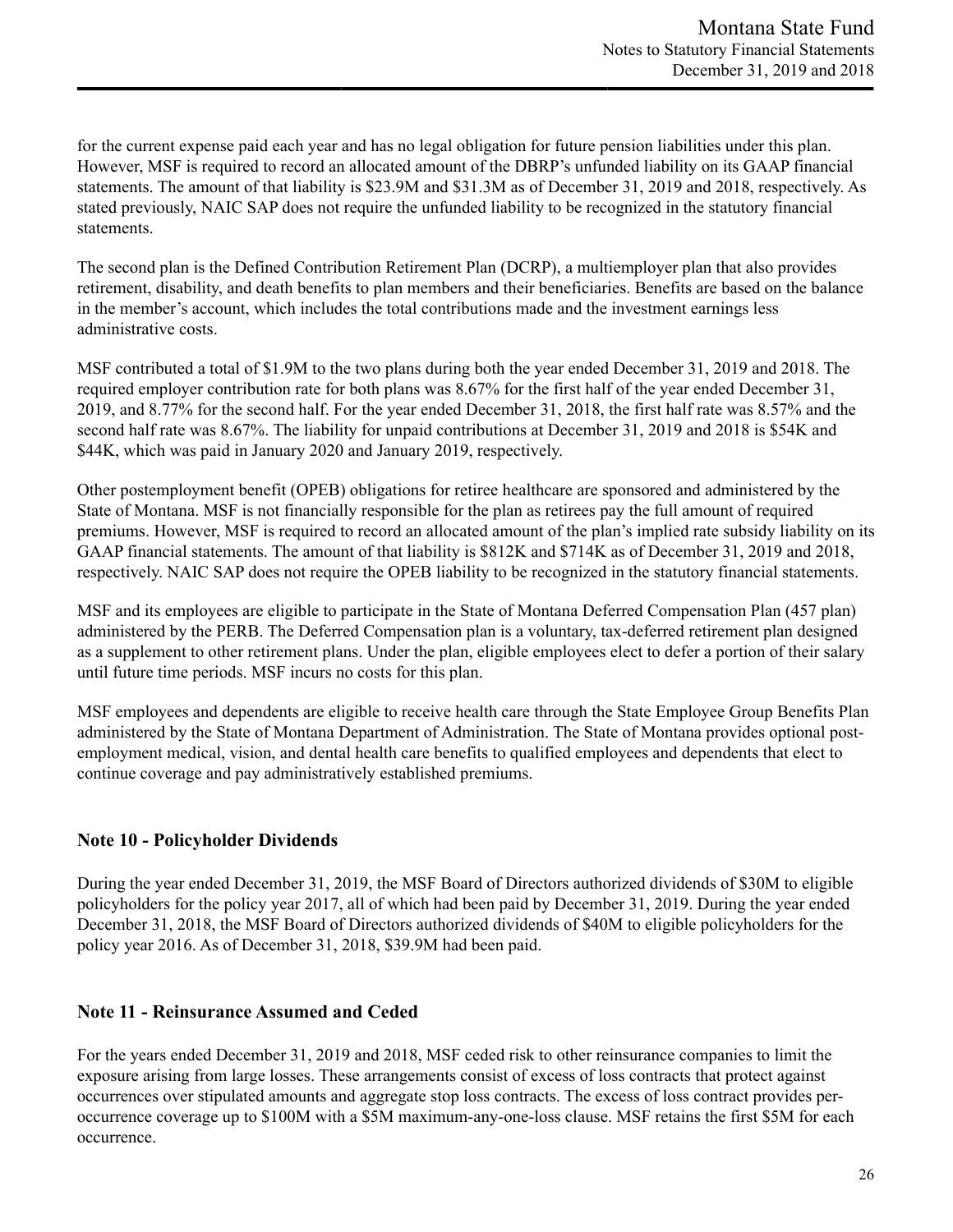The current aggregate stop loss contract provides coverage based on MSF's premium levels not to exceed 15% of subject net earned premium. In the event reinsurers are unable to meet their obligations under either the excess of loss contracts or aggregate stop loss contract, MSF would remain liable for all losses, as the reinsurance agreements do not discharge MSF from its primary liability to the policyholders.

Direct, assumed, and ceded activity included the following for the year ended December 31:

|                                                  |            | 2019     |             | 2018     |
|--------------------------------------------------|------------|----------|-------------|----------|
| Written premiums:                                | (in 000's) |          | (in 000's)  |          |
| Direct                                           | \$         | 159,146  | \$          | 165,447  |
| Assumed                                          |            | 3,889    |             | 2,787    |
| Ceded                                            |            | (9, 552) |             | (10,007) |
| Net written premiums                             | \$         | 153,483  | \$          | 158,227  |
| Earned premiums:                                 |            |          |             |          |
| Direct                                           | \$         | 162,679  | \$          | 168,479  |
| Assumed                                          |            | 3,744    |             | 2,788    |
| Ceded                                            |            | (9, 552) |             | (10,007) |
| Net earned premiums                              | \$         | 156,871  | $\mathbb S$ | 161,260  |
| Unearned premiums:                               |            |          |             |          |
| Direct                                           | \$         | 59,826   | \$          | 63,359   |
| Assumed                                          |            | 717      |             | 572      |
| Ceded                                            |            |          |             |          |
| Net unearned premiums                            | \$         | 60,543   | \$          | 63,931   |
| Incurred losses and loss adjustment expenses     |            |          |             |          |
| Direct                                           | \$         | 134,655  | \$          | 134,660  |
| Assumed                                          |            | 1,643    |             | 3,732    |
| Ceded                                            |            | 299      |             | 132      |
| Net incurred losses and loss adjustment expenses | \$         | 136,597  | \$          | 138,524  |

MSF's ceded aggregate stop loss contracts contain a contingent commission that provides for additional or return commission based on the actual loss experience of the ceded business. The amount of accrued commission as of December 31, 2019 and 2018 is \$56.8M and \$48.4M, respectively.

During the year ended December 31, 2018, MSF commuted one of its outstanding aggregate stop loss contracts covering the period of July 1, 2008 through July 1, 2012. The reinsurers on the commuted contract were Axis Specialty, Ltd., Hannover Re (Ireland) Ltd., and XL Re Ltd. MSF removed \$11.9M of reinsurance recoverables from its reserves, as well as \$47.0M of funds withheld liability and \$35.1M of accrued contingent commission. This commutation did not have any impact on premiums earned, losses incurred, or loss adjustment expenses incurred. In addition, MSF commuted one of its outstanding excess of loss contracts with Transatlantic Reinsurance Company. The contract covered the period August 1, 2001 to July 31, 2002. MSF received \$50K, resulting in losses incurred of \$(50)K.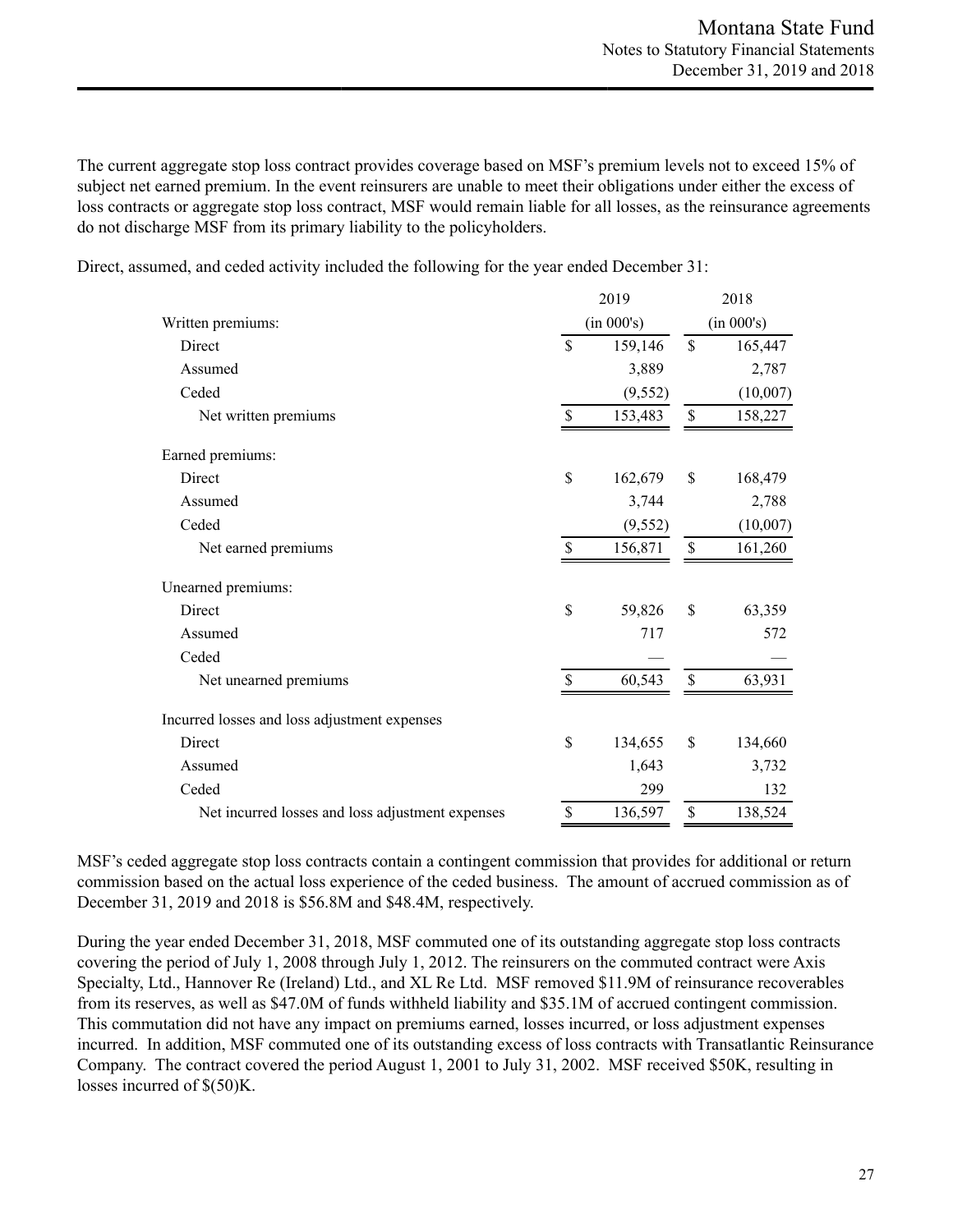### **Note 12 - Leases and Commitments**

MSF leases office facilities and equipment under various operating leases that expire through October 2022. Rental expense for the years ended December 31, 2019 and 2018 were \$105K and \$88K, respectively.

MSF has a lease for 350 parking spaces in a parking garage built by the City of Helena adjacent to the MSF offices which expires June 30, 2040. The cost of the parking spaces will be the same monthly rate as equivalent parking passes sold by the City. Parking costs for the years ended December 31, 2019 and 2018 were \$297K and \$298K, respectively.

Future minimum rental payments are as follows for the years ending December 31:

| 2020       | \$<br>407,888   |
|------------|-----------------|
| 2021       | 368,696         |
| 2022       | 347,579         |
| 2023       | 315,000         |
| 2024       | 315,000         |
| Thereafter | 4,882,500       |
|            | \$<br>6,636,663 |

MSF is in a multi-year project to replace its legacy policy management system. Implementation of the core policy management and billing transaction systems, as well as the supporting digital portals, is expected to begin by December 2020 and total expenditures are estimated to be \$33.4M. The total project cost through December 31, 2019 was \$23.0M. The last phase to develop remaining enhancement features will be planned and arranged with consulting services towards the end of 2020. Costs during the application development phase are being capitalized and recorded as construction work in process until the system is deployed.

## **Note 13 - Subsequent Events**

Subsequent events were evaluated through March 11, 2020, which is the same date the audited financial statements were available to issue.

## **Note 14 - Contingencies and Uncertainties**

Susan Hensley v. Montana State Fund. This case involves a constitutional challenge to one of the revisions to the Workers' Compensation Act passed in 2011. At issue is the constitutionality of the changes to §39-71-703 (2), MCA, which state that a Class I impairment is not payable unless the claimant has an actual wage loss. The law was effective July 1, 2011 and is applicable to claims that occurred on or after that date. The Workers' Compensation Court issued its decision on August 22nd, 2019 upholding the statute and granting the State Fund's motion for summary judgment. Hensley's attorney filed a notice of appeal on September 12th, 2019 and the matter is currently before the Montana Supreme Court. Should the statute be held unconstitutional and apply to other claims retroactively, the potential liability is estimated to be at least \$2.2 million per year, based on NCCI's initial pricing, and current estimated business volumes. However, based on experience, costs may be substantially higher than the estimate of \$2.2 million per year. MSF is vigorously defending the matter.

Steven Hanson v. Montana State Fund. This is a companion case to Susan Hensley v. Montana State Fund and has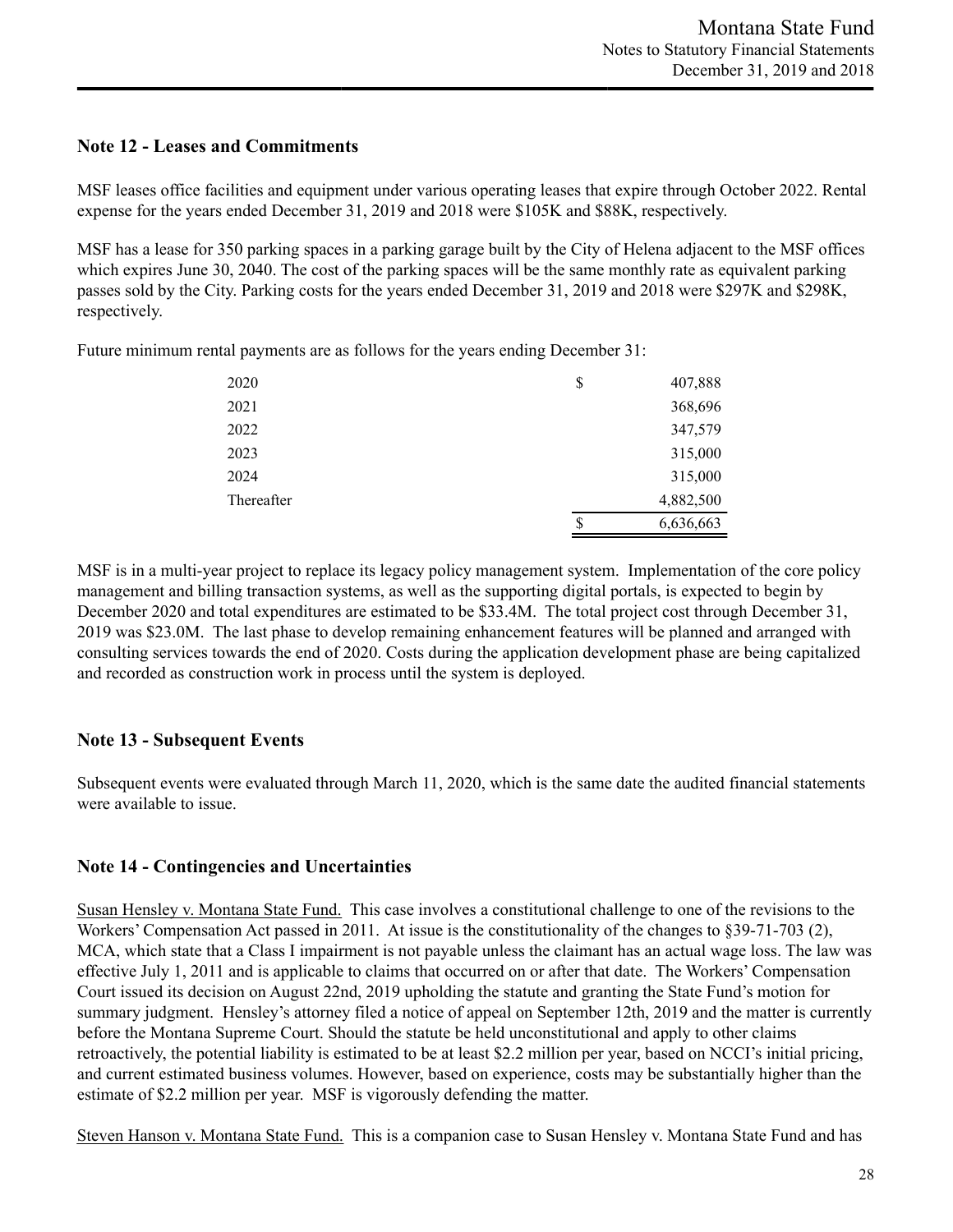been held in abeyance pending a decision in Hensley.

Montana State Fund also is involved in other litigation in the areas of workers' compensation and disputes with policyholders. These are of a generally routine nature and there are no known matters at this time that will have a material adverse financial impact to the Company.

## **Note 15 - Related Party Transactions**

Montana State Fund's administrative attachment to the State of Montana requires that certain processes and transactions be conducted with various state agencies. The Constitution of the State of Montana, Part VIII, Article 13, requires that the Montana Board of Investments invest the assets of MSF. Under Montana statute, state agencies are required to purchase workers' compensation insurance from MSF and the statutes define other administrative relationships that require MSF to pay specific services charges.

The following significant transactions occurred with state agencies during the year ended December 31:

|                                                                            | 2019 |             | 2018          |             |
|----------------------------------------------------------------------------|------|-------------|---------------|-------------|
| Income:                                                                    |      |             |               |             |
| State of Montana agencies                                                  |      |             |               |             |
| Premium                                                                    | \$   | 10,953,506  | <sup>\$</sup> | 12,073,032  |
| Retrospective premium                                                      |      | 216,576     |               | (235,000)   |
| Dividends                                                                  |      | (1,184,168) |               | (1,793,984) |
| Old Fund administrative cost allocation                                    |      | 628,317     |               | 595,684     |
| Net premium income from State of Montana agencies                          | S    | 10,614,231  | \$            | 10,639,732  |
| Expenses:                                                                  |      |             |               |             |
| Montana Department of Administration                                       |      |             |               |             |
| Support services costs                                                     | \$   | 2,030,959   | S             | 1,968,065   |
| Benefits Bureau: group insurance                                           |      | 3,659,820   |               | 3,152,408   |
| PERS retirement contributions                                              |      | 1,929,654   |               | 1,895,736   |
| Montana Department of Labor & Industry - unemployment insurance            |      | 53,780      |               | 69,495      |
| Montana Board of Investments - transaction fees                            |      | 386,298     |               | 294,438     |
| Montana Department of Justice - workers' comp fraud investigation services |      | 361,157     |               | 342,677     |
| Montana Commissioner of Securities and Insurance - regulation fees         |      | 200,897     |               | 223,008     |
| Montana Fire Suppression Fund - SB4 management fee                         |      |             |               | 13,552,282  |
| Montana - various other                                                    |      | 68,114      |               | 21,078      |
| Expenses paid to State of Montana agencies                                 | \$   | 8,690,679   | \$            | 21,519,187  |

The SB4 management fee, enacted during a 2017 special session of the Montana Legislature, expired at the end of 2018 and therefore does not appear in 2019 results.

MSF, under a group plan agreement with state agencies, writes policies for which the premiums vary based on loss experience. Future premium adjustments for these retrospective policies are estimated and accrued through a review comparing actual losses with projected future losses, to arrive at the estimate of return premium. The State of Montana agencies are considered a retrospectively rated group and the estimated accrual at December 31, 2019 and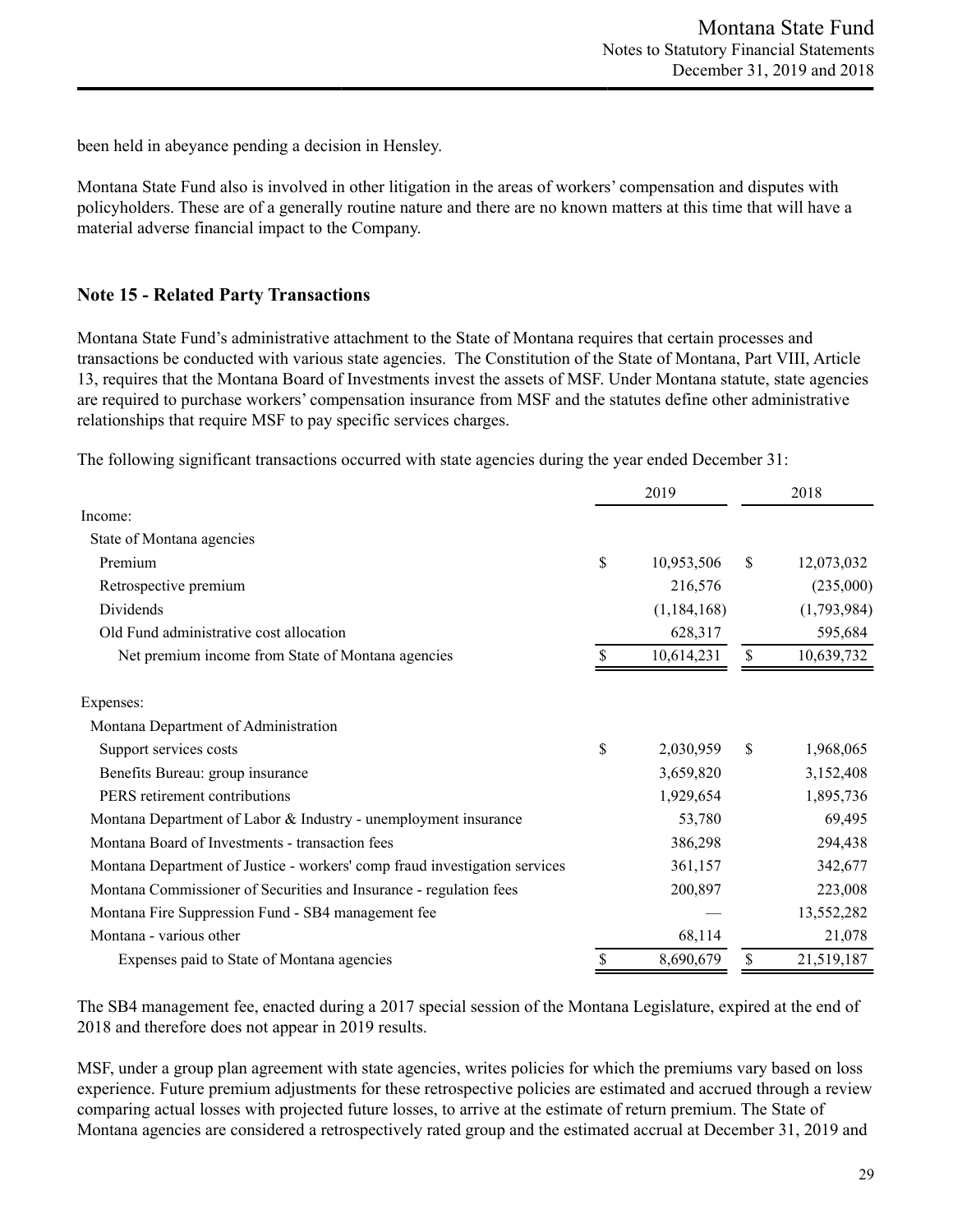2018 was \$18K and \$235K, respectively. Other amounts due to and from other State of Montana agencies are settled regularly and were not material as of December 31, 2019 and 2018.

## **Note 16 - Policyholders' Equity - Change in Non-Admitted Assets**

The following is an accounting of the changes in non-admitted assets included in the Statement of Changes in Policyholders' Equity for the year ended December 31, 2019:

|                                            | Balance of non-<br>admitted assets,<br>beginning of year | Balance of non-<br>admitted assets,<br>end of year |   | Change     |
|--------------------------------------------|----------------------------------------------------------|----------------------------------------------------|---|------------|
| Increase (decrease) in non-admitted assets |                                                          |                                                    |   |            |
| Uncollected premiums                       | \$<br>989,215                                            | \$<br>432,466                                      | S | (556,749)  |
| Deferred premiums                          | 348,910                                                  | 415,715                                            |   | 66,805     |
| Accrued retrospective premiums             | 3,900                                                    | 15,500                                             |   | 11,600     |
| EDP and software                           | 8,301,332                                                | 12,264,866                                         |   | 3,963,534  |
| Furniture and equipment                    | 707,111                                                  | 573,140                                            |   | (133, 971) |
| Healthcare and other amounts receivable    | 1,974,387                                                | 1,560,548                                          |   | (413,839)  |
| Other non-admitted assets                  | 2,043,752                                                | 1,403,438                                          |   | (640,314)  |
| Balance of non-admitted assets             | 14,368,607                                               | 16,665,673                                         |   | 2,297,066  |

The following is an accounting of the changes in non-admitted assets included in the Statement of Changes in Policyholders' Equity for the year ended December 31, 2018:

|                                            | Balance of non-<br>admitted assets.<br>beginning of year | Balance of non-<br>admitted assets.<br>end of year |   | Change     |
|--------------------------------------------|----------------------------------------------------------|----------------------------------------------------|---|------------|
| Increase (decrease) in non-admitted assets |                                                          |                                                    |   |            |
| Uncollected premiums                       | \$<br>949,725                                            | \$<br>989,215                                      | S | 39,490     |
| Deferred premiums                          | 394,093                                                  | 348,910                                            |   | (45, 183)  |
| Accrued retrospective premiums             | 2,224                                                    | 3,900                                              |   | 1,676      |
| EDP and software                           | 1,504,209                                                | 8,301,332                                          |   | 6,797,123  |
| Furniture and equipment                    | 848,141                                                  | 707,111                                            |   | (141, 030) |
| Healthcare and other amounts receivable    | 1,467,533                                                | 1,974,387                                          |   | 506,854    |
| Other non-admitted assets                  | 2,125,691                                                | 2,043,752                                          |   | (81,939)   |
| Balance of non-admitted assets             | 7,291,616                                                | 14,368,607                                         |   | 7,076,991  |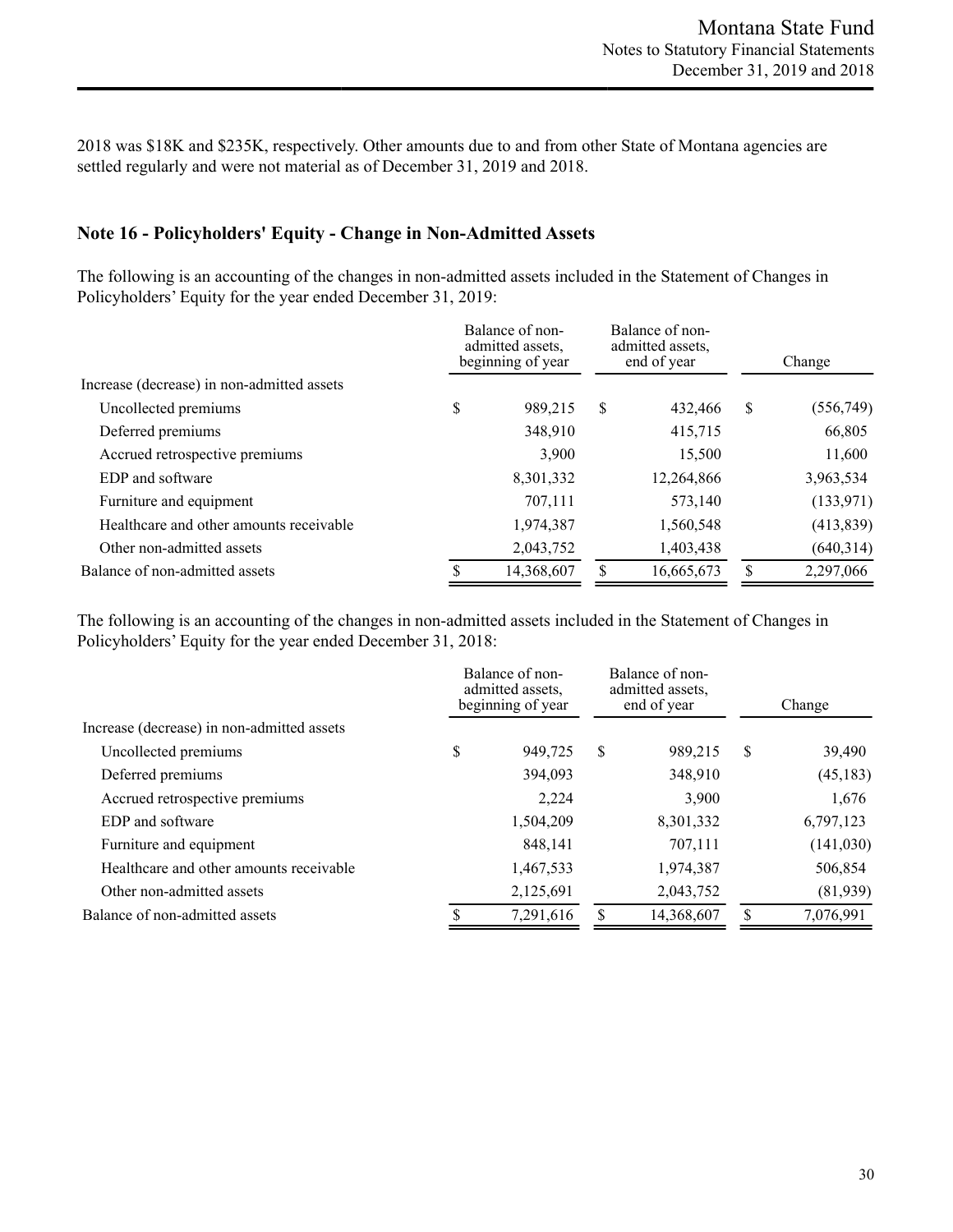## **Note 17 - Policyholders' Equity - Reconciliation of Statutory Equity to GASB Net Position**

The following schedule reconciles statutory policyholders' equity calculated in accordance with NAIC SAP to GASB Net Position as determined by governmental accounting principles generally accepted in the United States of America at December 31, 2019 and 2018. The audited GASB financial statements were not available as of the date of this report, and, therefore the information below was prepared by management and is unaudited.

|                                                                                              |   | 2019           |   | 2018           |
|----------------------------------------------------------------------------------------------|---|----------------|---|----------------|
| Statutory policyholders' equity (NAIC)                                                       | S | 550,665,280    | S | 512,475,039    |
| Add:                                                                                         |   |                |   |                |
| Non-admitted assets as shown above                                                           |   | 16,665,673     |   | 14,368,607     |
| Change in investment value of bonds to fair market value                                     |   | 34,941,775     |   | (15,696,307)   |
| Change in investment lot inventory method                                                    |   | 1,689,846      |   | 2,001,572      |
| Change in investment value of other invested assets to equity method                         |   | 1,077,312      |   | (1,468,909)    |
| Change in allowance for doubtful accounts                                                    |   | (1,879,181)    |   | (2,666,868)    |
| Effect of differences in pension accounting standards on income and<br>policyholders' equity |   | (24, 025, 356) |   | (24, 795, 721) |
| Effect of differences in OPEB accounting standards on income and<br>policyholders' equity    |   | (1,043,309)    |   | (1,031,150)    |
| Rounding differences                                                                         |   |                |   | (9)            |
| GASB net position                                                                            |   | 578,092,047    |   | 483,186,254    |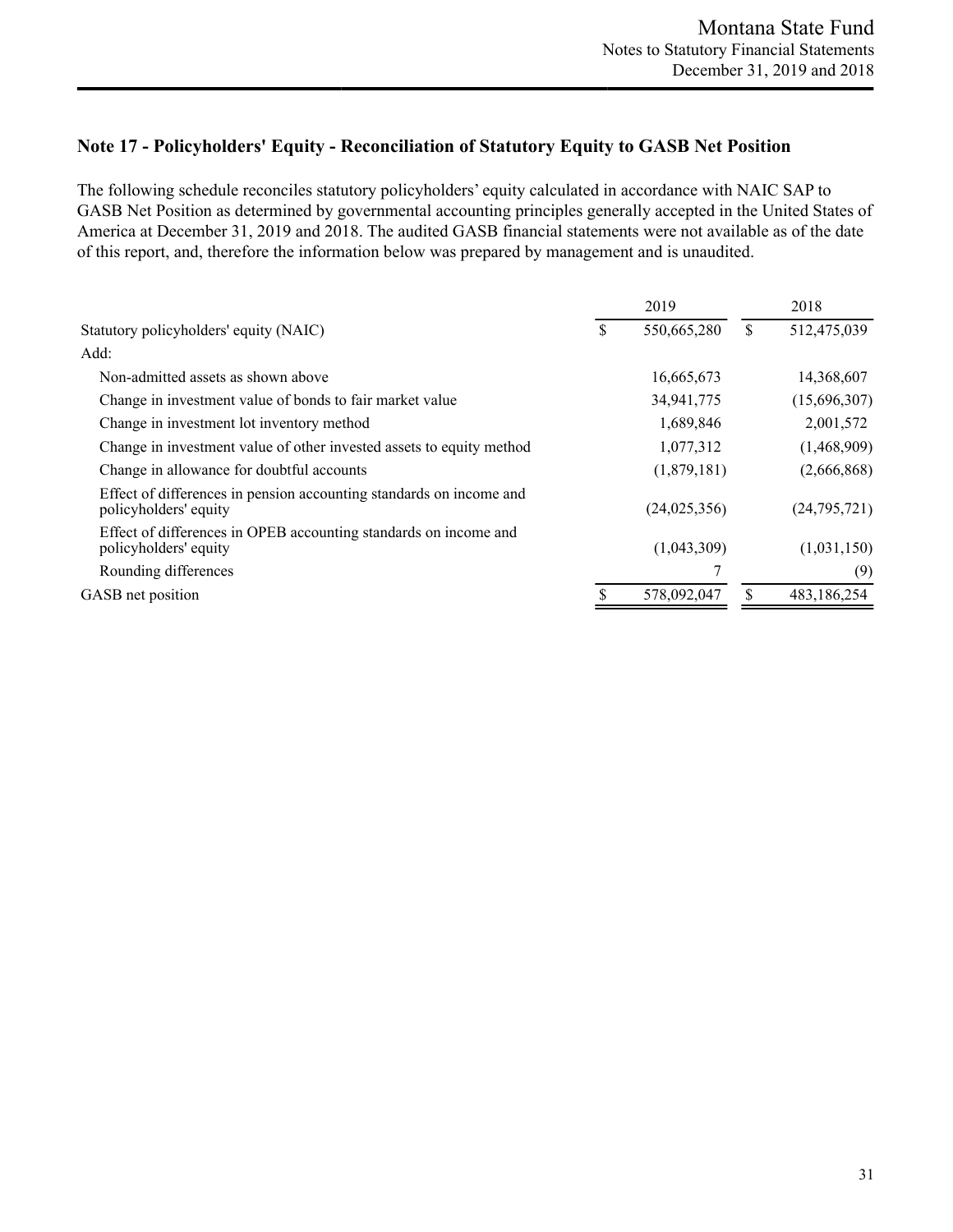

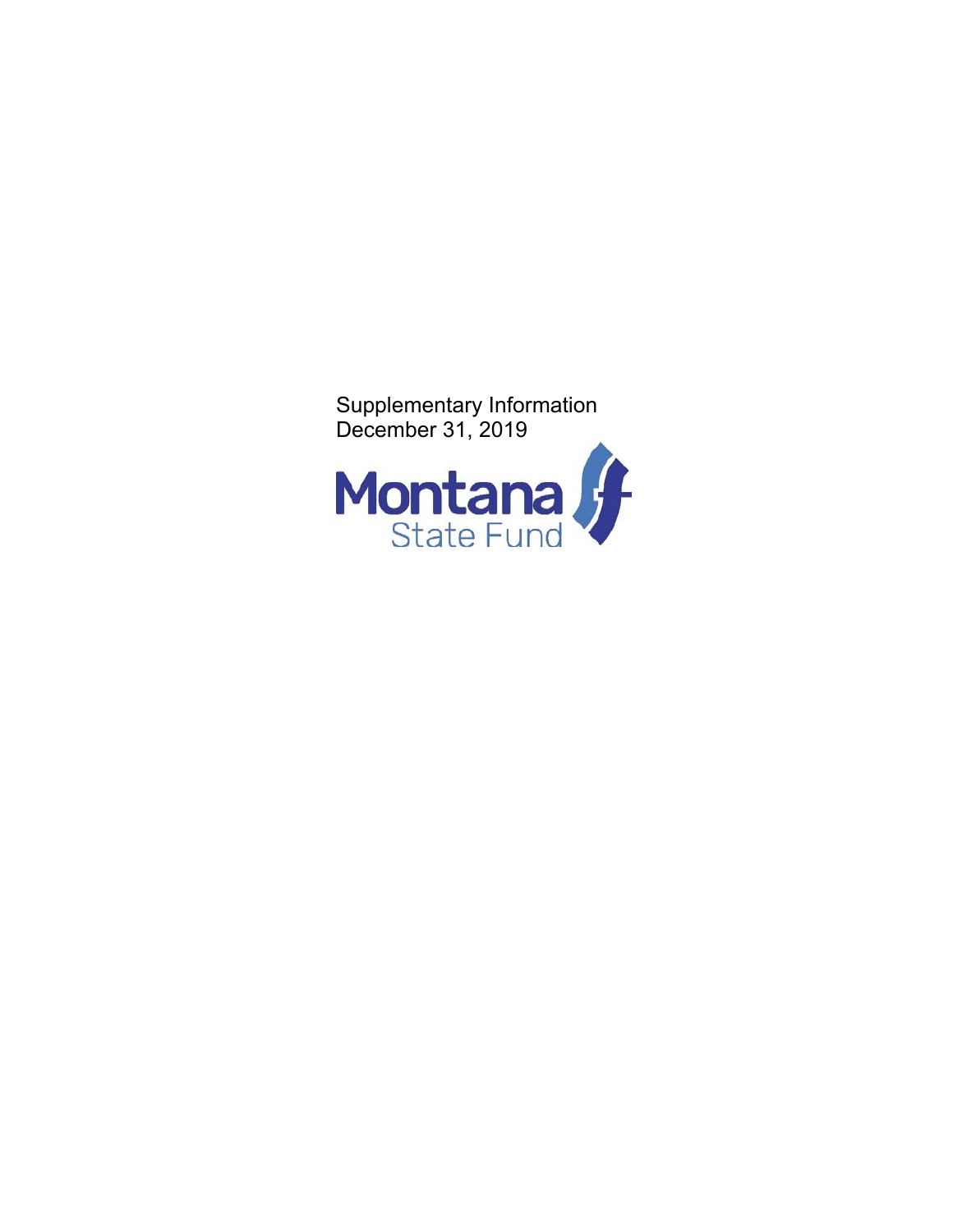

**CPAs & BUSINESS ADVISORS** 

#### **Independent Auditor's Report on Supplementary Information**

To the Board of Directors Montana State Fund Helena, Montana

We have audited the statutory financial statements of Montana State Fund as of December 31, 2019 and for the year then ended, and our report thereon dated March 11, 2020, which expressed an unmodified opinion on those financial statements, appears on page 1. Our audit was conducted for the purpose of forming an opinion on the basic statutory-basis financial statements taken as a whole. The accompanying supplementary information included in the *Supplemental Schedule of Investment Risk Interrogatories*, *Summary Investment Schedule, and Supplemental Reinsurance Interrogatories* on pages 33 through 39 are required to be presented to comply with the National Association of Insurance Commissioners' Annual Statement Instructions and the National Association of Insurance Commissioners' Accounting Practices and Procedures Manual and are not a required part of the basic statutory-basis financial statements. Such information included in the schedules referred to above is the responsibility of management, is presented for purposes of additional analysis and was derived from and relates directly to the underlying accounting and other records used to prepare the financial statements. The information has been subjected to the auditing procedures applied in the audit of the financial statements and certain additional procedures, including comparing and reconciling such information directly to the underlying accounting and other records used to prepare the financial statements or to the financial statements themselves, and other procedures in accordance with the auditing standards generally accepted in the United States of America. In our opinion, the information is fairly stated in all material respects in relation to the basic statutorybasis financial statements taken as a whole.

Gade Saelly LLP

Fargo, North Dakota March 11, 2020

 **What inspires you, inspires us. | eidebailly.com** 32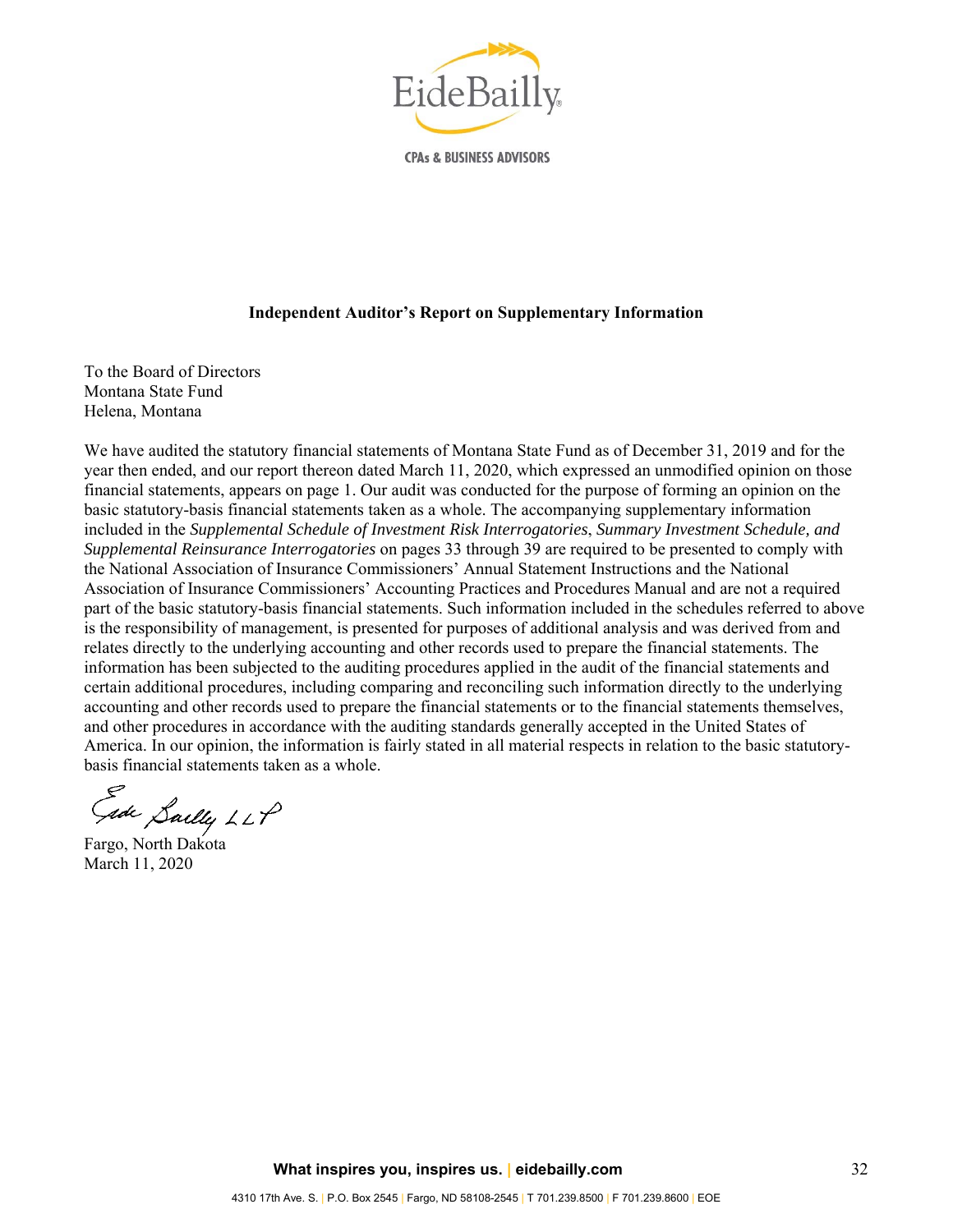### **Basis of Presentation**

The following supplemental disclosures present selected statutory-basis financial data as of December 31, 2019, and for the year then ended, for purposes of complying with the National Association of Insurance Commissioners' *Accounting Practices and Procedures Manual* and agree to or are included in the amounts reported in the Company's 2019 Statutory Annual Statement.

### **Supplemental Investment Risk Interrogatories**

- 1. The Company's total admitted assets as of December 31, 2019 are \$1.7B.
- 2. The Company's ten largest exposures to a single issuer/borrower/investment are as follows:

|                                               |    | Amount       | Percentage of Total<br><b>Admitted Assets</b> |
|-----------------------------------------------|----|--------------|-----------------------------------------------|
| <b>Federal National Mortgage Association</b>  | \$ | 83, 824, 147 | 4.99%                                         |
| Federal Farm Credit Banks Funding Corporation |    | 49,730,796   | 2.96%                                         |
| Federal Home Loan Banks                       |    | 28, 353, 345 | 1.69%                                         |
| Citigroup Inc.                                |    | 27,008,735   | $1.61\%$                                      |
| <b>UBS Trumbull Property Fund</b>             |    | 24,656,265   | 1.47%                                         |
| <b>American Realty Advisors</b>               |    | 22,347,994   | 1.33%                                         |
| <b>Starbucks Corporation</b>                  |    | 19,956,405   | 1.19%                                         |
| Heitman America                               |    | 19,548,018   | 1.16%                                         |
| Verizon Communications Inc.                   |    | 18,012,993   | $1.07\%$                                      |
| Wells Fargo & Company                         |    | 16,999,777   | $1.01\%$                                      |

3. The amounts and percentages of the Company's total admitted assets held in bonds by NAIC rating are as follows:

|                    | Amount              | Percentage of Total<br><b>Admitted Assets</b> |
|--------------------|---------------------|-----------------------------------------------|
| $NAIC-1$           | \$<br>938, 327, 574 | 55.81%                                        |
| NAIC-2             | 245,665,422         | 14.61%                                        |
| NAIC-3             |                     | $-$ %                                         |
| NAIC-4             |                     | $-$ %                                         |
| NAIC-5             |                     | $-$ %                                         |
| NAIC-6             |                     | $-$ %                                         |
| <b>Total Bonds</b> | \$<br>1,183,992,996 | 70.42%                                        |

- 4. The amount of assets held in foreign investments is \$114.2M, which is 6.79% of the Company's total admitted assets. None of that amount is denominated in a foreign currency.
- 5. Of the assets held in foreign investments, \$99.3M, or 5.90% of total admitted assets, is held in countries designated as NAIC-1, while \$14.9M, or 0.89% of total admitted assets, is held in countries designated as NAIC-3.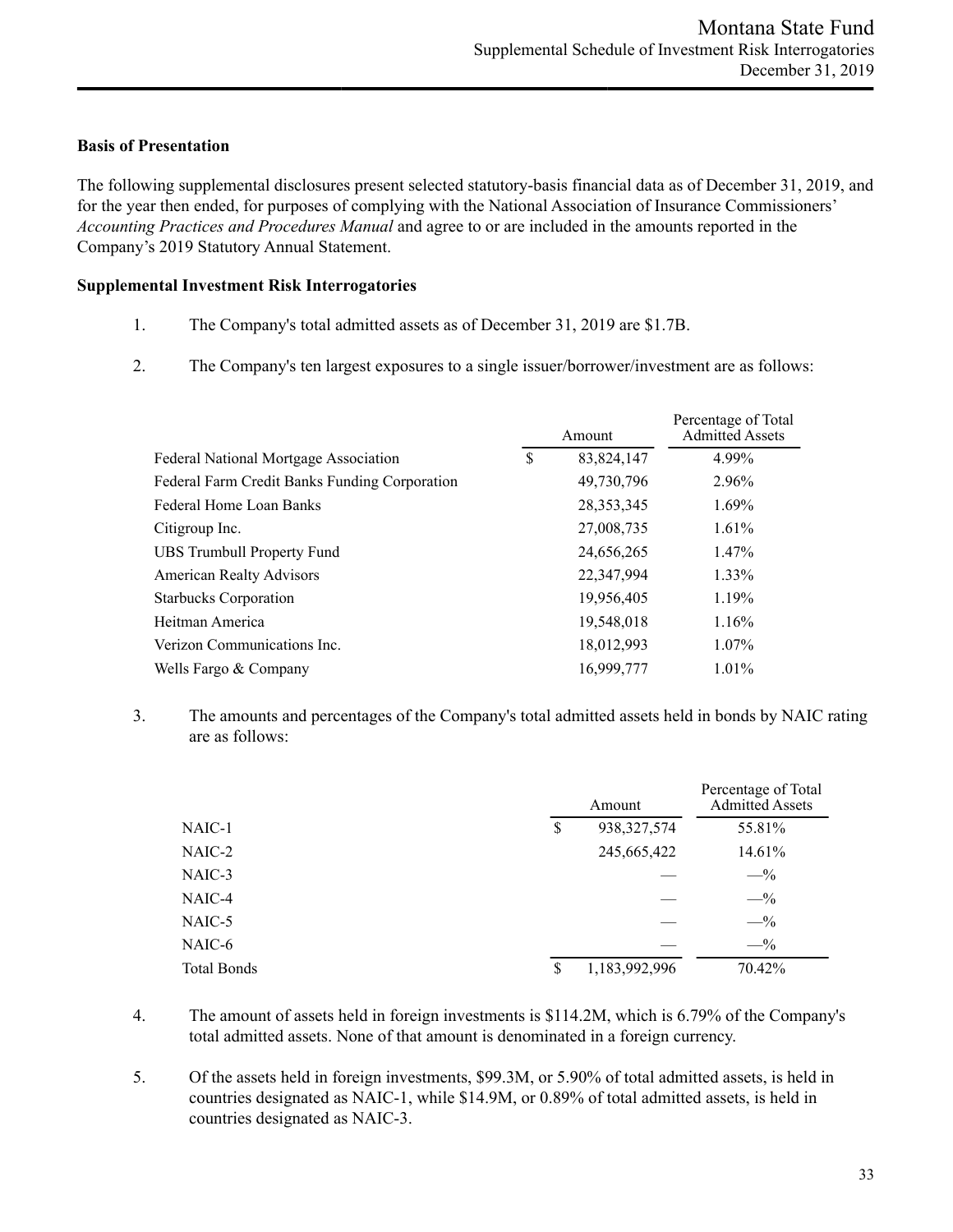6. The largest foreign investment exposures by country, categorized by the country's NAIC sovereign designation are as follows:

| December 31, 2019  | Amount     | Percentage of Total<br><b>Admitted Assets</b> |
|--------------------|------------|-----------------------------------------------|
| United Kingdom     | 59,918,098 | 3.56%                                         |
| <b>Netherlands</b> | 14,979,181 | $0.89\%$                                      |
| Guernsey           | 14,887,654 | $0.89\%$                                      |

7. The ten largest non-sovereign foreign issues as of December 31, 2019 were as follows:

|                                                   | <b>NAIC</b><br>Designation | Amount           | Percentage of<br><b>Total Admitted</b><br>Assets |
|---------------------------------------------------|----------------------------|------------------|--------------------------------------------------|
| UBS Trumbull Property Fund                        | <b>Real Estate</b><br>Fund | \$<br>24,656,265 | $1.47\%$                                         |
|                                                   |                            |                  |                                                  |
| Barclays PLC                                      | 2FE                        | 14,984,822       | 0.89%                                            |
| Shell International Finance B.V.                  | 1FE                        | 14,979,181       | 0.89%                                            |
| Credit Suisse Group Funding (Guernsey)<br>Limited | 2FE                        | 14,887,654       | 0.89%                                            |
| <b>HSBC</b> Holdings plc                          | 1FE                        | 10,343,746       | 0.62%                                            |
| <b>Total Capital International</b>                | 1FE                        | 9,995,756        | $0.59\%$                                         |
| Diageo Capital plc                                | 1FE                        | 9,933,265        | $0.59\%$                                         |
| Alibaba Group Holding Limited                     | 1FE                        | 8,671,243        | 0.52%                                            |
| Credit Suisse Group AG                            | 2FE                        | 3,000,000        | 0.18%                                            |
| UBS Group Funding (Jersey) Ltd.                   | 1FE                        | 2,775,353        | 0.17%                                            |

- 8. The amount of assets held in Canadian investments is less than 2.5% of the Company's total admitted assets.
- 9. The Company does not hold any assets with contractual sales restrictions.
- 10. The amounts and percentages of the Company's total admitted assets held in equity interests are as follows:

|                                   | Amount       | Percentage of<br><b>Total Admitted</b><br>Assets |
|-----------------------------------|--------------|--------------------------------------------------|
| <b>UBS Trumbull Property Fund</b> | 24,656,265   | 1.47%                                            |
| American Core Realty Fund LLC     | 22,347,994   | 1.33%                                            |
| Heitman America RE Trust LP       | 19,548,018   | 1.16%                                            |
| PRISA LP                          | 16, 126, 297 | $0.96\%$                                         |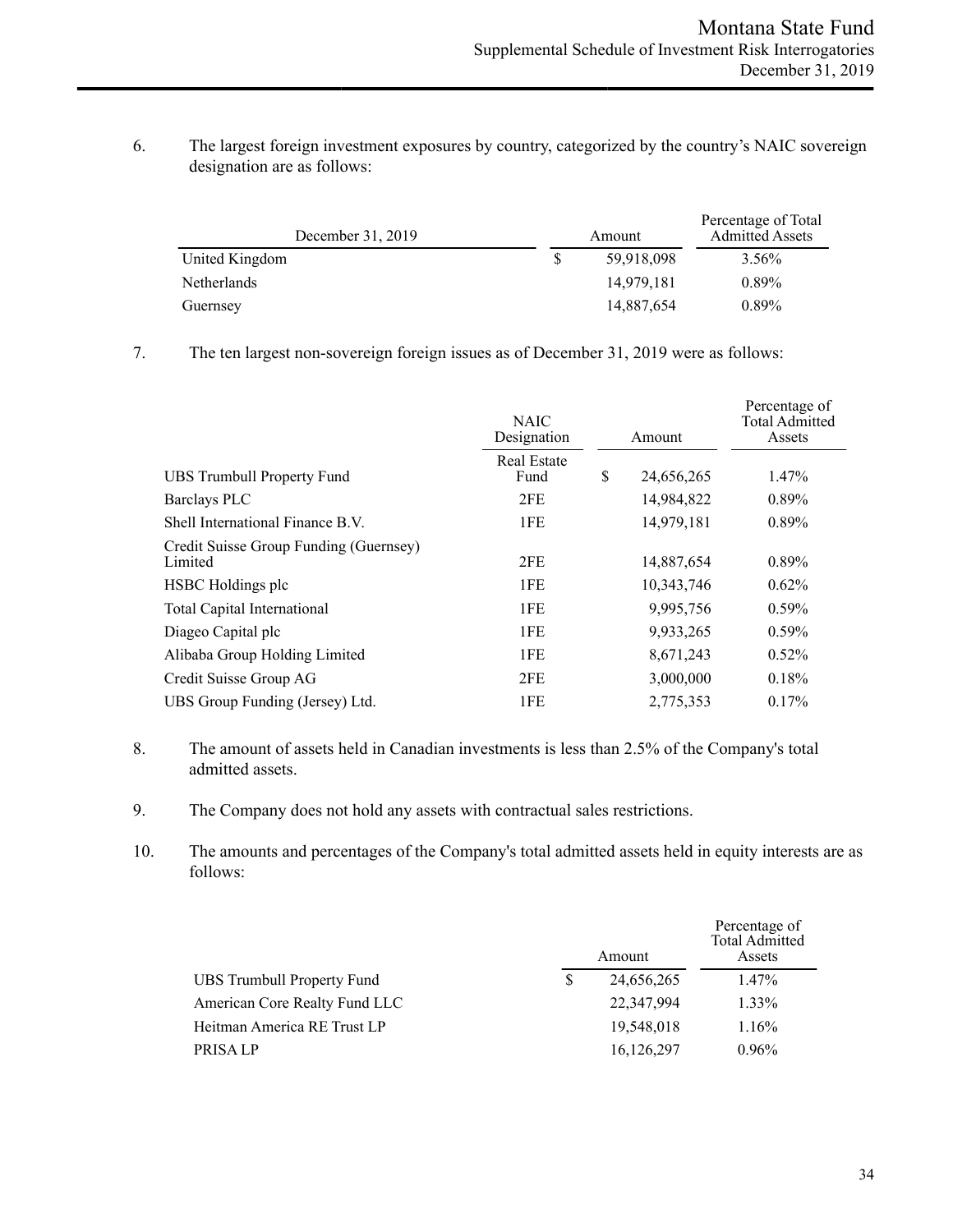- 11. The Company does not hold any privately placed equities.
- 12. The Company does not hold any general partnership interests.
- 13. The Company does not hold any mortgage loans.
- 14. The amount of assets held in real estate is less than 2.5% of the Company's total admitted assets.
- 15. The Company does not hold any mezzanine real estate loans.
- 16. The amounts and percentages of the Company's total admitted assets subject to securities lending agreements are as follows:

|                               |             | Percentage of<br><b>Total Admitted</b> |
|-------------------------------|-------------|----------------------------------------|
|                               | Amount      | Assets                                 |
| Securities lending agreements | 128,552,473 | 7.65%                                  |

- 17. The Company does not hold any warrants.
- 18. The Company does not have any exposure for collars, swaps, or forwards.
- 19. The Company does not have any exposure for futures contracts.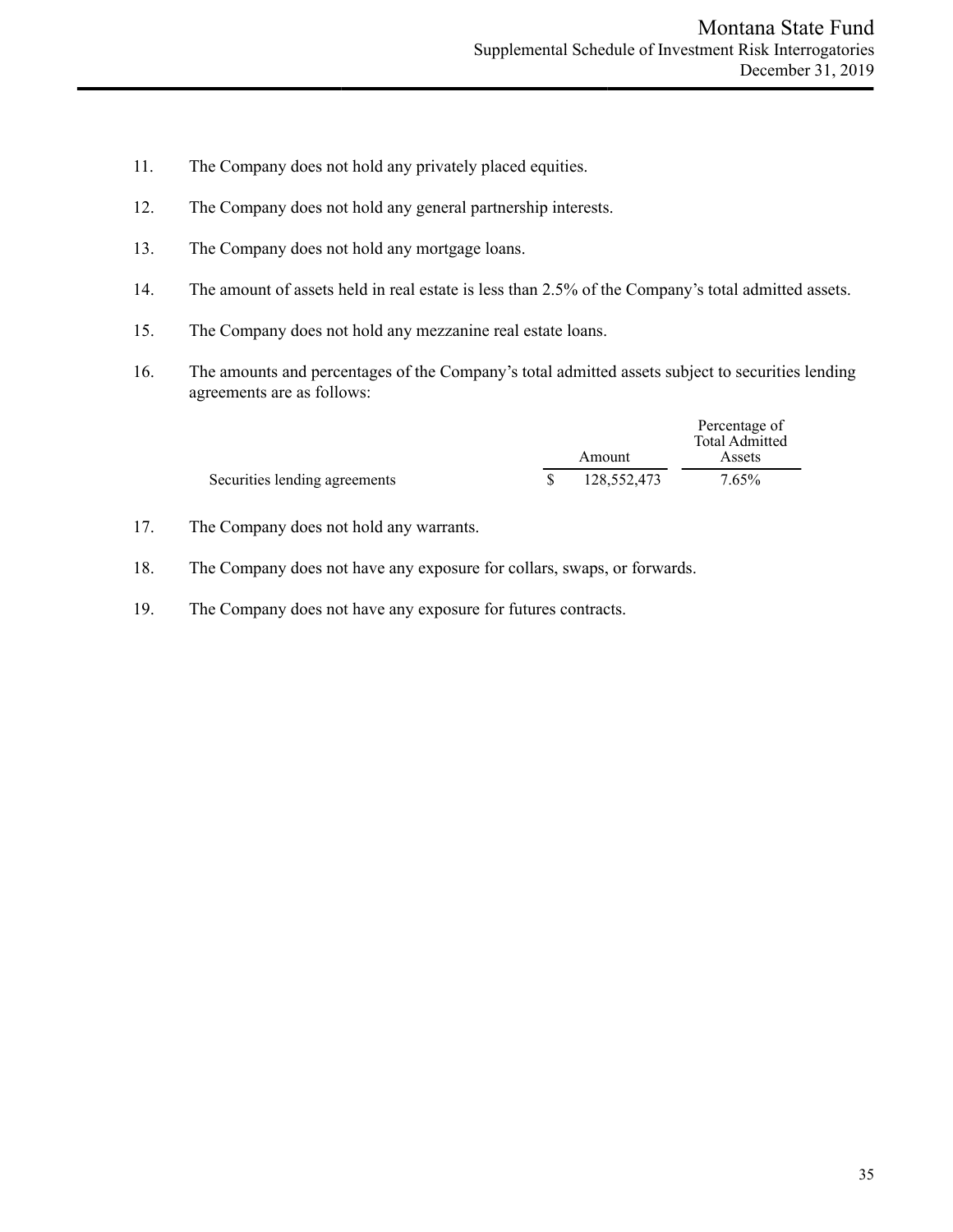|                                                                                | <b>Gross Investment Holdings</b> |               |        | Admitted Assets as Reported in the Annual Statement |               |    |                                                             |                     |               |
|--------------------------------------------------------------------------------|----------------------------------|---------------|--------|-----------------------------------------------------|---------------|----|-------------------------------------------------------------|---------------------|---------------|
|                                                                                |                                  | Amount        | $\%$   |                                                     | Amount        |    | Securities<br>Lending<br>Reinvested<br>Collateral<br>Amount | <b>Total Amount</b> | $\frac{0}{0}$ |
| Long-term bonds:                                                               |                                  |               |        |                                                     |               |    |                                                             |                     |               |
| U.S. governments                                                               | \$                               | 304,546,002   | 19.69% | S                                                   | 304,546,002   | \$ | 839,759                                                     | 305, 385, 761<br>S  | 19.75%        |
| All other governments                                                          |                                  | 13,997,745    | 0.91%  |                                                     | 13,997,745    |    |                                                             | 13,997,745          | 0.91%         |
| U.S. special revenue and special<br>assessment obligations, non-<br>guaranteed |                                  | 198,297,621   | 12.82% |                                                     | 198,297,621   |    | 704,762                                                     | 199,002,383         | 12.87%        |
| Industrial and miscellaneous                                                   |                                  | 667,151,628   | 43.14% |                                                     | 667,151,628   |    |                                                             | 667,151,628         | 43.14%        |
| Total long-term bonds                                                          |                                  | 1,183,992,996 | 76.56% |                                                     | 1,183,992,996 |    | 1,544,521                                                   | 1,185,537,517       | 76.66%        |
| Common stocks:                                                                 |                                  |               |        |                                                     |               |    |                                                             |                     |               |
| Mutual funds                                                                   |                                  | 180,895,162   | 11.70% |                                                     | 180,895,162   |    |                                                             | 180,895,162         | 11.70%        |
| Real estate:                                                                   |                                  |               |        |                                                     |               |    |                                                             |                     |               |
| Properties occupied by the<br>company                                          |                                  | 23,993,134    | 1.55%  |                                                     | 23,993,134    |    |                                                             | 23,993,134          | 1.55%         |
| Cash, cash equivalents and short-<br>term investments:                         |                                  |               |        |                                                     |               |    |                                                             |                     |               |
| Cash                                                                           |                                  | 3,581,378     | 0.23%  |                                                     | 3,581,378     |    | 432,152                                                     | 4,013,530           | 0.26%         |
| Cash Equivalents                                                               |                                  | 65,539,856    | 4.24%  |                                                     | 65,539,856    |    | 3,884,815                                                   | 69,424,671          | 4.49%         |
| Total cash, cash equivalents and<br>short-term investments:                    |                                  | 69, 121, 234  | 4.47%  |                                                     | 69, 121, 234  |    | 4,316,967                                                   | 73,438,201          | 4.75%         |
| Other invested assets                                                          |                                  | 82,678,575    | 5.35%  |                                                     | 82,678,575    |    |                                                             | 82,678,575          | 5.35%         |
| Securities lending                                                             |                                  | 5,861,488     | 0.38%  |                                                     | 5,861,488     |    | N/A                                                         | N/A                 | N/A           |
| Total invested assets                                                          | S                                | 1,546,542,589 | 100.0% | S                                                   | 1,546,542,589 | \$ | 5,861,488                                                   | \$1,546,542,589     | 100.0%        |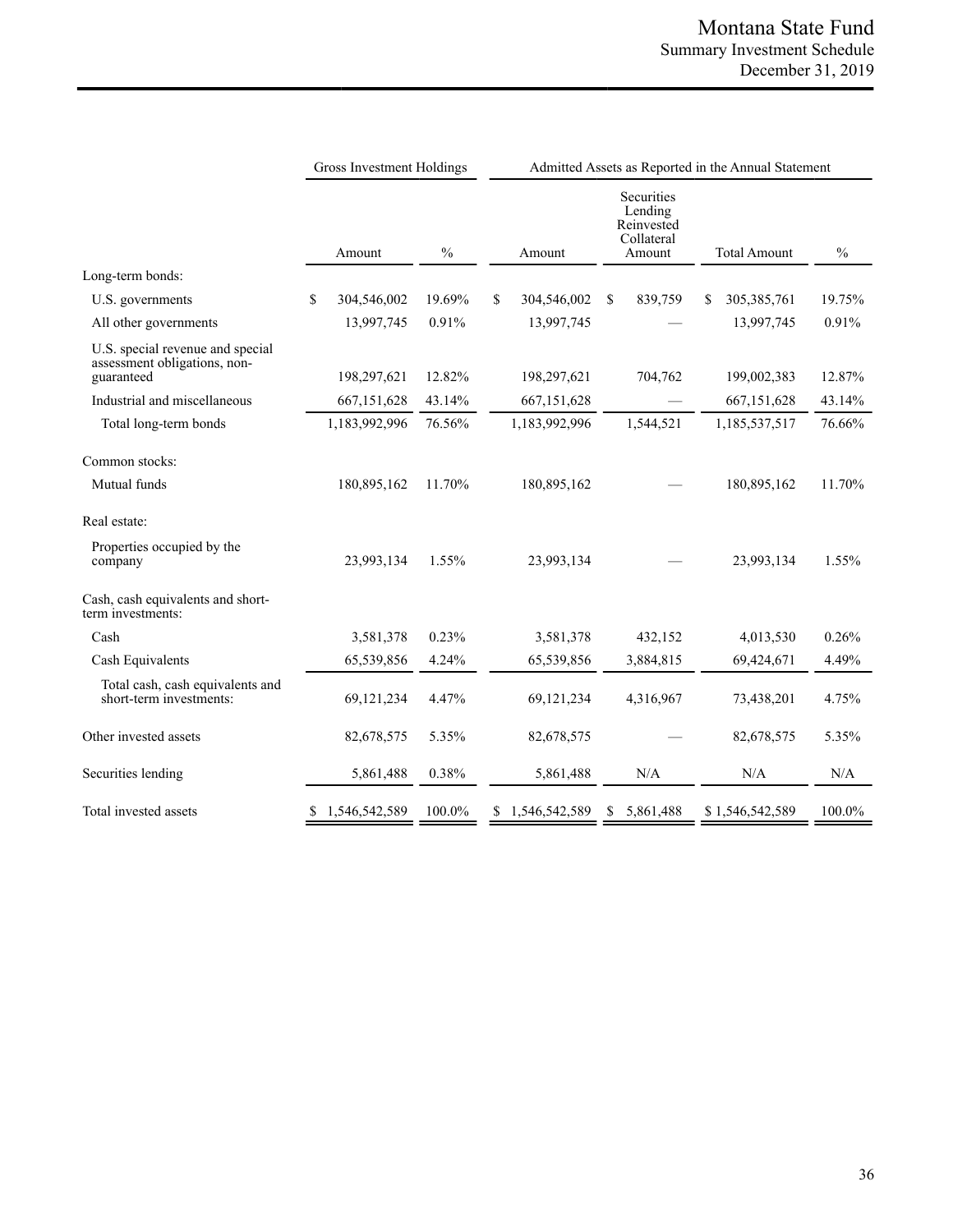The following interrogatories are included in accordance with SSAP No. 62R:

7.1 Has the reporting entity reinsured any risks under a quota share reinsurance contract with any other entity that includes a provision that would limit the reinsurer's losses below the stated quota share percentage (e.g. deductible, a loss ratio corridor, loss cap)? If yes, indicate the number of reinsurance contracts containing such provision and if the amount of reinsurance credit taken reflects the reduction in quota share coverage caused by any applicable limiting provision(s).

| Yes |  | N٥ | X |  |
|-----|--|----|---|--|
|-----|--|----|---|--|

8.1 Has the reporting entity reinsured any risk with any other entity and agreed to release such entity from liability, in whole or in part, from any loss that may occur on this risk, or portion thereof, reinsured?



9.1 Has the reporting entity ceded any risk under any reinsurance contract (or under multiple contracts with the same reinsurer or its affiliates) for which during the period covered by the statement: (i) it recorded a positive or negative UW result greater than 5% of prior year-end surplus as regards to policyholders or it reported calendar year written premium ceded or year-end loss and loss expense reserves ceded greater than 5% of prior year-end surplus as regards policyholders; (ii) it accounted for that contract as reinsurance and not as a deposit; and (iii) the contract(s) contain one or more of the following features or other features that would have similar results:

- a. A contract term longer than two years and the contract is non-cancellable by the reporting entity during the contract term;
- b. A limited or conditional cancellation provision under which cancellation triggers an obligation by the reporting entity, or an affiliate of the reporting entity, to enter into a new reinsurance contract with the reinsurer, or an affiliate of the reinsurer;
- c. Aggregate stop loss reinsurance coverage;
- d. An unconditional or unilateral right by either party to commute the reinsurance contract, except for such provisions which are only triggered by a decline in the credit status of the other party;
- e. A provision permitting reporting of losses, or payment of losses, less frequently than on a quarterly basis (unless there is no activity during the period); or
- f. Payment schedule, accumulating retention from multiple years or any features inherently designed to delay timing of the reimbursement to the ceding entity.



9.2 Has the reporting entity during the period covered by the statement ceded any risk under any reinsurance contract (or under multiple contracts with the same reinsurer or affiliates), excluding cessions to approved pooling arrangements or to captive insurance companies that are directly or indirectly controlling, controlled by, or under commune control with (i) one or more unaffiliated policyholders of the reporting entity, or (ii) an association of which one or more unaffiliated policyholders or the reporting entity is a member, where:

- a. The written premium ceded to the reinsurer by the reporting entity or its affiliates represents 50% or more of the entire direct and assumed premium written by the reinsurer based on its most recently available financial statement; or
- b. 25% or more of the written premium ceded to the reinsurer has been retroceded back to the reporting entity or its affiliates.

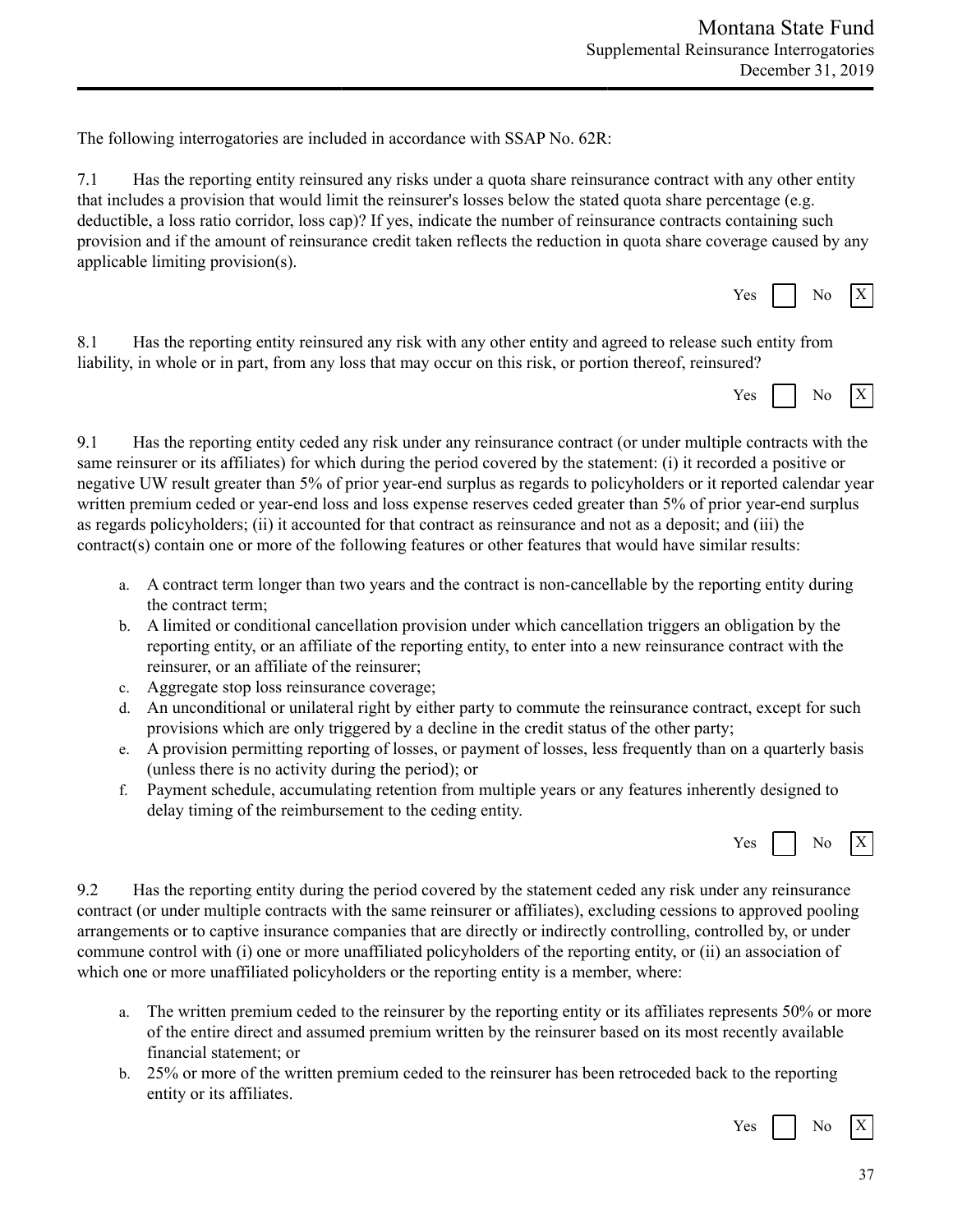- 9.4 Except for transactions meeting the requirements of paragraph 30 of SSAP No. 62R, has the reporting entity ceded any risk under any reinsurance contract during the period covered by the financial statements, and either:
	- a. Accounted for that contract as reinsurance (either prospective or retroactive) under SAP and as a deposit under GAAP; or
	- b. Accounted for that contract as reinsurance under GAAP and as a deposit under SAP.

| $-1$ |  |  |
|------|--|--|